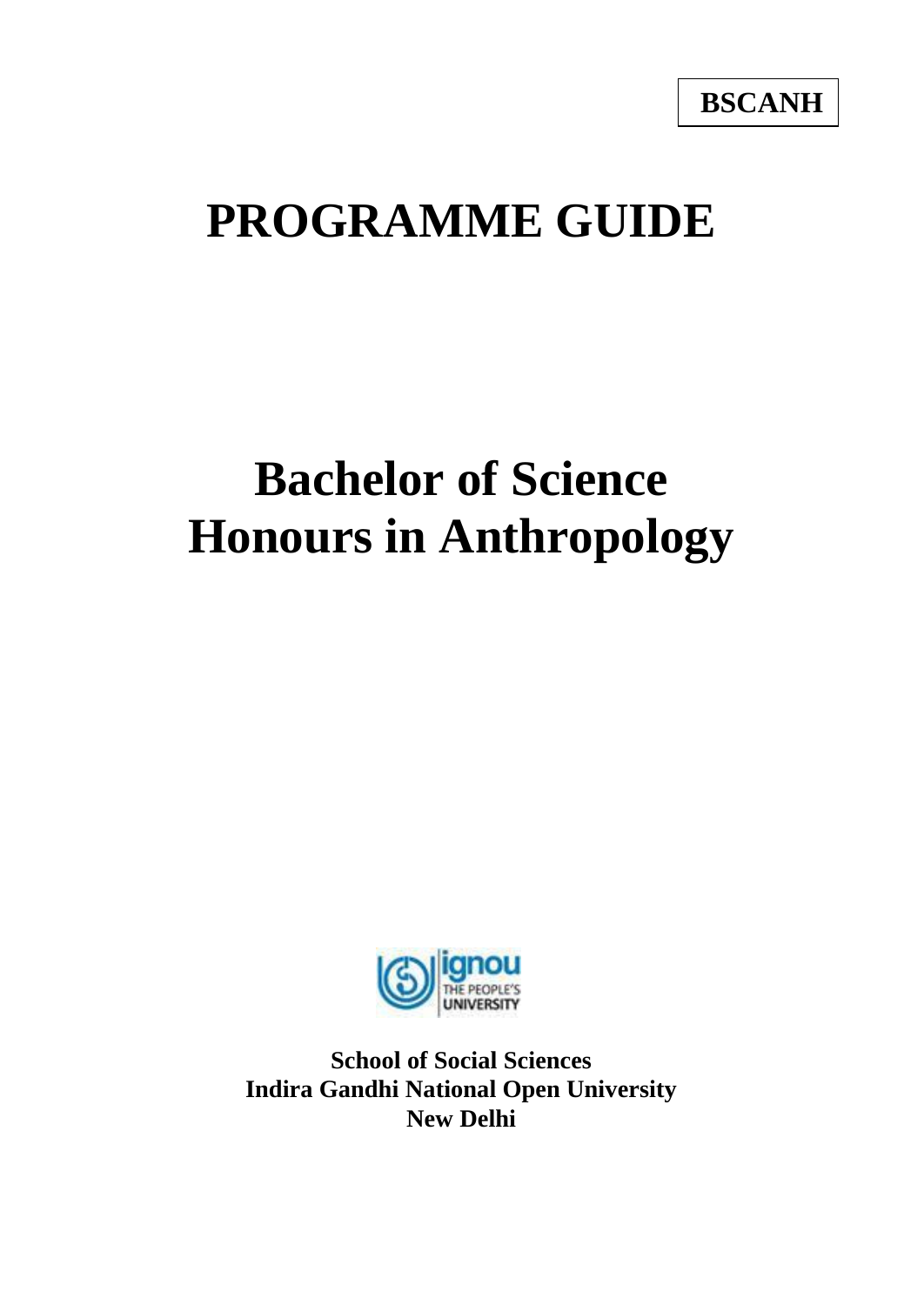**Printed study material is our mainstay in learning paradigm. Our study material is prepared by a team of experts keeping in view the interest of the learner. Each course has a course Expert Committee with distinguished academics and professionals involved in the course preparation. The course material is written in such a manner that the learners can study it by themselves with a little assistance from our Academic Counsellors at the Study Centres. Further, text books and reference books are available in the libraries attached to the Study Centres and Regional Centres. Therefore, there is no need for any poor quality or condensed guides for pursuing courses of IGNOU. In fact these may harm the learners. The University strongly advises the learners not to take recourse to such type of guides available in the market.**

January, 2020

*© Indira Gandhi National Open University, 2020*

*All rights reserved. No part of this work may be reproduced in any form, by mimeograph or any other means, without permission in writing from the Indira Gandhi National Open University.*

*Further information about the Indira Gandhi National Open University courses may be obtained from the University's office at Maidan Garhi, New Delhi-110 068.*

Published on behalf of the Indira Gandhi National Open University, New Delhi by Director, School of Social Sciences.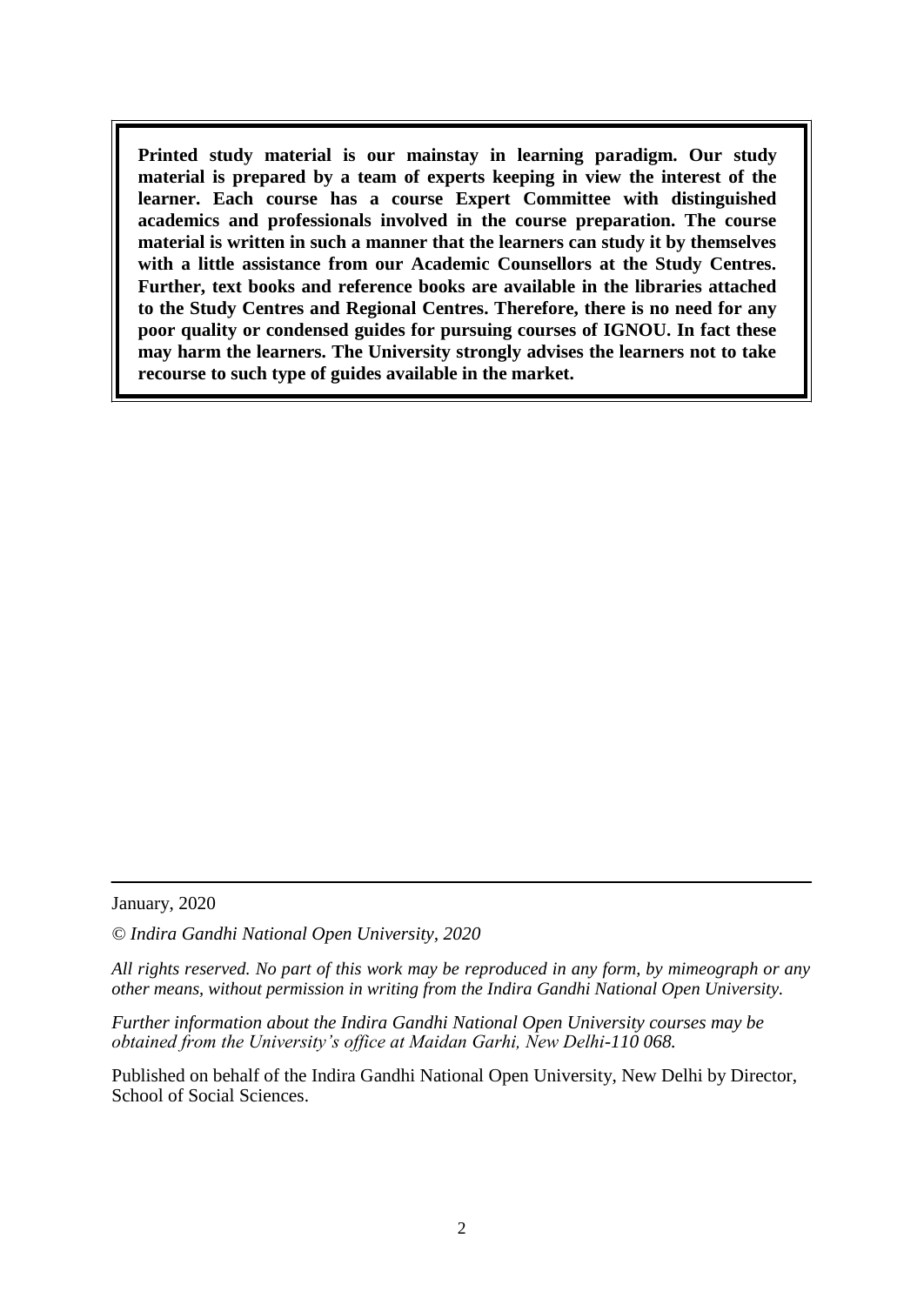## **CONTENT**

<span id="page-2-0"></span>

|    | PART I PROGRAMME DETAILS                       | 5      |
|----|------------------------------------------------|--------|
| 1. | The University                                 | 6      |
|    | 2. School of Social Sciences                   | $\tau$ |
|    | 3. Bachelor of Science Honours in Anthropology | 8      |
|    | 3.1. Core Courses                              | 12     |
|    | 3.2. Discipline Specific Elective Courses      | 13     |
|    | 3.3. Ability Enhancement Compulsory Courses    | 13     |
|    | 3.4. Skill Enhancement Courses                 | 13     |
|    | 3.5. Generic Electives                         | 14     |
|    | 4. Planning Your Bachelor Studies              | 16     |
|    | 5. Fee Structure and Schedule of Payment       | 16     |
|    | 6. Instructional System                        | 17     |
|    | 6.1. Course Material                           | 18     |
|    | 6.2. Academic Counselling                      | 20     |
|    | 6.3. Study Centre                              | 20     |
|    | 6.4. Interactive Radio Counselling             | 22     |
|    | 6.5. Gyan Darshan                              | 22     |
|    | 6.6. Gyan Vani                                 | 22     |
|    | 6.7. Teleconference/EDUSAT                     | 23     |
|    | 7. Evaluation                                  | 23     |
|    | 7.1. Assignments                               | 24     |
|    | 7.2. Term-end Examination                      | 27     |
|    | 8. Other Useful Information                    | 31     |
|    | 9. Some Useful Addresses                       | 34     |
|    | <b>PART II SYLLABI OF COURSES</b>              | 36     |
| 1. | <b>First Semester</b>                          | 37     |
| 2. | <b>Second Semester</b>                         | 41     |
| 3. | <b>Third Semester</b>                          | 46     |
| 4. | <b>Fourth Semester</b>                         | 51     |
| 5. | <b>Fifth Semester</b>                          | 57     |
| 6. | <b>Sixth Semester</b>                          | 64     |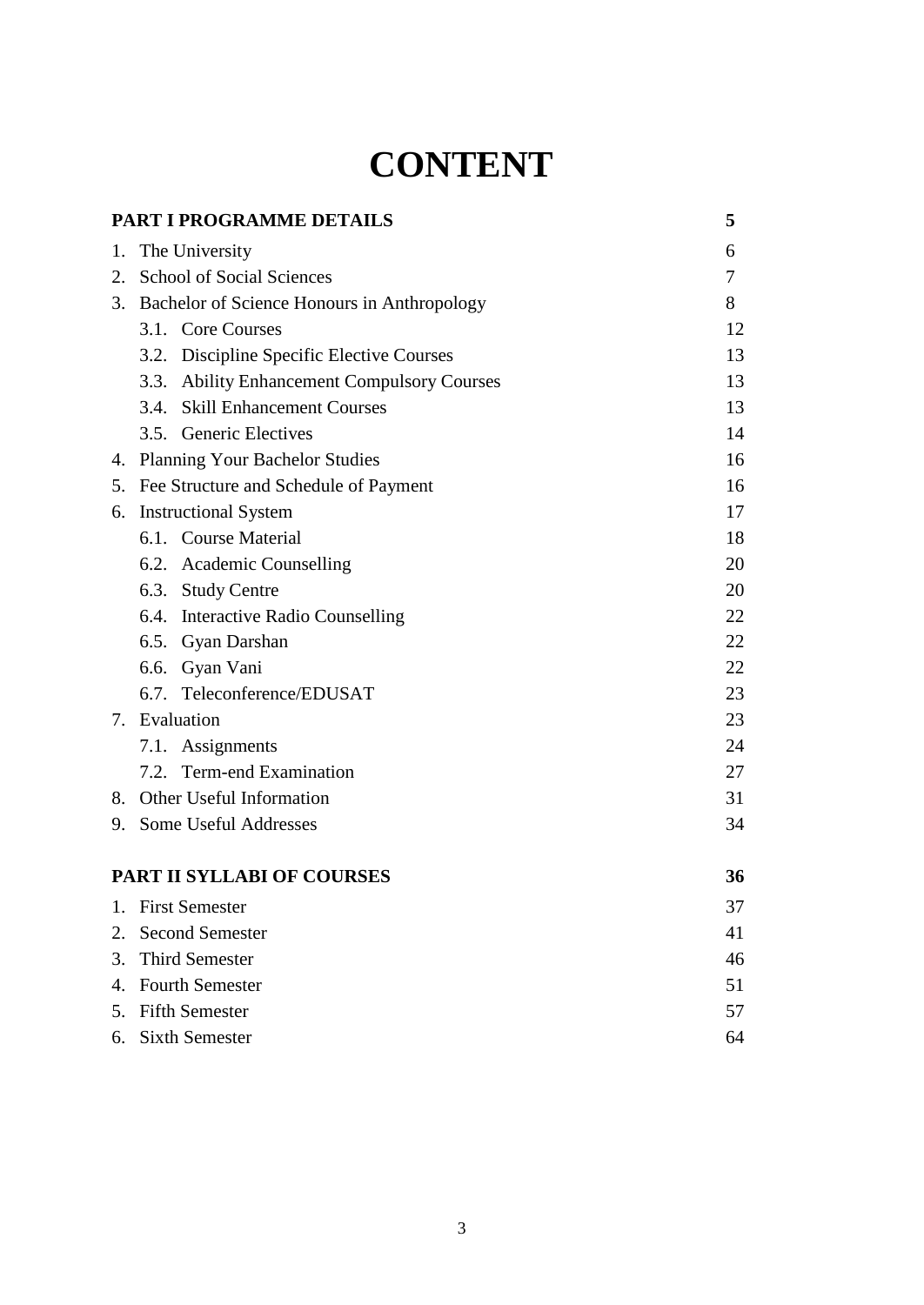Dear Learner,

Welcome to IGNOU and the degree programme in Bachelors of Sciences Honours in Anthropology. As you have joined the world's largest University imparting education through Open and Distance mode, it is necessary for you to become acquainted of the university and how it functions. You will also be keen to know in some detail about the programme you have joined and the way in which the university imparts instruction. This Programme Guide gives you the necessary information that will help you in knowing the university and pursuing the programme. We therefore advice you to **keep this Programme Guide safely till you complete the Programme.**

This Programme Guide is divided into two sections. The first part would take you through the University- a brief history, how it came into being, its schools and the Programme Bachelor of Science Honours in Anthropology in which you would be enrolling.

The second part of the Programme Guide gives the syllabus of all the courses that are on offer in this programme. This will you help you, among other things, in choosing Discipline Specific Electives courses suiting your interest, need, and career goals.

> **Programme Coordinator, Dr. Rukshana Zaman Bachelor of Science Honours in Anthropology (BSCANH**) **bscanh@ignou.ac.in**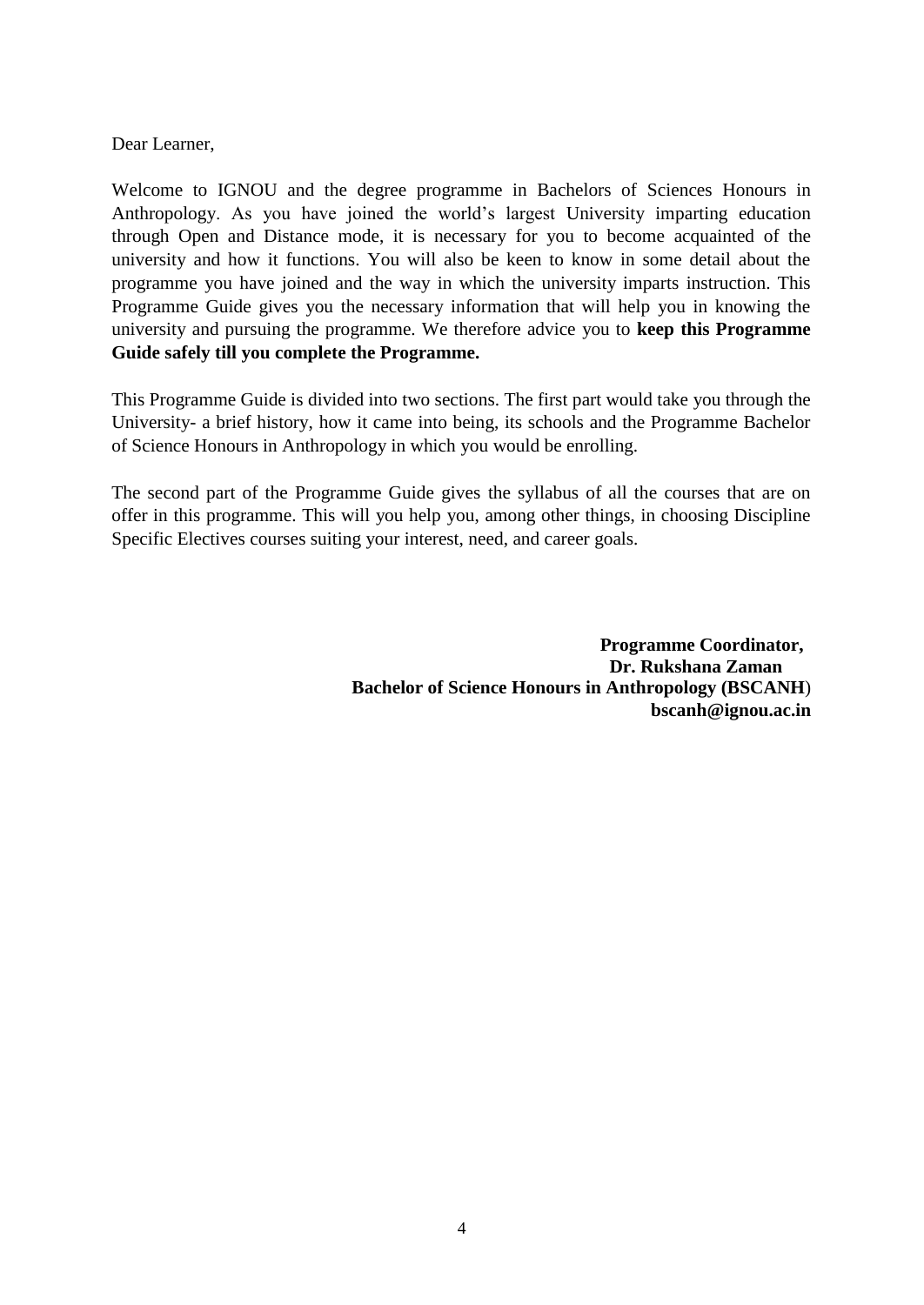## **PART I**

## <span id="page-4-0"></span>**PROGRAMME DETAILS**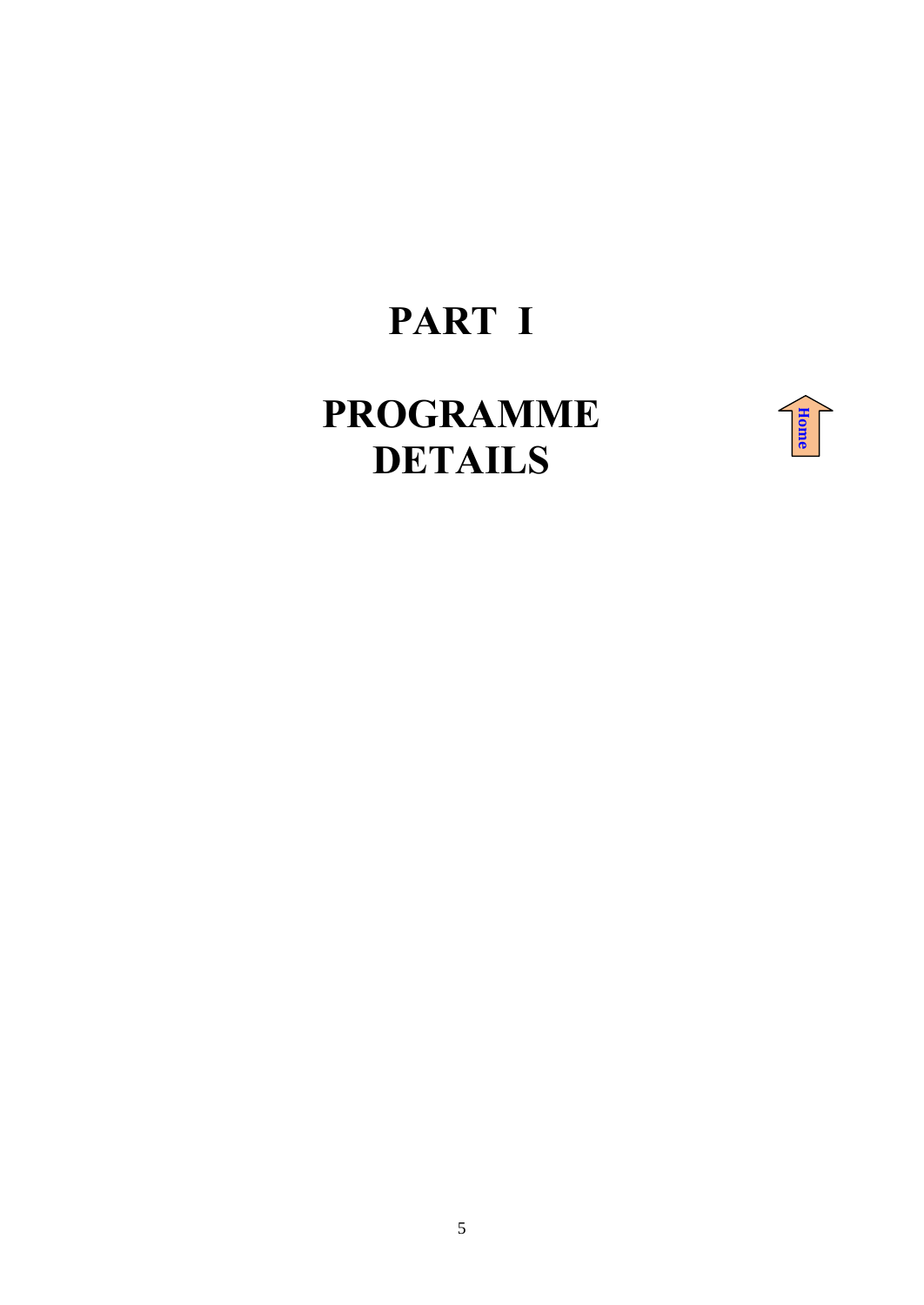## <span id="page-5-0"></span>**1. THE UNIVERSITY**

The Indira Gandhi National Open University (IGNOU) is the world's largest University. It is a Central University established by an Act of Parliament in 1985, to advance and disseminate learning and knowledge by diverse means, including information communication technology. The objective is to provide opportunities for higher education to a large segment of the population and promote educational wellbeing of the larger society.

The University has continuously striven to build a knowledge society through inclusive education. It has imparted higher education by offering high quality teaching through the Open and Distance Learning (ODL) mode.

IGNOU in a relatively short time has made a significant contribution in the areas of higher education, community education, extension activities and continual professional development. As a world leader in distance education, it has been conferred with an Award of Excellence by the Commonwealth of Learning (COL), Canada.

IGNOU offers its academic programmes through its 21 Schools of Studies and a network of 67 Regional Centres (including 11 Recognised Regional Centres for the Indian Army, Navy and Assam Rifles), and about 3500 Study Centres (SCs). The University also has a network of 12 Overseas Study Centres (OSC).

Currently, IGNOU is offering over two hundred academic, professional, vocational, awareness generating and skill oriented programmes at the level of Certificate, Diploma, Bachelor's Degree, Master's Degree and Doctoral Degree through its Schools of Studies.

The 21 Schools of Study which design and develop academic programmes and courses at different levels are:

- $\Box$  School of Agriculture (SOA)
- $\Box$  School of Computer and Information Sciences (SOCIS)
- $\Box$  School of Continuing Education (SOCE)
- $\Box$  School of Education (SOE)
- $\Box$  School of Engineering and Technology (SOET)
- □ School of Extension and Development Studies (SOEDS)
- □ School of Foreign Languages (SOFL)
- □ School of Gender and Development Studies (SOGDS)
- □ School of Health Sciences (SOHS)
- □ School of Humanities (SOH)
- □ School of Interdisciplinary and Trans-disciplinary Studies (SOITS)
- □ School of Journalism and New Media Studies (SOJNMS)

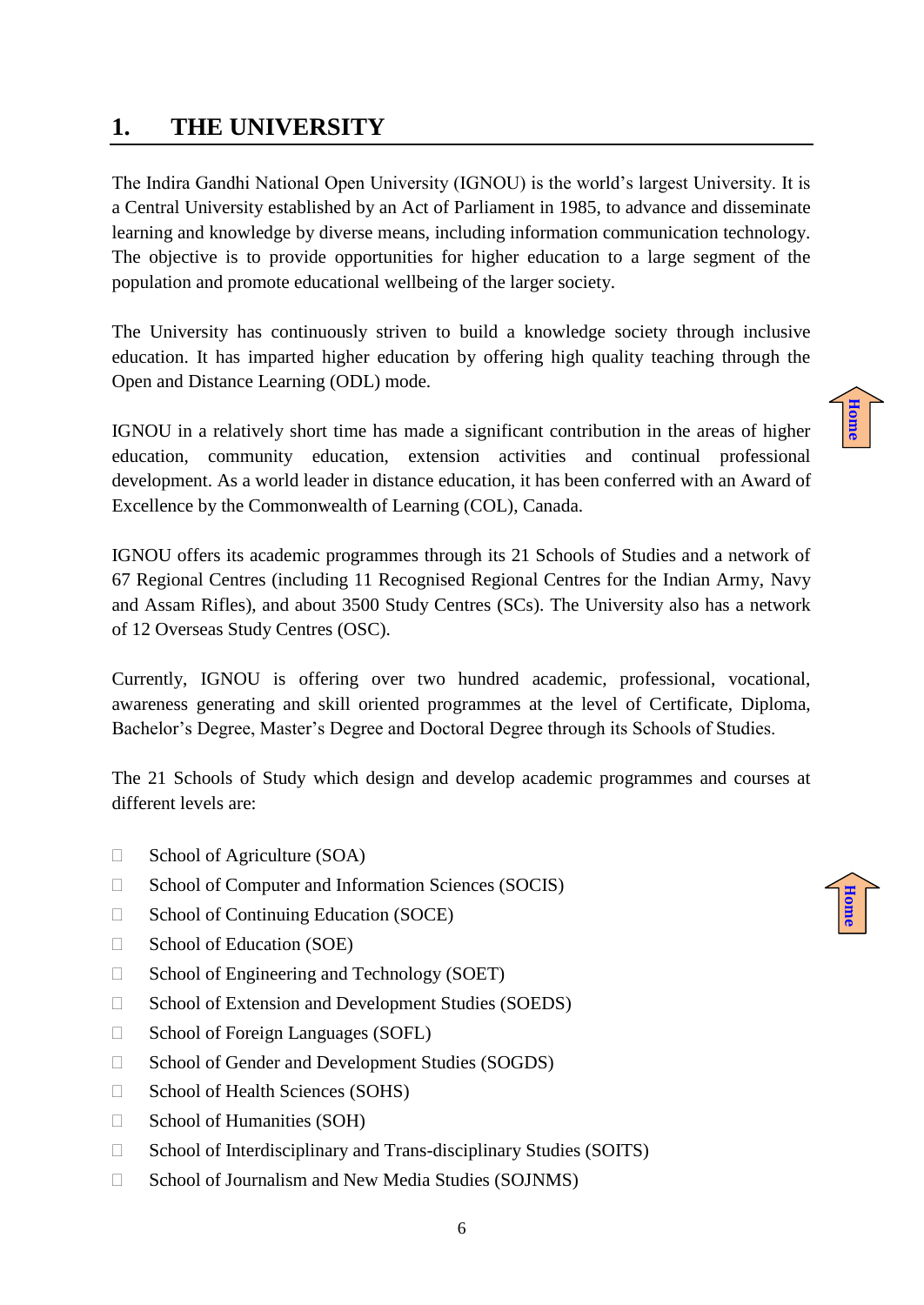- $\Box$  School of Law (SOL)
- $\Box$  School of Management Studies (SOMS)
- $\Box$  School of Performing and Visual Arts (SOPVA)
- $\Box$  School of Sciences (SOS)
- □ School of Social Sciences (SOSS)
- □ School of Social Work (SOSW)
- □ School of Tourism and Hospitality Service Management (SOTHSM)
- $\Box$  School of Translation Studies and Training (SOTST)
- $\Box$  School of Vocational Education and Training (SOVET)

The University provides multi-channel, multiple media teaching/learning packages for instruction and self-learning. The different components used for teaching/learning include, self-learning print and audio-video materials, radio and television broadcasts, face-to-face counseling/tutoring, laboratory and hands-on-experience, teleconferencing, video conference, interactive multimedia CD-ROM and internet-based learning, and the use of mobile phones for messaging and e-content.

Currently, the emphasis is being laid by the University on developing an interactive multimedia supported online learning as well as adding value to the traditional distance education delivery mode with modern technology-enabled education within the framework of blended learning. The recent initiatives of the University include: SWAYAM based Massive Open Online Courses (MOOCs), Shodhganga (UGC INFLIBNET Project), 24*x*7 SWAYAMPRABHA, National Digital Library (MHRD Project), *e*-Gyankosh and IGNOU *e*-Content App for digital study material.

## <span id="page-6-0"></span>**2. SCHOOL OF SOCIAL SCIENCES**

The School of Social Sciences (SOSS) is one of the largest schools in IGNOU. SOSS offers academic programmes in eight disciplines: Anthropology, Economics, History, Library and Information Science, Political Science, Psychology, Public Administration, Sociology.

Programmes offered by the disciplines relate to core subject areas. At the same time they straddle other related disciplines making them truly interdisciplinary in nature. MA in Gandhi and Peace Studies and PG Diploma in Disaster Management are two examples of such programmes offered by the School. SOSS constantly strives to link the development of courses to the ever-expanding socio-economic and political contexts in which the social science processes take place.

In view of the fact that IGNOU is today the foremost centre of open and distance learning and is adequately equipped with modern educational technologies, the School has consciously tried to assign a significant role to ICT tools in devising the learning programmes.



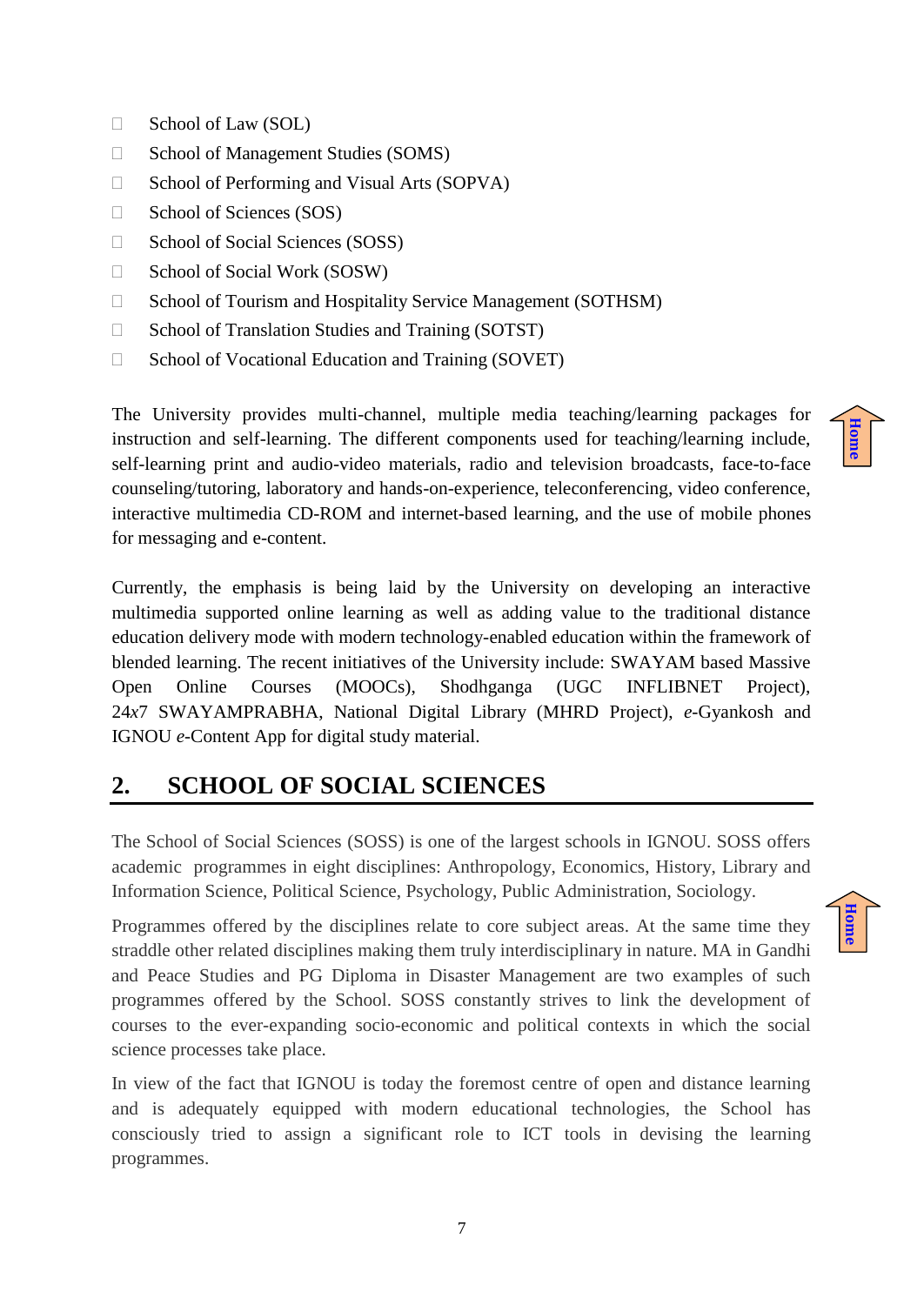The following features are hallmarks of its programmes:

- $\triangleright$  courses having core, elective and skill/ability enhancing components;
- $\triangleright$  short-term and long-term courses focused on vocational and professional needs;
- $\triangleright$  courses geared to meet the requirements of groups located on the fringes of society; and
- ICT based courses like MOOC courses offered through SWAYAM platform.

The School has a research programme that applies newer methodologies to elicit a more creative response, both from the discipline's own perspective and from an interdisciplinary perspective. It offers PhD in all disciplines and MPhil in three disciplines. In addition to research degree programmes, the School offers a large number of academic, professional and socially relevant programmes of study leading to the award of degrees, diplomas and certificates at different levels. In 2019, the School has replaced its Bachelor's Degree Programme with the one patterned on choice based credit system as prescribed by the University Grants Commission. Bachelor of Science Honours in Anthropology is being offered by the School from the session January, 2020 onwards. The new programme is a broad based programme with a mix of disciplinary, interdisciplinary and skill/ability enhancing programmes.

## <span id="page-7-0"></span>**3. BACHELOR OF SCIENCE HONOURS IN ANTHROPOLOGY (BSCANH)**

With the academic session of January 2020 for the Honours Programmes, the Indira Gandhi National Open University has adopted the Choice Based Credit System introduced by the University Grants Commission. The Choice Based Credit System, which is on offer at the Bachelors level, provides flexibility for the students to study the subjects/courses of their choice depending on their needs and interests.

While IGNOU has been one of the earliest to introduce credit based academic programmes with wide choice of courses, **it now introduces an evaluation system based on 10 point grading system.**

The Bachelor of Science Honours in Anthropology (BSCANH) is a broad based programme with a mix of disciplinary, interdisciplinary and skill-based courses. It is designed to provide the learners with the information and skills necessary to understand and analyse their world by introducing them to the main themes and topics not only in Anthropology but disciplines like Humanities, Social Sciences and Sciences.

**[Home](#page-2-0)**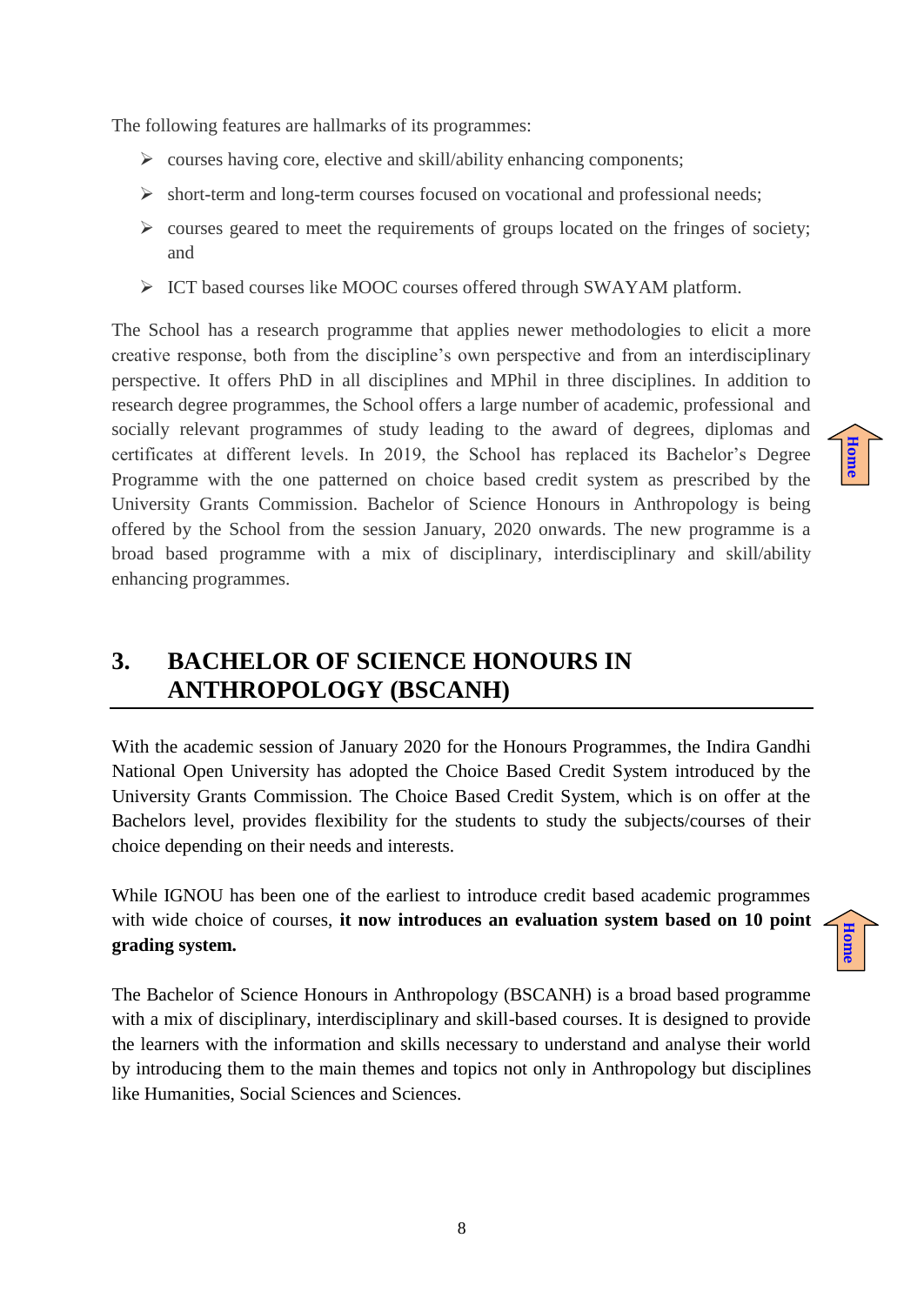#### **Bachelor of Science Honours in Anthropology Programme**

Human beings have always been curious about the 'other', what lies beyond their horizons. Anthropology takes into consideration the curiosity of human beings as to what it is to be a human? how one evolved? how societies and cultures have differences yet show similarity. It tries to understand the past, the present and how it can make the future better. Anthropology is the scientific study of human beings. Within the ambit of anthropology there are four major branches that deals with the *a*. evolution, physical and biological growth, *b*. social and cultural behaviours, *c*. reconstruction of the past through the prehistoric and the archaeological evidences and d. study how the different languages influence social life.

The Bachelor of Science Honours in Anthropology is based on an integrated approach that would emphasis on the study of human beings as a complex organism that evolved, has similarities and variations; the ability to create, think, use language to communicate and produce culture. Anthropology provides an insight into how human beings came into existence, their struggle for survival and how we can strive for a better future. Anthropology is a subject that seeks to be holistic; encompassing the study of human diversity and universality and comparative; taking into account the similarities and the diversities, as well as being critical and reflexive.

#### **Aims and Objectives of the Programme**

The Bachelor of Science Honours in Anthropology Programme aims to develop professional competence in the light of perceivable need for trained anthropologists in academic and the research institutes, NGOs, government organisations and in the field of applied sciences. It intends to equip the learners with anthropological perceptions to understand and relate to the contemporary world.

#### **Programme Outcome**

By choosing to study Bachelor of Science Honours in Anthropology the learner should be able to:

- $\triangleright$  discuss how human beings evolved;
- $\triangleright$  identify and distinguish the different societies and cultures;
- $\triangleright$  describe the past cultures; and
- $\triangleright$  critically examine why anthropology is a holistic science.

#### **Eligibility**

In keeping with the policy of 'openness' and flexibility, admission to Bachelor of Science Honours in Anthropology is open to all those who have completed 10 plus 2 in any streamarts, science or commerce. There is no entrance test for seeking admission.

**[Home](#page-2-0)**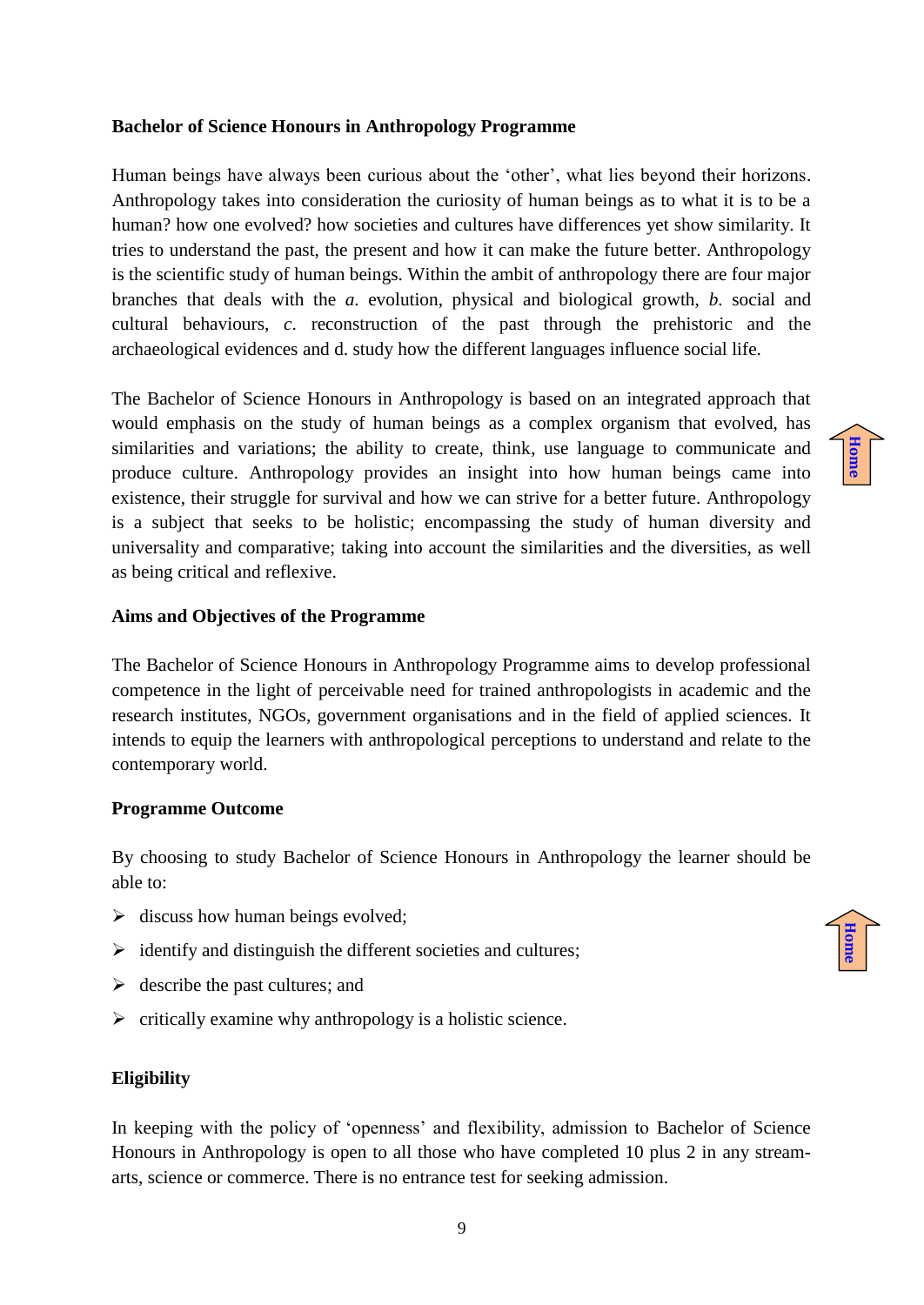#### **Duration**

The Bachelor of Science Honours in Anthropology can be completed in a minimum of three years. However, flexibility is provided and learners are allowed to complete the programme in a maximum of six years.

#### **Medium of Instruction**

The Bachelor of Science Honours in Anthropology programme is being offered in English and Hindi. The student has to opt for a particular medium of study while applying for online admission to the programme.

#### **Programme Structure Overview**

The Programme Code of the Bachelor of Science Honours in Anthropology is **BSCANH**. The BSCANH is a **148** credit programme consisting of the following categories of courses:

- i) Core Courses (CCs)
- ii) Discipline Specific Electives (DSEs)
- iii) Ability Enhancement Compulsory Courses (AECCs)
- iv) Skill Enhancement Courses (SECs)
- v) Generic Electives (GEs)

The programme can be completed by earning the required number of credits under each category in a minimum period of three years (six semesters) or in the maximum period of six years. The required number of credits under each category is as follows: 84 credits of Core Courses, 24 credits of Discipline Specific Electives, 8 credits of Ability Enhancement Compulsory Courses, 8 credits of Skill Enhancement courses, and 24 credits of Generic Electives/Interdisciplinary Courses.

**A credit is equivalent to 30 hours of study time** comprising all learning activities (i.e. reading and comprehending the print material, listening to audios, watching videos, attending counselling sessions, teleconferencing and writing assignment responses). Most courses of this programme (CCs, DSEs and GEs) are of six credits. This means that you will have to put in 180 hours (6 *x* of study time to complete each of these courses. The programme also has four Ability and Skill Enhancement courses, each of four credit weightage i.e, 120 hours (4 *x* 30) of study time.

The programme has a mix of different types of courses in each of the six semesters. The total number of credits to study in each semester varies between 22- 28 credits. Table 2.1 gives an overview of the programme structure showing the distribution of different types of courses across the six semesters of the programme.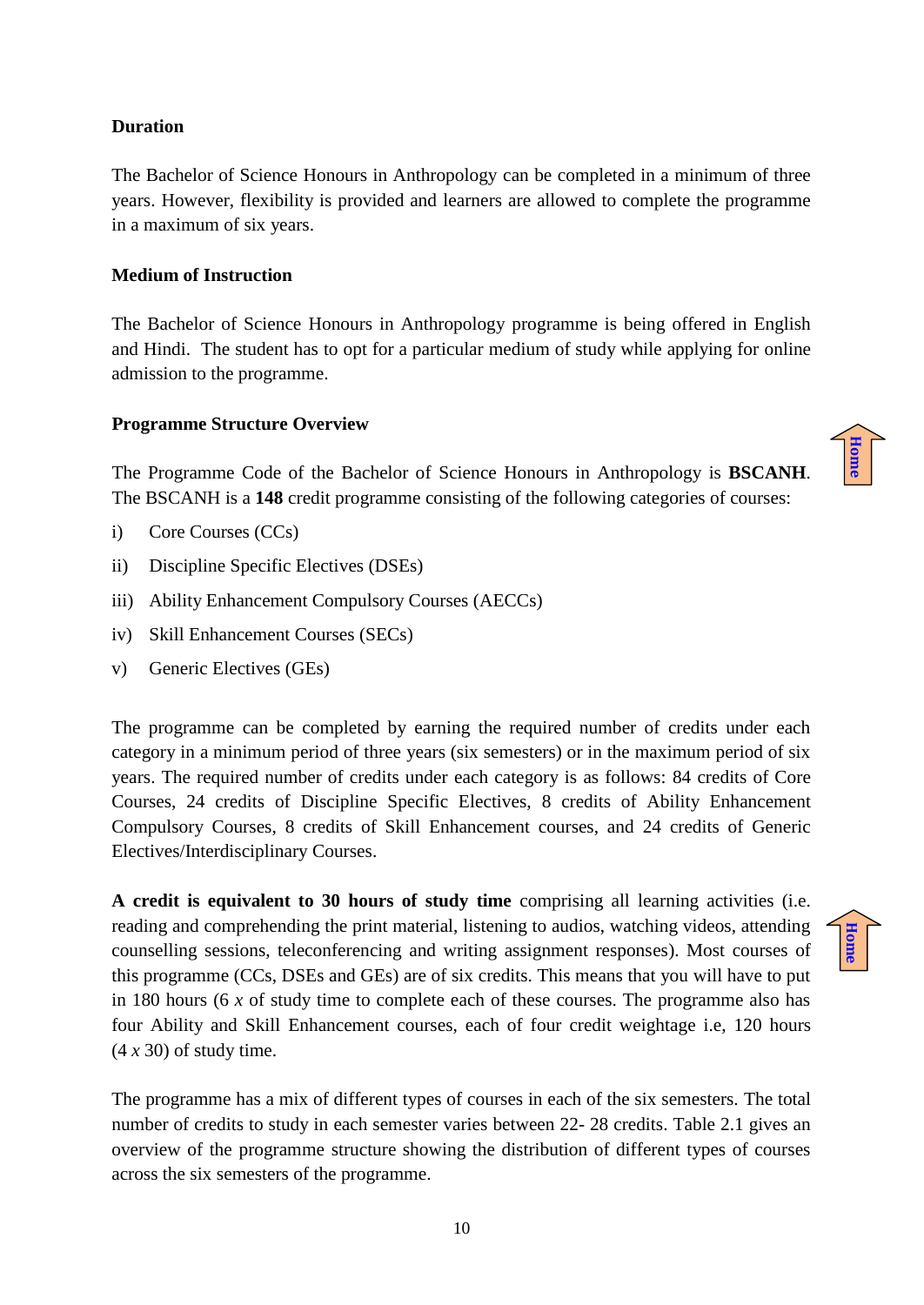| <b>Seme</b><br>ster | <b>Core Courses</b><br>(6 credits each)                                                                                                                                              | <b>Discipline Specific</b><br><b>Electives</b><br>(6 credits)                                                                                        | <b>Ability/Skill</b><br><b>Enhancement</b><br><b>Courses</b><br>(4 credits)                                      | Generic /<br>Interdisciplinary<br><b>Electives</b><br>$(6 \text{ credits})$ | <b>Credits</b> |             |
|---------------------|--------------------------------------------------------------------------------------------------------------------------------------------------------------------------------------|------------------------------------------------------------------------------------------------------------------------------------------------------|------------------------------------------------------------------------------------------------------------------|-----------------------------------------------------------------------------|----------------|-------------|
| $\bf{I}$            | BANC 101 Introduction to<br><b>Biological Anthropology</b><br><b>BANC 102 Introduction to</b><br>Social and Cultural<br>Anthropology                                                 | None                                                                                                                                                 | <b>BEVAE 181:</b><br>Environmental<br><b>Studies</b>                                                             | BPAG $171$<br>Disaster<br>Management                                        | 22             |             |
| $\mathbf{I}$        | <b>BANC 103 Archaeological</b><br>Anthropology<br><b>BANC 104 Fundamentals</b><br>of Human Origin &<br>Evolution                                                                     | None                                                                                                                                                 | Any one:<br><b>BEGAE 182:</b><br>English<br>Communication<br><b>BHDAE 182:</b><br>Hindi Bhasha and<br>Samprashan | <b>BGDG 172</b><br>Gender<br>Sensitization:<br>Society and<br>Culture       | 22             | <b>Home</b> |
| III                 | <b>BANC 105 Tribes and</b><br>Peasants in India<br>BANC 106 Human<br>Ecology: Biological &<br>Cultural dimensions<br><b>BANC 107 Biological</b><br>Diversity in Human<br>Populations | None                                                                                                                                                 | <b>BPCS 185</b><br>Developing<br>Emotional<br>Competence                                                         | <b>BPCG 173</b><br>Psychology for<br>Health and Well-<br>Being              | 28             |             |
| IV                  | <b>BANC 108 Theories of</b><br>Culture and Society<br><b>BANC 109 Human Growth</b><br>and Development<br><b>BANC 110 Research</b><br>Methods                                         | None                                                                                                                                                 | <b>BECS 184 Data</b><br>Analysis                                                                                 | <b>BPAG 174</b><br>Sustainable<br>Development                               | 28             |             |
| $\mathbf{V}$        | <b>BANC 111 Human</b><br><b>Population Genetics</b><br>BANC 112 Anthropology in<br>Practice                                                                                          | Any two:<br><b>BANE 141</b><br>Physiological<br>Anthropology<br><b>BANE 143 Tribal</b><br>Cultures of India<br><b>BANE 147 Urban</b><br>Anthropology | None                                                                                                             | None                                                                        | 24             | <b>Home</b> |
| VI                  | <b>BANC 113 Forensic</b><br>Anthropology<br><b>BANC 114 Anthropology</b><br>of India                                                                                                 | Any two:<br><b>BANE 144 Visual</b><br>Anthropology<br><b>BANE 154</b><br>Dissertation<br><b>BSOE 144 Reading</b><br>Ethnographies                    | None                                                                                                             | None                                                                        | 24             |             |
| <b>Total</b>        | 84 credits                                                                                                                                                                           | 24 credits                                                                                                                                           | 16 credits                                                                                                       | 24 credits                                                                  | 148            |             |

**Table 2.1 Bachelor of Sciences Programme Structure**

Now that you have an idea of how the Bachelor of Sciences programme is structured, let us get to know the specific components of the programme, i.e. the Core, Elective and Ability Enhancement courses.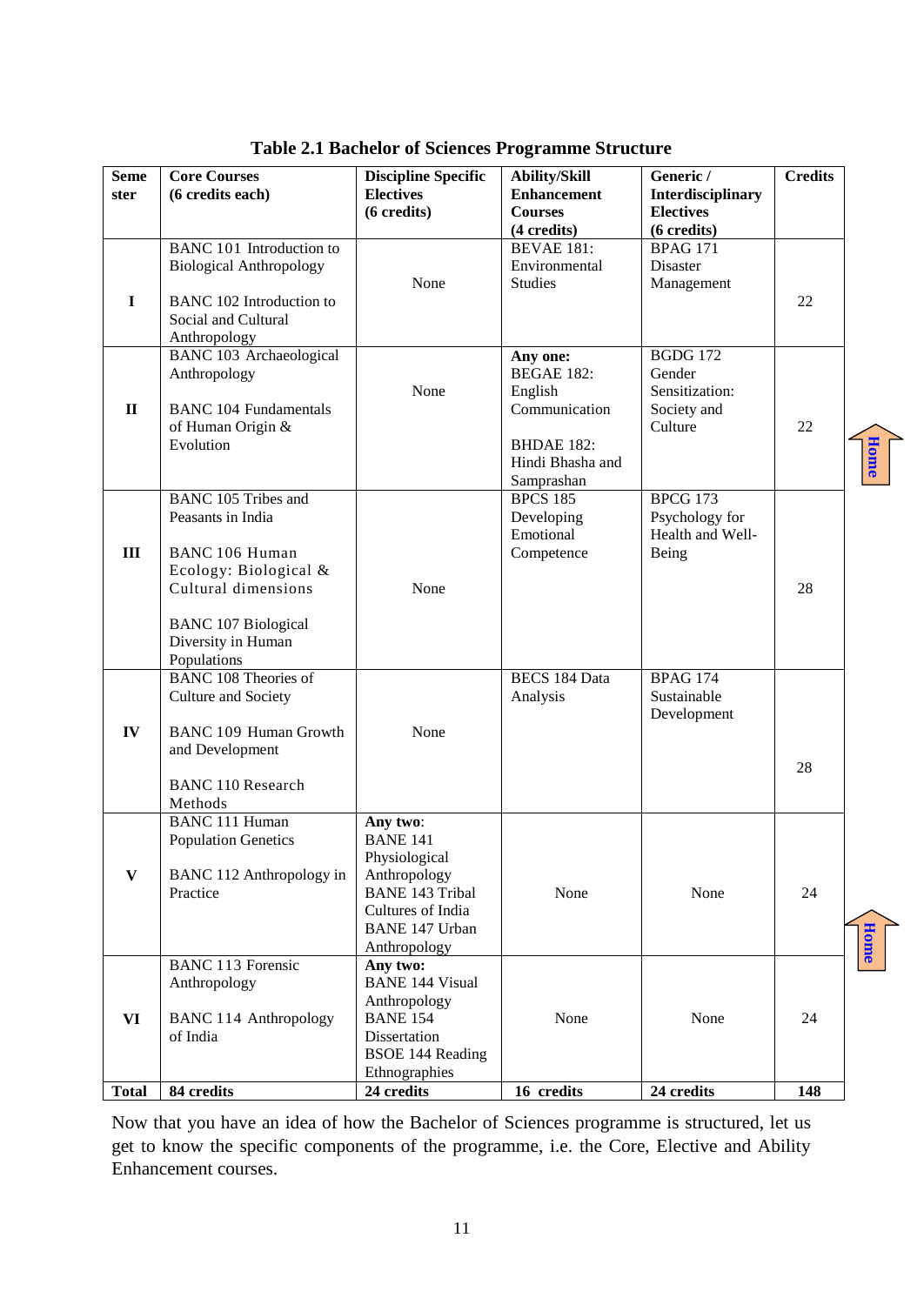#### <span id="page-11-0"></span>**3.1 Core Courses (CC)**

The programme has fourteen core courses related to the main branches of anthropology. These courses which are on offer are integral to the understanding of anthropology as a holistic science. The courses would take the learner fluidly through the various developments: origin, evolution and variation of human beings in biological, social and cultural sphere. It would also bring to light the archaeological evidences that has helped the subject to grow as a holistic science. The courses would help answer the questions of subjectivity and objectivity in anthropology. The learners would come to know why anthropology is known as a science when they go through the course on research methods. The core courses are aimed at building a strong foundation in anthropology within the rubric of social sciences.

Each core course is of six credits. These courses cover more than half of the programme, 84 credits (14 courses *x* 6 credits) out of 148 credits of the programme.

| <b>Semester</b> | <b>Core Courses</b> | <b>Core Course 1</b> | <b>Core Course 3</b>  | <b>Total Credits</b> |
|-----------------|---------------------|----------------------|-----------------------|----------------------|
|                 | (6 credits each)    | (6 credits)          | (6 credits)           |                      |
| First           | <b>BANC 101</b>     | <b>BANC 102</b>      | None                  |                      |
|                 | Introduction to     | Introduction to      |                       | 12                   |
|                 | <b>Biological</b>   | Social and           |                       |                      |
|                 | Anthropology        | Cultural             |                       |                      |
|                 |                     | Anthropology         |                       |                      |
| <b>Second</b>   | <b>BANC 103</b>     | <b>BANC 104</b>      | None                  | 12                   |
|                 | Archaeological      | Fundamentals of      |                       |                      |
|                 | Anthropology        | Human Origin         |                       |                      |
|                 |                     | and Evolution        |                       |                      |
| <b>Third</b>    | <b>BANC 105</b>     | BANC106              | $BAN\overline{C}$ 107 | 18                   |
|                 | Tribes and          | Human                | <b>Biological</b>     |                      |
|                 | Peasants in         | Ecology:             | Diversity in          |                      |
|                 | India               | Biological and       | Human                 |                      |
|                 |                     | Cultural             | Populations           |                      |
|                 |                     | Dimensions           |                       |                      |
| <b>Fourth</b>   | <b>BANC 108</b>     | BANC109              | <b>BANC 110</b>       | 18                   |
|                 | Theories of         | Human Growth         | Research              |                      |
|                 | Culture and         | and                  | Methods               |                      |
|                 | Society             | Development          |                       |                      |
| Fifth           | <b>BANC 111</b>     | <b>BANC 112</b>      | None                  | 12                   |
|                 | Human               | Anthropology in      |                       |                      |
|                 | Population          | Practice             |                       |                      |
|                 | Genetics            |                      |                       |                      |
| <b>Sixth</b>    | <b>BANC 113</b>     | <b>BANC 114</b>      | None                  | 12                   |
|                 | Forensic            | Anthropology of      |                       |                      |
|                 | Anthropology        | India                |                       |                      |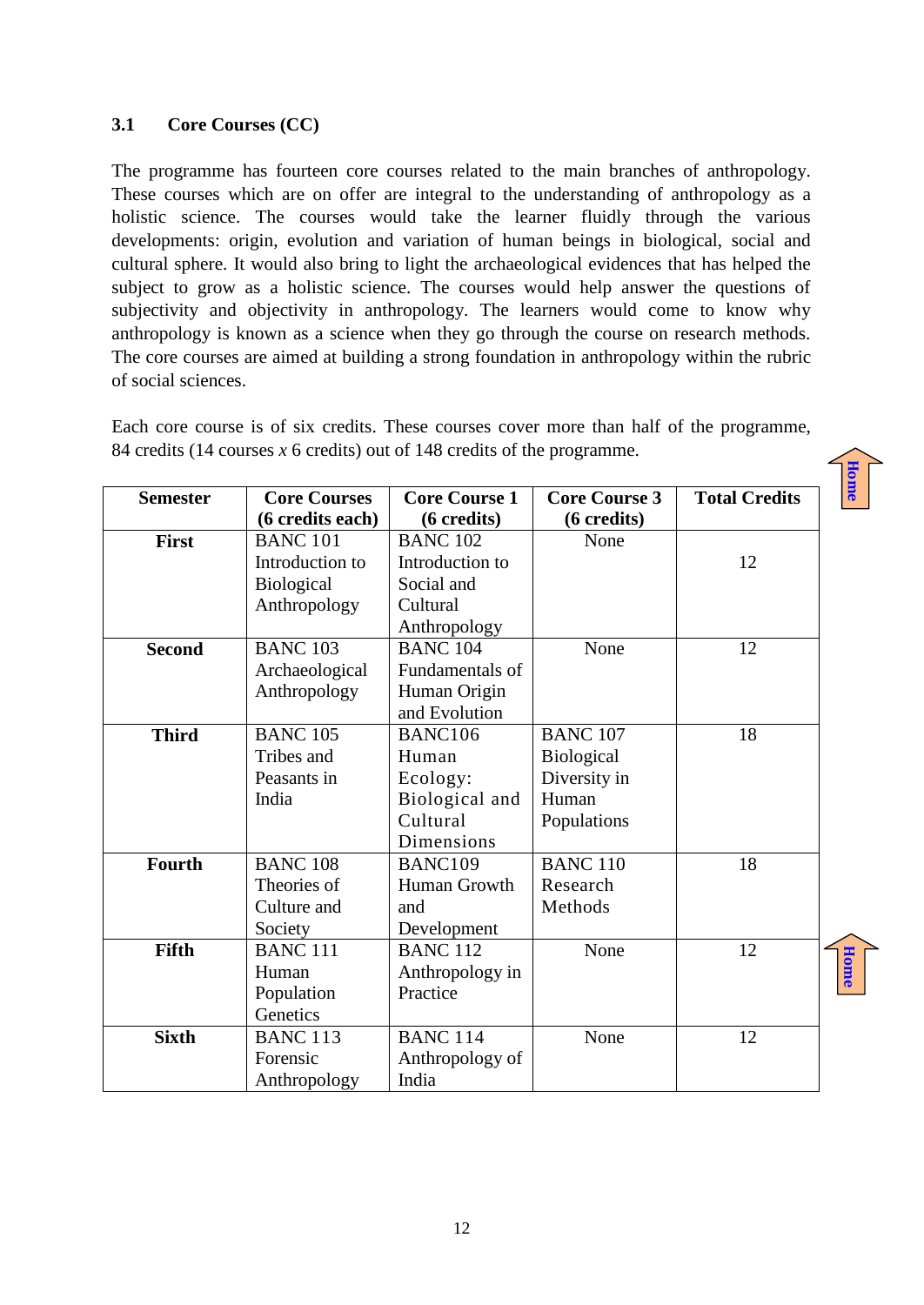#### <span id="page-12-0"></span>**3.2 Discipline Specific Elective Courses**

Discipline Specific Elective Courses are on offer in the fifth and sixth semesters of the programme. These six credit courses are intra-disciplinary in nature. The Discipline Specific Electives (DSEs) are specific (or specialised or advanced or supportive) to the study of anthropology. They provide an extended scope. The programme has six DSEs in offer. There are three DSEs each semester out of which you have to opt for two. They carry 24 credits (6 credits *x* 2 courses = 12 credits per semester). The DSEs on offer **in the fifth and sixth semesters** are given in Table 2.3 below**:**

| <b>Fifth Semester (Select any two)</b>                           | <b>Sixth Semester (Select any two)</b> |
|------------------------------------------------------------------|----------------------------------------|
| BANE 141 Physiological Anthropology BANE 144 Visual Anthropology |                                        |
| <b>BANE 143 Tribal Cultures of India</b>                         | <b>BANE 154 Dissertation</b>           |
| <b>BANE 145 Urban Anthropology</b>                               | <b>BSOE 144 Reading Ethnographies</b>  |

**[Home](#page-2-0)**

**[Home](#page-2-0)**

| Table 2.3 Discipline Specific Elective (DSEs) |
|-----------------------------------------------|
|-----------------------------------------------|

#### <span id="page-12-1"></span>**3.3 Ability Enhancement Compulsory Courses**

Ability Enhancement Compulsory Courses are of four credits each. As the name suggests, the Ability Enhancement Compulsory Courses (AECCs) are compulsory for all learners. There are two AECCs on offer, one each in the first and second semesters. The first AECC is an awareness course which is intended to sensitise the learners with environmental issues and introduce them to the policies and practices put in place to address environmental concerns at the local, national and global level. The other AECC, available in the second semester are BEGAE 182- English Communication Skills and BHDAE 182- Hindi Bhasha Aur Samprashan. These courses introduce the learners to the theory, fundamentals and tools of communication and develop in them vital communication skills which should be integral to personal, social and professional interactions.

| <b>First Semester</b>           |         | <b>Second Semester</b> (any one of the following) |
|---------------------------------|---------|---------------------------------------------------|
| <b>BEVAE 181: Environmental</b> | English | BEGAE 182: English Communication                  |
| <b>Studies</b>                  | Hindi   | BHDAE 182: हिन्दी भाषा और संप्रेषण                |

#### <span id="page-12-2"></span>**3.4 Skill Enhancement Courses**

Skill Enhancement Courses (SECs) are also ability enhancement courses. These courses seek to build specific skills set in some applied functional area of daily life. Each Skill Enhancement Course (SEC) is of four credits. These courses are on offer from the third semester onwards. SECs are compulsory courses as listed in in Table 2.5.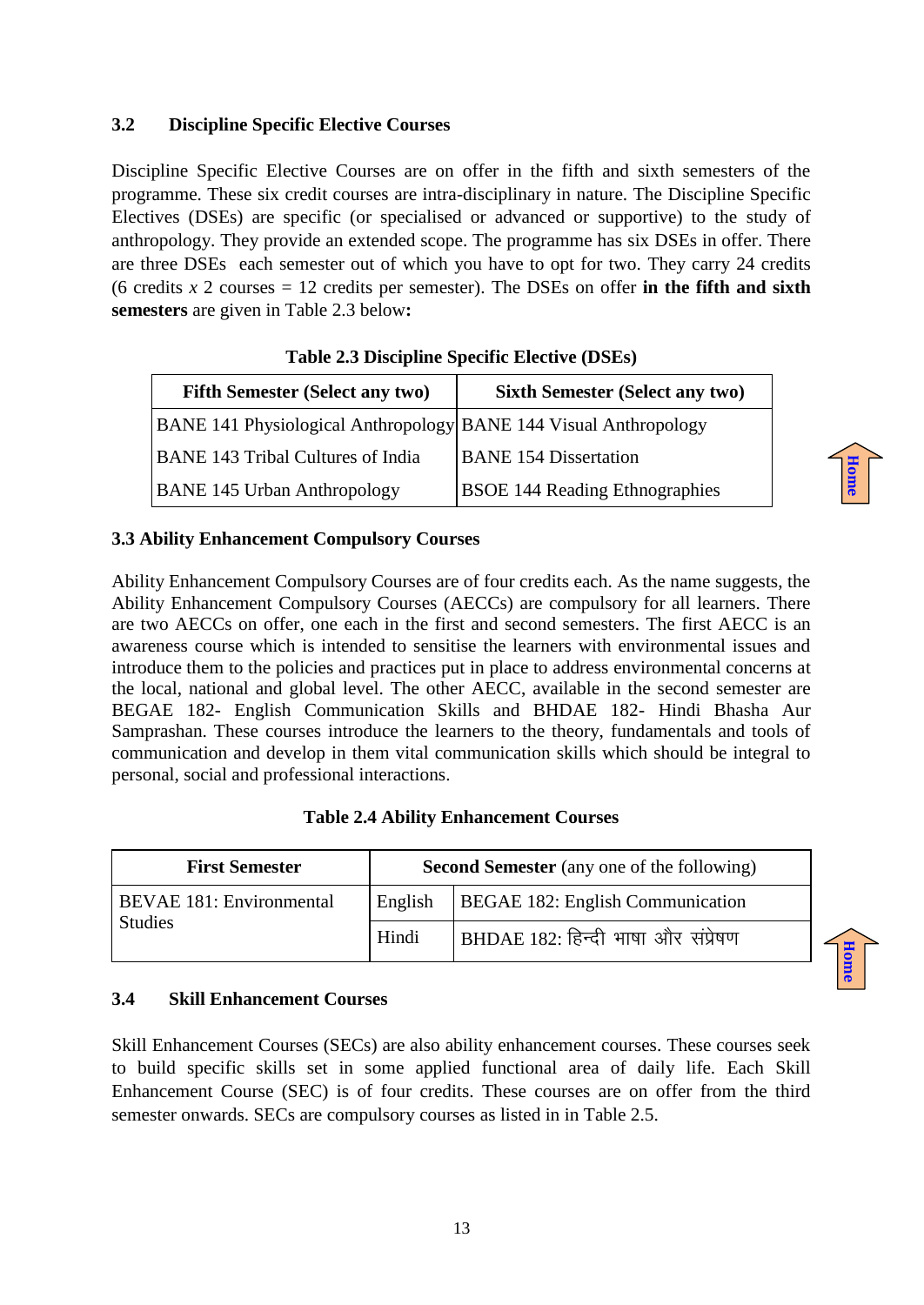#### **Table 2.5 Skill Enhancement Courses (SECs)**

| <b>Third Semester</b>                                             | <b>Fourth Semester</b> |
|-------------------------------------------------------------------|------------------------|
| BPCS 185 Developing Emotional Competence   BECS 184 Data Analysis |                        |

#### <span id="page-13-0"></span>**3.5 Generic Electives**

Generic Electives (GEs) are the other type of electives that are on offer in the first, second, third and fourth semesters of the programme. These courses are inter-disciplinary in nature. They provide an exposure to other disciplines/subjects nurturing the proficiency and understanding of social and scientific phenomena. The Generic Elective for each semester is listed below.

| <b>First Semester</b>                            | <b>Second Semester</b>                                |
|--------------------------------------------------|-------------------------------------------------------|
| BPAG 171 Disaster Management                     | BGDG 172 Gender Sensitization: Society<br>and Culture |
| <b>Third Semester</b>                            | <b>Fourth Semester</b>                                |
| BPCG 173 Psychology for Health and Well<br>Being | <b>BPAG 174 Sustainable Development</b>               |

The Elective and Skill Enhancement courses that are listed in this Programme Guide are the ones that are currently available. The University will be adding new electives (Discipline Specific and Generic) and Skill Enhancement courses to the common pool from time to time. The new courses added to the common pool will be listed on the University website. You can choose them at the time of re-registration for the second or third year as and when available.

Now that we know the structure of the Bachelor of Science Honours in Anthropology programme and its components, let us now focus on choosing the best way to go through the programme.

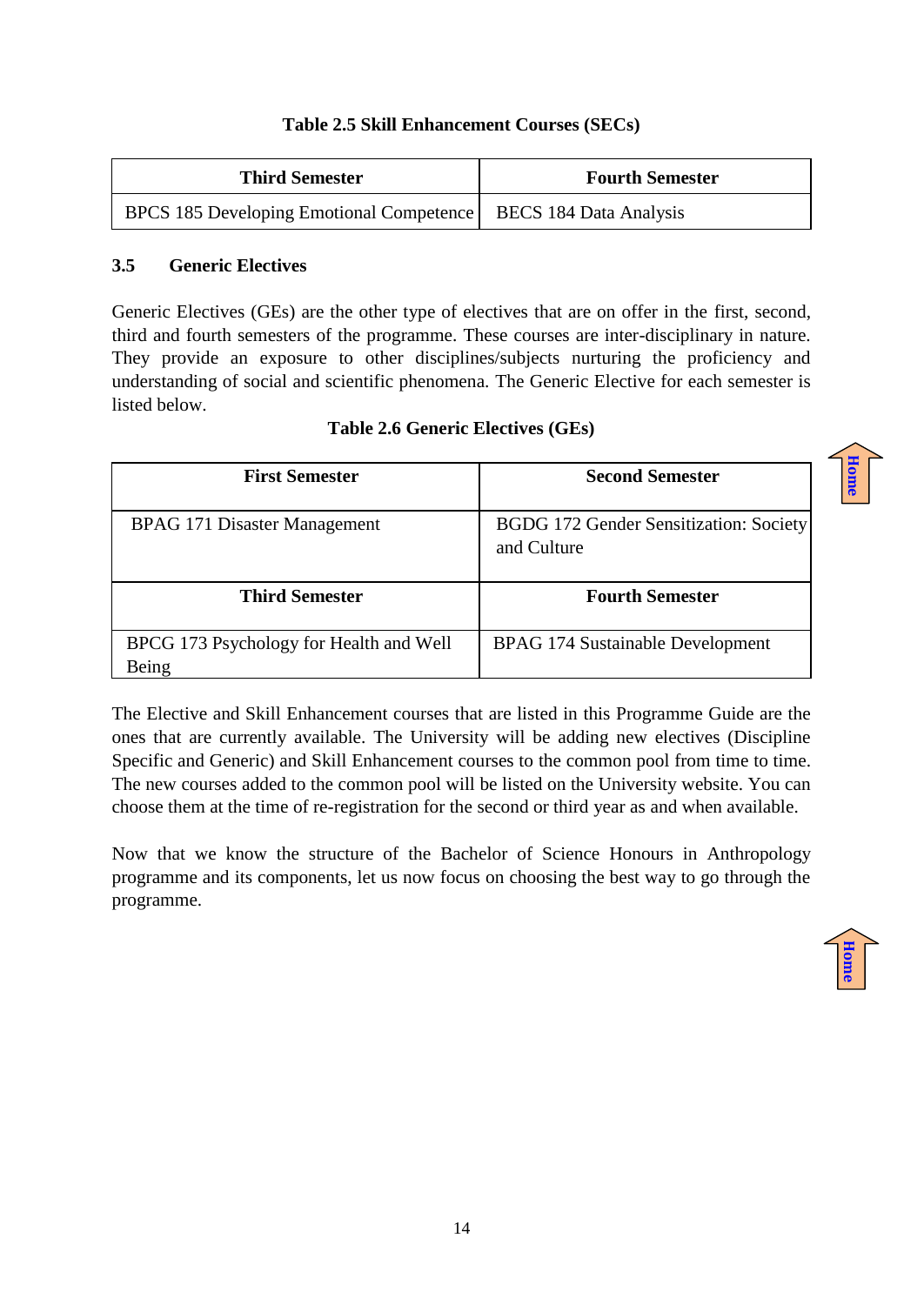#### **KNOW YOUR PROGRAMME COORDINATOR AND COURSE COODINATORS Programme Coordinator:** Dr. Rukshana Zaman

| <b>Se</b><br>m. | <b>Core Courses (6 Credits Each)</b>                                                                                                                                                                                                                                                                                        | <b>Discipline Specific Electives</b><br>(6 Credits)                                                                                                                                                                                                              | <b>Ability/Skill</b><br><b>Enhancement</b><br><b>Courses (4 Credits)</b>                                    | <b>Generic/Interd</b><br>isciplinary<br><b>Electives</b><br>(6 Credits)                                               |
|-----------------|-----------------------------------------------------------------------------------------------------------------------------------------------------------------------------------------------------------------------------------------------------------------------------------------------------------------------------|------------------------------------------------------------------------------------------------------------------------------------------------------------------------------------------------------------------------------------------------------------------|-------------------------------------------------------------------------------------------------------------|-----------------------------------------------------------------------------------------------------------------------|
| $\mathbf I$     | <b>BANC 101</b> Introduction to Biological<br>Anthropology<br>Course Coordinator: Prof. Rashmi<br>Sinha<br><b>BANC 102</b> Introduction to Social and<br><b>Cultural Anthropology</b><br>Course Coordinator: Dr. Rukshana<br>Zaman                                                                                          | None                                                                                                                                                                                                                                                             | <b>BEVAE 181</b><br>Environmental<br><b>Studies</b>                                                         | <b>BPAG 171</b><br><b>Disaster</b><br>Management<br>Course<br>Coordinator:<br>Prof. Pradeep<br>Sahni                  |
| $\mathbf{I}$    | <b>BANC 103</b> Archaeological<br>Anthropology<br>Course Coordinator: Dr. P.<br>Venkatramana<br><b>BANC 104 Fundamentals of Human</b><br>Origin & Evolution<br>Course Coordinator: Prof. Rashmi<br>Sinha                                                                                                                    | None                                                                                                                                                                                                                                                             | Any One:<br><b>BEGAE 182:</b><br>English<br>Communication<br><b>BHDAE 182: हिन्दी</b><br>भाषा और संप्रेषण   | <b>BGDG 172</b><br>Gender<br>Sensitization:<br>Society and<br>Culture                                                 |
| III             | <b>BANC 105</b> Tribes and Peasants in<br>India<br>Course Coordinator: Dr. K. Anil<br>Kumar<br><b>BANC 106 Human Ecology:</b><br>Biological & Cultural Dimensions<br>Course Coordinator: Dr. K. Anil<br>Kumar<br><b>BANC 107 Biological Diversity in</b><br>Human Populations<br>Course Coordinator: Dr. P.<br>Venkatramana | None                                                                                                                                                                                                                                                             | <b>BPCS 185</b><br>Developing<br>Emotional<br>Competence<br><b>Course Coordinator:</b><br>Prof. Swati Patra | <b>BPCG 173</b><br>Psychology for<br>Health and<br>Well-Being<br>Course<br>Coordinator:<br>Prof. Suhas<br>Shetgovekar |
| IV              | <b>BANC 108 Theories of Culture and</b><br>Society<br>Course Coordinator: Dr. Rukshana<br>Zaman<br><b>BANC 109 Human Growth and</b><br>Development<br>Course Coordinator: Prof. Rashmi<br>Sinha<br><b>BANC 110 Research Methods</b><br>Course Coordinator: Dr. Mitoo Das                                                    | None                                                                                                                                                                                                                                                             | <b>BECS 184 Data</b><br>Analysis<br><b>Course Coordinator:</b><br>Prof. Narayan<br>Prasad                   | <b>BPAG 174</b><br>Sustainable<br>Development<br>Course<br>Coordinator:<br>Prof. Alka<br>Dhameja                      |
| $\mathbf{V}$    | <b>BANC 111 Human Population</b><br>Genetics<br>Course Coordinator: Dr. P.<br>Venkatramana<br><b>BNAC 112 Anthropology in Practice</b><br>Course Coordinator: Dr. Rukshana<br>Zaman                                                                                                                                         | Any Two:<br><b>BANE 141 Physiological Anthropology</b><br>Course Coordinator: Prof. Rashmi Sinha<br><b>BANE 143 Tribal Cultures of India</b><br>Course Coordinator: Dr. K. Anil Kumar<br><b>BANE 147 Urban Anthropology</b><br>Course Coordinator: Dr. Mitoo Das | None                                                                                                        | None                                                                                                                  |
| <b>VI</b>       | <b>BANC 113 Forensic Anthropology</b><br>Course Coordinator: Prof. Rashmi<br>Sinha<br><b>BNAC 114 Anthropology of India</b><br>Course Coordinator: Dr. K. Anil<br>Kumar                                                                                                                                                     | Any Two:<br><b>BANE 144 Visual Anthropology</b><br>Course Coordinator: Dr. Mitoo Das<br><b>BANE 154 Dissertation</b><br>Course Coordinator: Dr. Rukshana<br>Zaman<br><b>BSOE 144 Reading Ethnographies</b><br>Course Coordinator: Dr. B. Kiranmayi               | None                                                                                                        | None                                                                                                                  |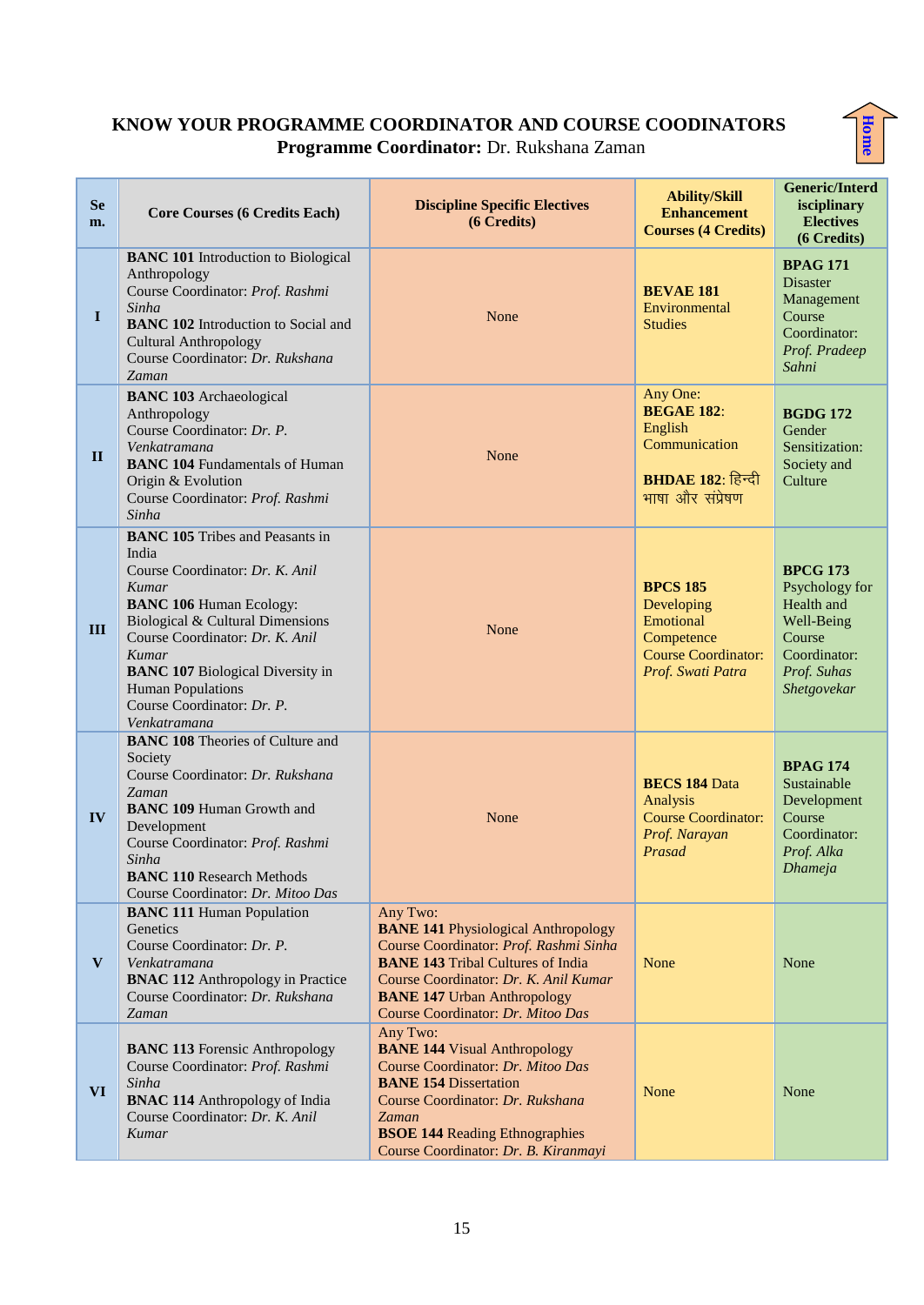## <span id="page-15-0"></span>**4. PLANNING YOUR BACHELOR STUDIES**

The Bachelor of Science Honours in Anthropology programme offers flexibility and openness in the courses and duration for the completion of programmes. You should take full advantage of this flexibility. A little bit of systematic planning is all that is required to realize your goal of completing the 148 credits of this programme within the minimum period of three years. If, for any reason, you are unable to complete the programme within three years, please note that your registration for the programme is valid for six years and that you can get additional two years by applying for readmission.

As already mentioned, each credit of this programme is equivalent to 30 hours of learner study comprising all learning activities (i.e. reading and comprehending the print material, listening to audios, watching videos, attending counselling sessions, teleconferencing and writing assignment responses). This means that you will have to devote approximately 180 hours of study for a six-credit course and 120 study hours for a four credit course. Since you have three courses of six credits and one four credit course to complete in the first semester and a similar workload in the second semester, you need to put in a total of 1320 hours of study in a year. This means that you will have to devote around four and half hours of study everyday for at least 300 days in a year. You have to adjust your reading schedule keeping this workload in view. With this schedule, you will be able to complete all courses of the First year. Likewise, in the Second year you would have to prepare for a workload of 28 credits and for the Third year the workload would be for 24 credits. To complete the three-year programme in the minimum period of three years, you need to be focused. It is therefore helpful to study consistently throughout the year and not plan to speed up before the examinations.

If you are not able to fully devote yourself to the programme, you should set your targets for a particular semester/year. If you feel that instead of 22 credits, you would do only 12 or 16 credits in a year, plan for it accordingly from the beginning of the year. Study only the selected courses. Do the assignments of only those courses for which you plan to appear in the Term End Examination (TEE). Carry over the rest to next year. Again next year, decide your goals for the two semesters of that year. Whenever you decide to complete the previous semesters/years course and have not submitted the Assignments for evaluation, make sure that you attempt the current year's assignment (s) for that course and submit them according to the schedule to be eligible to appear in the TEE (For details see Section 6.1 of this Programme Guide). Through a proper planning you can complete this programme at your convenience.



**[Home](#page-2-0)**

## <span id="page-15-1"></span>**5. FEE STRUCTURE AND SCHEDULE OF PAYMENT**

Fee Structure: A total of  $\ell$ - is to be paid for the Bachelor of Science Honours in Anthropology Programme, @ ₹5,200/year. In the First year, in addition to ₹ 5200/-, a Registration fee of ₹ 200/- also has to be paid. The programme fee should be paid only by means of Debit Card/Credit Card through online mode only via our website **www.ignou.ac.in**. Fee once paid is not refundable.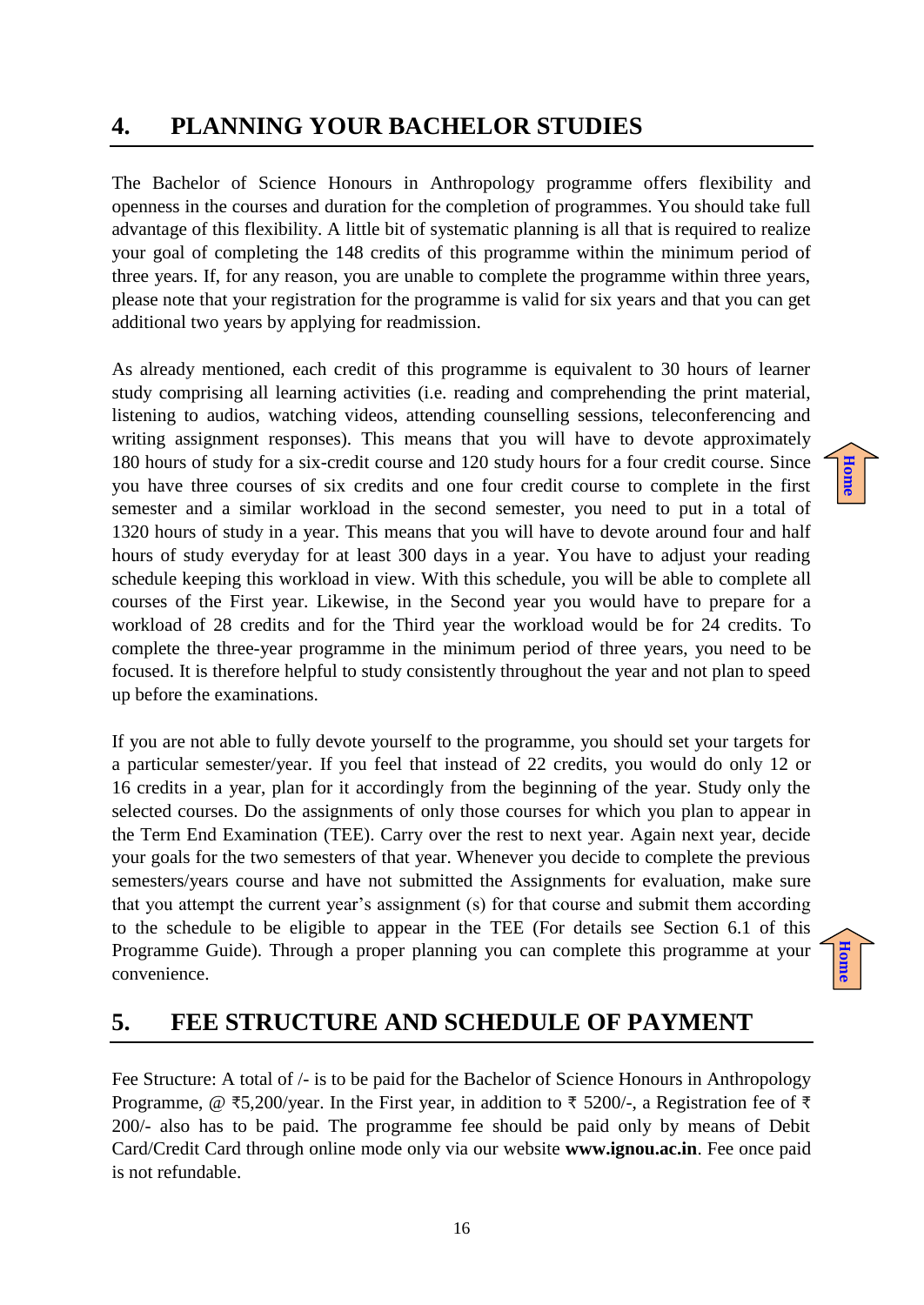The University can revise the programme fee. In that case, the revised fee shall be payable by you as per the schedule of payment notified by the university.

Although the Bachelor of Sciences programme is a semester-based programme where course material would be sent semester wise, with examination and registration to be done annually. Just as you have registered for the first two semesters at the start of the programme, you will have to re-register for the Second year (third and fourth semesters) and third year (fourth and fifth semesters) before the beginning of the academic year as per the schedule given below:

| Year            | <b>Amount</b><br>(Payable online only) | <b>When to Pay</b>                                                                                                                                                                      |
|-----------------|----------------------------------------|-----------------------------------------------------------------------------------------------------------------------------------------------------------------------------------------|
| 1 <sup>st</sup> | ₹5200 + ₹200<br>(Registration Fee)     | Along with the admission form <b>Online mode</b>                                                                                                                                        |
| 2 <sup>nd</sup> | ₹5200                                  | <b>January admission cycle</b> -1 <sup>st</sup> August to $30th$ September<br><b>July admission cycle-</b> $1st$ February to 31 <sup>st</sup> March<br>(Along with reregistration form) |
| $3^{\text{rd}}$ | ₹5200                                  | <b>January admission cycle</b> -1 <sup>st</sup> August to $30th$ September<br><b>July admission cycle-</b> $1st$ February to 31 <sup>st</sup> March<br>(Along with reregistration form) |

#### **Schedule for Re-Registration**

Learners are advised to submit the Re-Registration (RR) forms 'Online' only on the web portal www.ignou.ac.in as per schedule being notified by the University from time to time.

#### **The programme fee has to be paid at the beginning of each year by online mode only by means of Debit Card/Credit Card.**

Timely payment of programme fees is the responsibility of the learner. The learner is expected to remit the fees as early as possible without waiting for the last date. Non-payment of fee would result in the withdrawal of access to study material and permission to write the examinations. It may also result in the cancellation of admission. In case any learner willfully appears in an examination without proper registration for a course, disciplinary action shall be taken against him or her as per rules of the University.



## <span id="page-16-0"></span>**6. INSTRUCTIONAL SYSTEM**

The methodology of instruction adopted by the University is different from that in the conventional universities. The Open University system is more learner-oriented in which the learner is an active participant in the teaching-learning process. Most of the instruction is imparted through distance rather than face-to-face communication.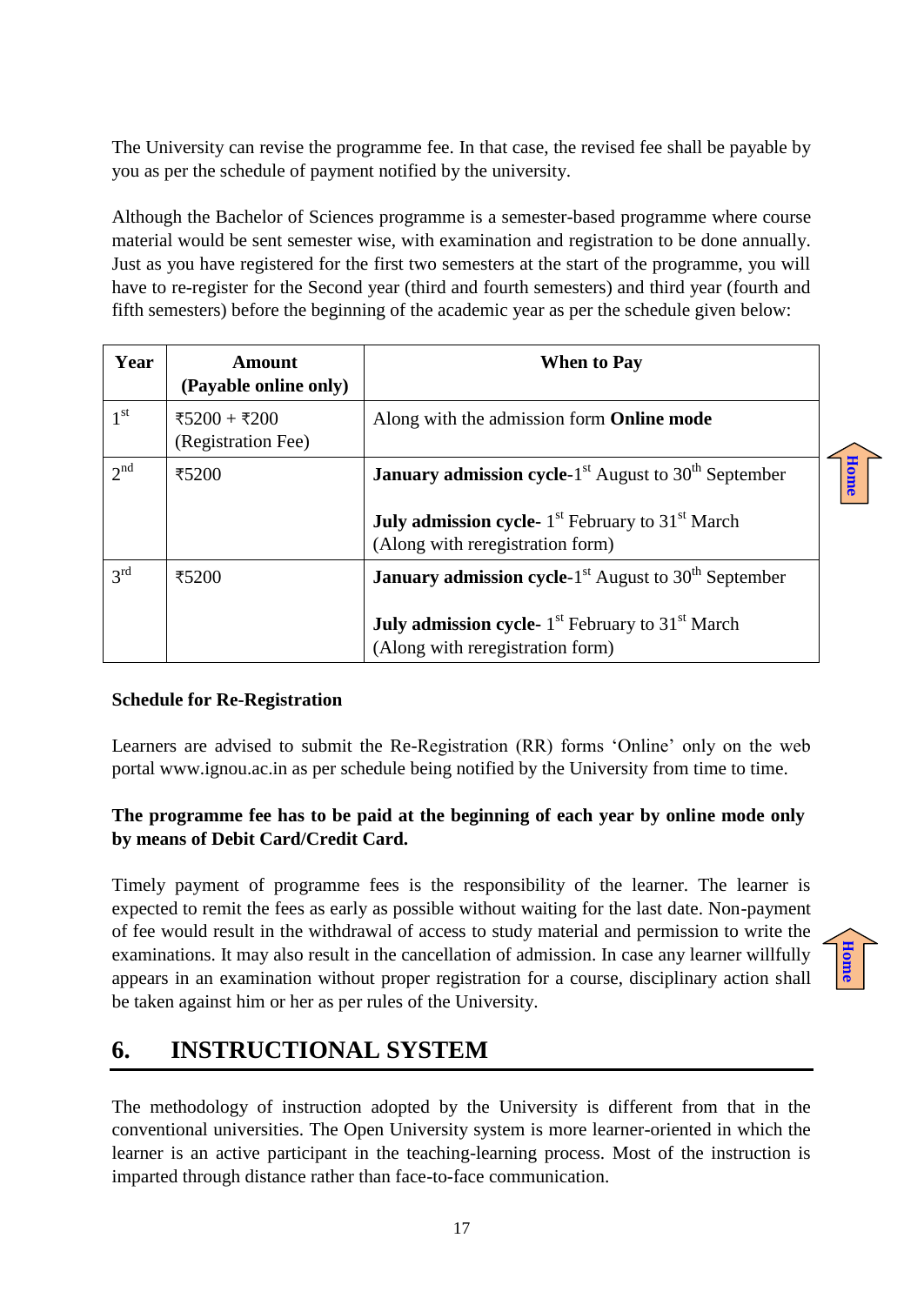The University follows a multi-media approach for instruction. It comprises of

- Self-Learning Material
- Audio-video programmes transmitted through radio and television
- Teleconferencing sessions
- Face-to-face counselling at Study Centres by Academic Counsellors
- Assignments/ Tutorials/ Practicals/ Dissertation/ Project work

#### <span id="page-17-0"></span>**6.1 Course Material**

Course material, in print or ebook format, is the primary form of instruction. You should concentrate mainly on the course materials that are sent to you in the form of printed books or ebooks. The course material would be sufficient to write assignment responses and prepare for the Term End Examination (TEE). We would, however, suggest you to read additional material, especially those given in the Suggested Reading section of the course material.

The course material prepared by the University is self-learning in nature. Each course is printed in the form of a single book or ebook. The course is divided into a number of **Blocks**. A six credit course generally has four to five Blocks. Each Block consists of Units (minimum two to maximum five units). Normally, the **Units** covered in a Block have a thematic unity. The introduction section of the book provides an overview of the course, its objectives, guidelines for studying the material, etc. The Block introduction explains the coverage of the Block as a whole as well as the coverage of each Unit in that Block.

Each Unit is structured in a way to facilitate self-study by you. Each Unit begins with learning **Objectives** which will give you an idea on what you are expected to learn from the Unit. The **Introduction** provides an overview of the major theme of the unit. An attempt is made to forge a link with the topics of the previous Units and the topic to be covered in the Unit. This is followed by the main text, which is divided, into various sections and subsections. At the end of each section we have provided questions for self-evaluation under the heading of **Check Your Progress**. You should attempt this part, as it will help you in assessing the immediate absorption and check your understanding of the topic. Questions in Check Your Progress are for your practice only, and you should not submit answers to these questions to the University for assessment. Hint answers to the Check Your Progress exercises are provided at the end of the unit. We have not provided the full length answers, as we would like to encourage you to write in your own words and not rely on memorizing the course material.

The section **Let Us Sum Up/Summary/Conclusion** gives a brief account of what has been discussed in the Unit. This summary enables you to recall the main points covered in the Unit. Each unit ends with **References** which gives the list of books and articles that have been consulted to prepare the unit. In addition, at the end of each Block/Course, a list of **Suggested Readings** is given. Some of these books listed in this section will be available in the Study Centre library.

**[Home](#page-2-0)**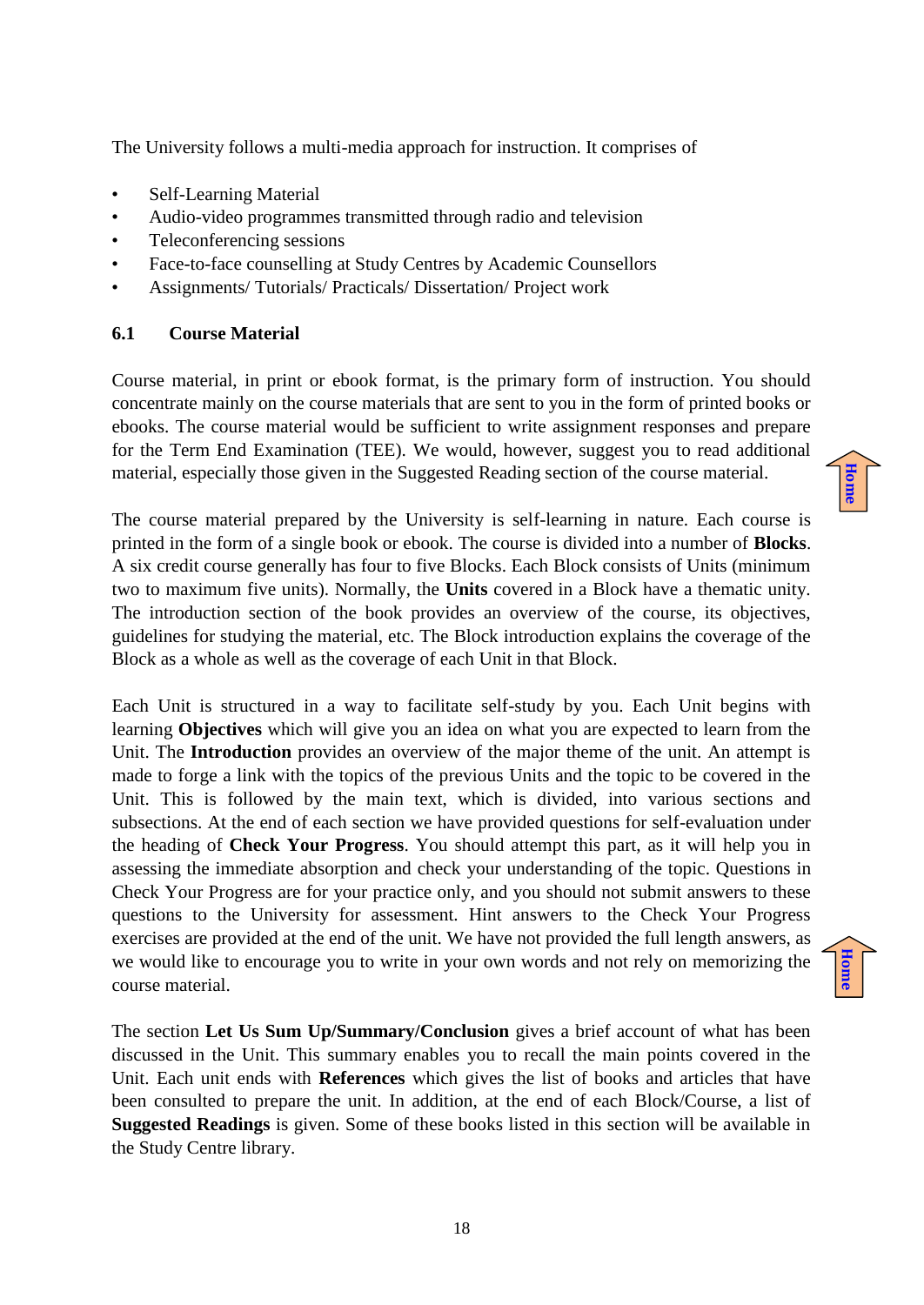In order to comprehend the SLMs, read the Units carefully and note down the important points. You can use the space in the margin of the printed pages for making notes and writing your comments. While reading the Units, you may mark the difficult words and look for the meaning of such words in a dictionary. If you still do not understand something, consult your counsellor during the face-to-face sessions at the Study Centre for clarification.

#### **A quick look at how your unit is structured.**

#### **Unit X\***

X.0. Objectives X.1. Introduction X.2. Section I (Theme of Section 1) X.2.1. sub section 1 of section 1 X.2.2. sub section 2 of section 1

> …………………………………. ………………………………… …………………………………

Check Your Progress

X.3. Section I (Theme of Section 1) X.3.1. sub section 1 of section 1 X.3.2. sub section 2 of section 1

> …………………………………. ……………………………………………… …………………………………

Check Your Progress

X.4\*\*. Summary X.5. References/ Suggested Reading X.6. Answers to Check Your Progress

#### **Dispatch of Study Material**

The dispatch of material will start once the online process of registration is complete. You can expect to receive your study material within one month of closing of the registration for the programme. If any course material is missing or you receive wrong or defective material, please address your query to the Regional Centre or write to Student Services Centre at **ssc@ignou.ac.in**.

For the students who have applied for digitized version, detailed information is available on the IGNOU website.

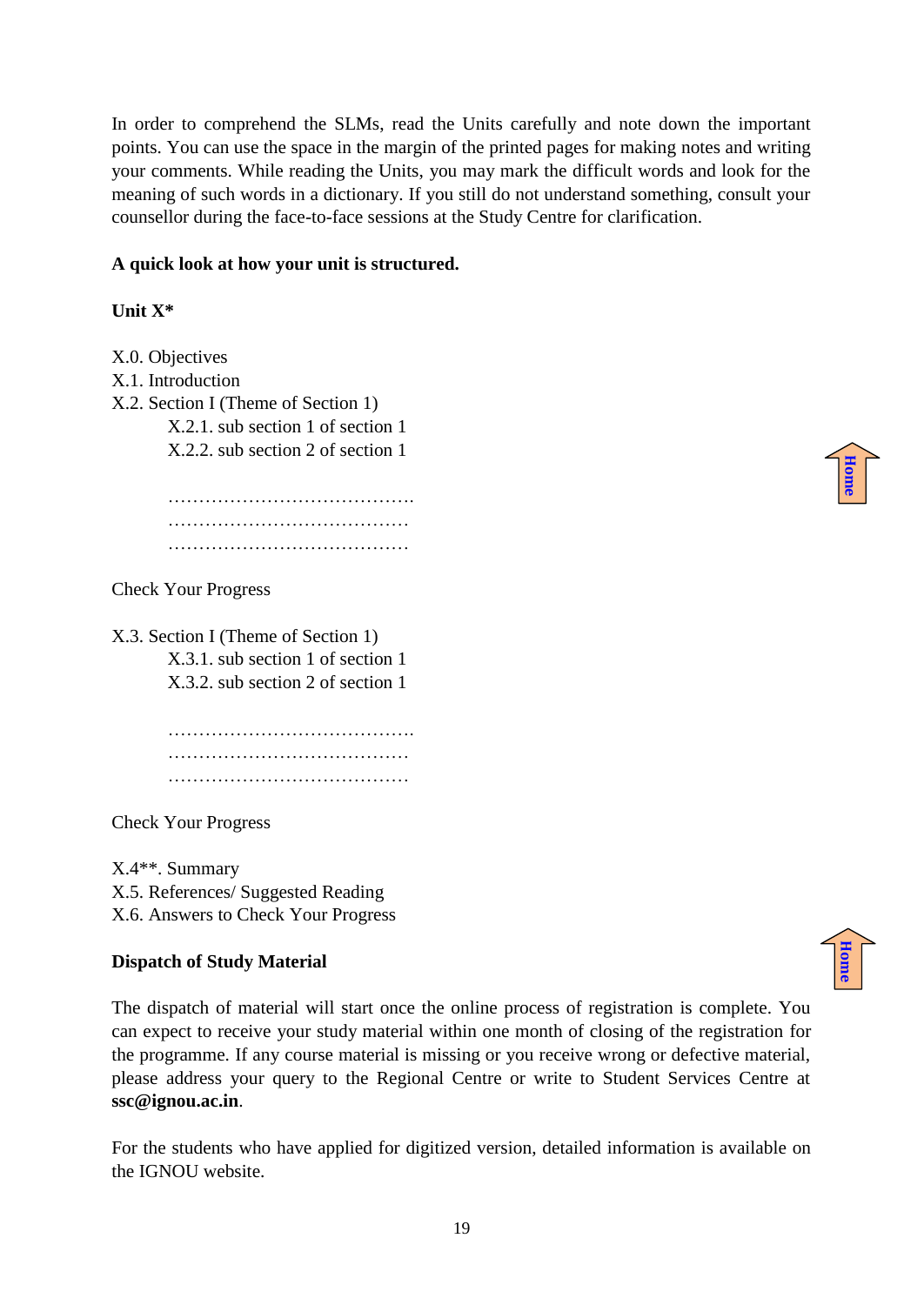#### <span id="page-19-0"></span>**6.2 Academic Counselling**

In distance education, face-to-face contact between the learners and their academic tutors/ counsellors is an important activity. The purpose of such an interaction is to answer some of your questions and clarify your doubts, which may not be possible through any other means of communication. It is also intended to provide you an opportunity to meet fellow learners.

There are experienced academic counsellors at the Study Centres to provide academic counselling and guidance to you in the courses that you have selected for study. The academic counselling sessions for each of the courses will be held at suitable intervals throughout the academic session. Attendance in the academic counselling sessions for theory courses is not compulsory, but we would suggest you to attend these sessions as they may be useful in certain respects, such as to share your views on the subject with teachers and fellow learners, comprehend some of the complex ideas or difficult issues, and get clarifications for any doubts which you would not otherwise try to raise. However, it is compulsory to attend practical sessions for the courses that have practicals or laboratory work.

Face-to-face counselling will be provided to you at the Study Centre assigned to you. You should note that the academic counselling sessions will be very different from the usual classroom teaching or lectures. Academic counsellors will not be delivering lectures or speeches. They will try to help you to overcome difficulties, which you face while studying for this programme. In these sessions, you must look into the subject-based difficulties and any other issues arising out of such difficulties. Besides, some of the audio and video material that is available at that time will be played in the counselling sessions. The University normally organizes six to seven academic counseling sessions for a 4-credit and nine to ten sessions for a six credit course. In case there are less than 10 students in a Study Centre, then intensive counselling sessions will be held which essentially means that 40 per cent of the prescribed counselling sessions will be conducted within a week's time.

Before you go to attend the academic counselling sessions, please go through your course material and note down the points to be discussed. Unless you have gone through the Units, there may not be much to discuss. Try to concentrate on relevant and important issues. Try also to understand each other's points of view. You may also establish personal contact with your fellow participants to get mutual help for academic purposes. Try to get the maximum possible help from your academic counsellors.

#### <span id="page-19-1"></span>**6.3 Study Centre**

To provide effective student support, we have set up a number of Study Centres all over the country. You will be allotted one of these Study Centres taking into consideration your place of residence or work. However, each Study Centre can handle only a limited number of students and despite our best efforts, it may not always be possible to allot the Study Centre of your choice. The particulars regarding the Study Centre to which you are assigned will be communicated to you.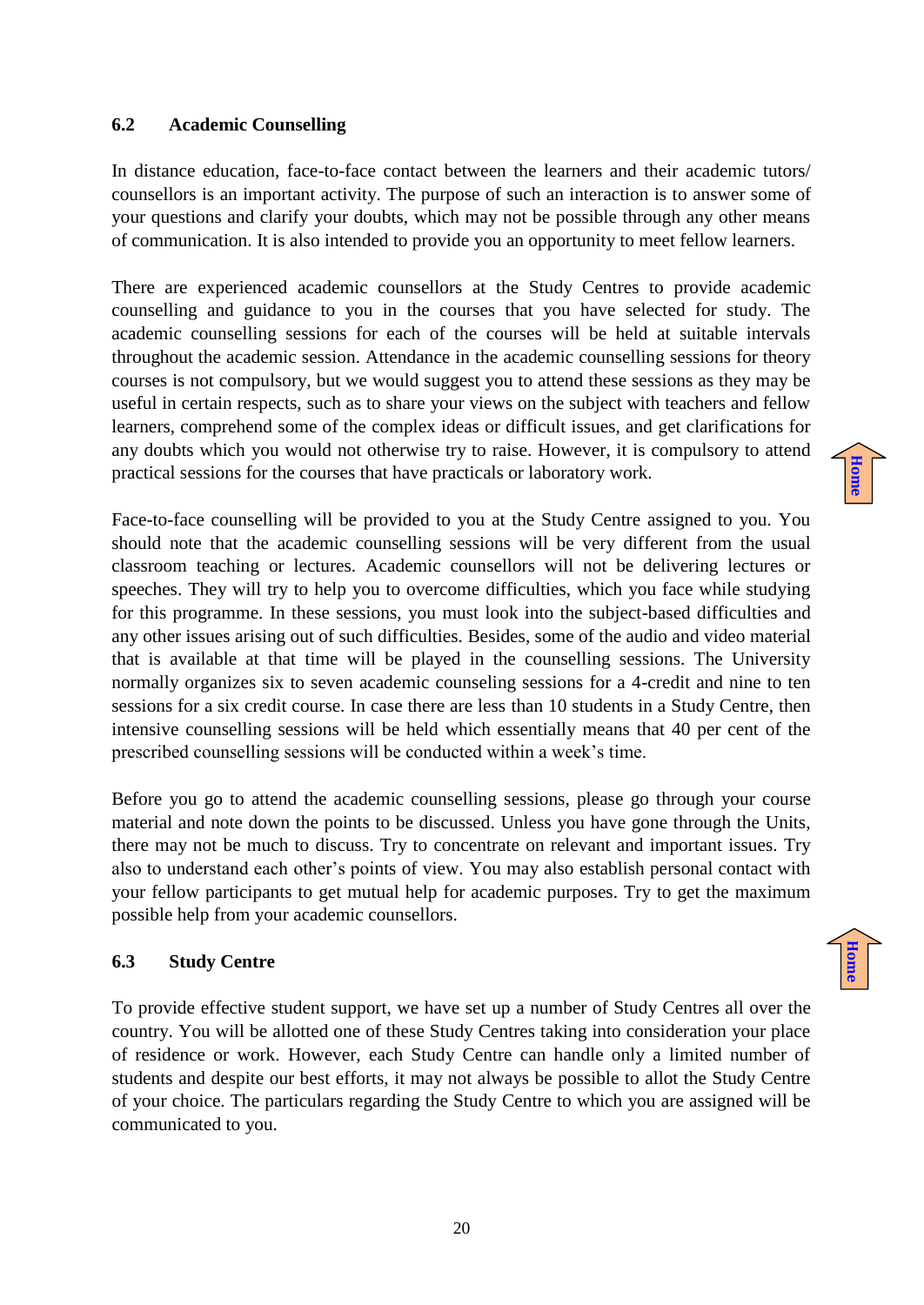Every Study Centre will have:

- A Coordinator who will coordinate different activities at the centre.
- An Assistant Coordinator and other support staff appointed on a part-time basis.
- Academic Counsellors in different courses to provide counselling and guidance to you in the courses you have chosen.

A Study Centre will conduct these six major functions for the learner:

**Counselling:** Face-to-face counselling for the courses will be provided at the Study Centres. As mentioned earlier, there will be nine to ten academic counselling sessions for a 6-credit course and six to seven sessions for a 4-credit course.

The schedule of the counselling sessions will be communicated to you by the Coordinator of your Study Centre.

**Evaluation of Assignments:** Tutor Marked Assignments (TMA) will be evaluated by the Academic Counsellors appointed for different courses at the Study Centre. These assignments will be returned to you with tutor's comments and marks obtained. These comments will help you in your studies.

Library: For each course, some of the books suggested under 'Suggested Readings' will be available in the Study Centre Library. All audio and video tapes are also available in the library.

**Information and Advice**: At the Study Centre, you will get relevant information regarding the courses offered by the University, academic counselling schedules, examination schedule, etc. You will also get guidance in choosing your elective and application oriented courses.

**Audio-Video Facilities:** The Study Centre is equipped with audio-video facilities to help you make use of the audio and video materials prepared for different courses. Media notes, describing the contents of each programme, will also be available at the Study Centre. This will help you to know the contents of each programme.

**Interaction with Fellow-learners**: The Study Centre gives you an opportunity to interact with fellow learners.

**[Home](#page-2-0)**

**[Home](#page-2-0)**

Study Centre is the contact point for you. The University cannot send all the communication to all the students individually. All important information is communicated to the Coordinators of the Study Centers and Regional Directors. The Coordinators would display a copy of such important circular/notification on the notice board of the Study Centre for the benefit of all IGNOU learners. You are, therefore, advised to get in touch with your Study Centre for day-to-day information about assignments, submission of examination forms, TEE date-sheet, declaration of result, etc.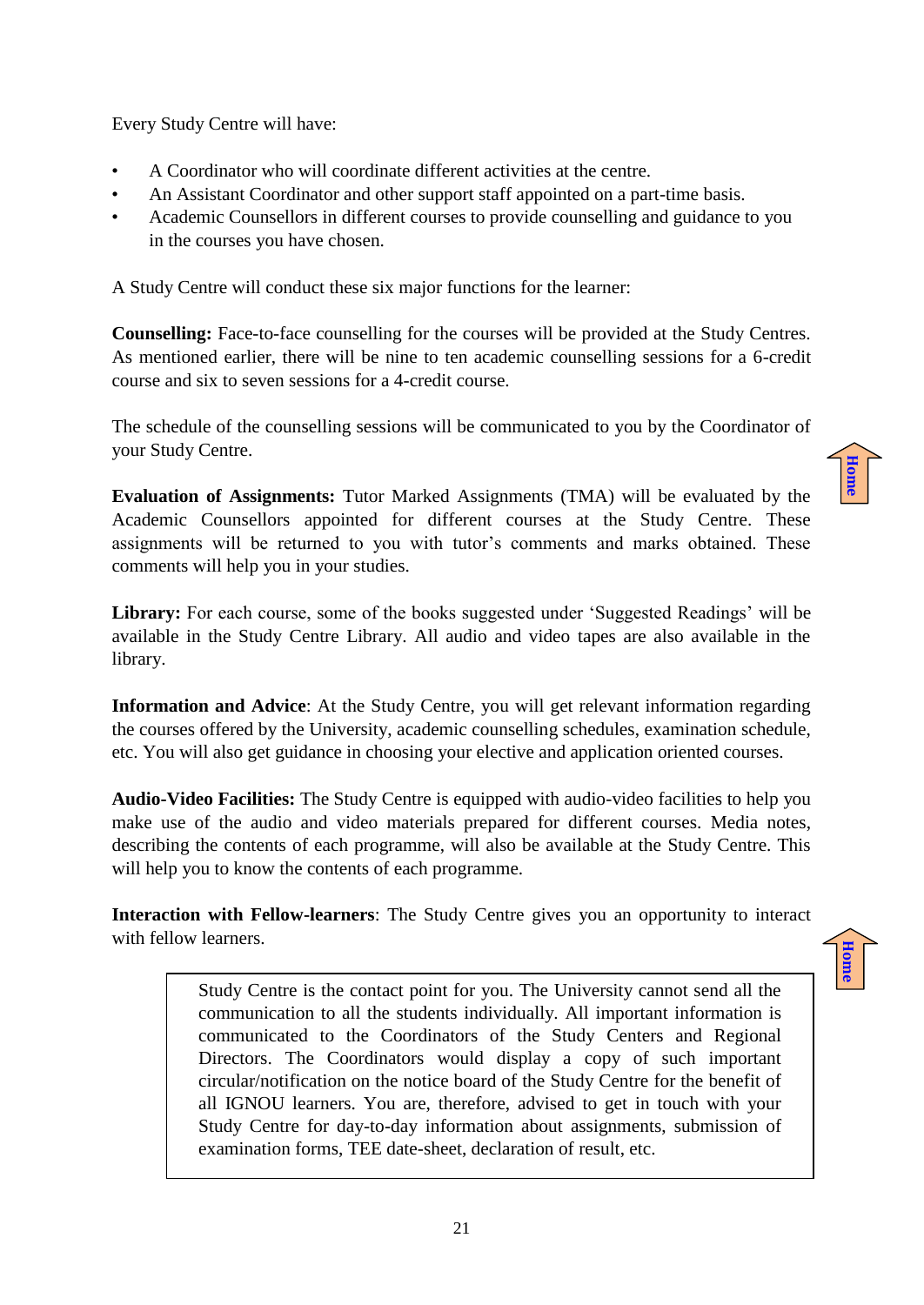#### <span id="page-21-0"></span>**6.4 Interactive Radio Counselling**

The University has the facility of interactive counselling through All India Radio network all over India. You can participate in it by tuning in to your area Radio station. Experts from various discipline areas are available for this counselling. Students can put across their questions to these experts by using the telephone. The telephone numbers are announced by the respective Radio Stations. This counselling is available on all days. The topic for each session of the interactive radio programme is available in the Gyanvani section of the University website.

#### <span id="page-21-1"></span>**6.5 Gyan Darshan**

IGNOU in collaboration with Doordarshan now has an exclusive Educational TV Channel called Gyan Darshan. It is available through cable TV network. Apart from programmes of IGNOU, it will have educational programmes produced by various national education institutions. You should try to get access to it through your cable operator. The schedule of programmes and live sessions is available at the study centers one month in advance. You can also get the schedule of programmes and live sessions from the University website.

| S.No. | <b>DTH Platform</b> | <b>TV Channel No</b> |
|-------|---------------------|----------------------|
| 1.    | Airtel              | 442                  |
| 2.    | Tata Sky            | 755                  |
| 3.    | SunDirect           | 596                  |
| 4.    | Den                 | 526                  |
| 5.    | In Digital          | 297                  |
| 6.    | Hathway             | 473                  |
| 7     | Independent TV      | 566                  |

Currently, the Gyandarshan Channel is available on the following DTH platforms:

#### <span id="page-21-2"></span>**6.6 Gyan Vani**

Gyan Vani is an educational FM Radio network providing programmes covering different aspects and levels of education including Primary and Secondary Education, Adult Education, Technical and Vocational Education, Higher Education and Extension Education. There will be programmes on various aspects and courses of Bachelor of Science Honours in Anthropology. The schedule of the programmes shall be uploaded on the University website.

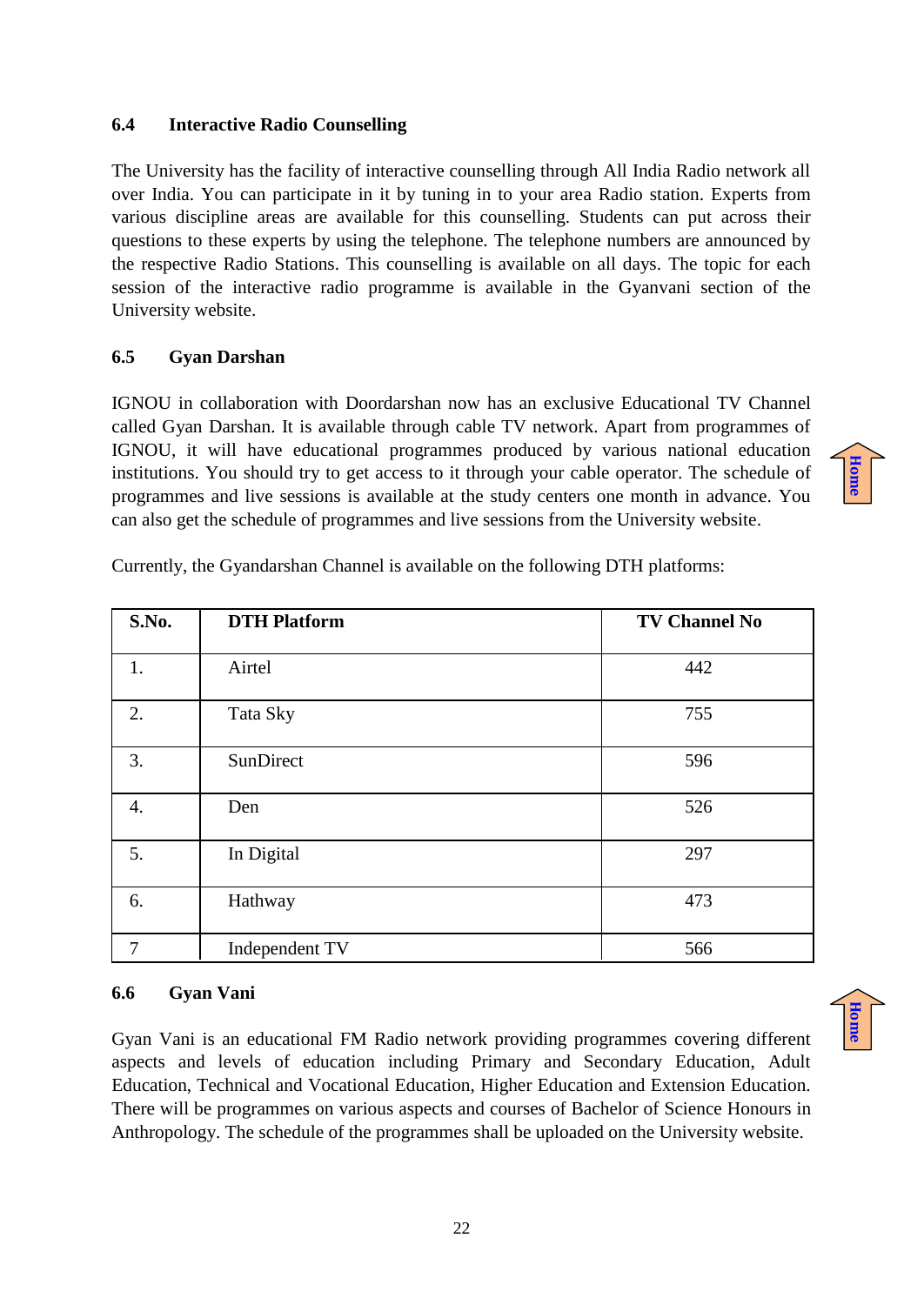#### <span id="page-22-0"></span>**6.7 Teleconference/EDUSAT**

To reach our learners spread in different parts of the country we take the help of teleconferencing. These sessions are conducted from Delhi. The students can attend these at the regional centres and specified study centres of IGNOU. It is a one way video and two way audio facility. The faculty members at Delhi and other experts as resource persons participate in these sessions. You can put your problems and questions to these experts through the telephone available at receiving centres. These will help in resolving your queries related to courses and other general information pertaining to the Bachelor of Sciences programme.

## <span id="page-22-1"></span>**7. EVALUATION**

The system of evaluation followed by the University is also different from that of conventional universities. IGNOU has a multitier system of evaluation.

- Self-assessment exercises within each unit of study.
- Continuous evaluation mainly through assignments which are tutor-marked, practical assignments and seminar/ workshops/extended contact programmes, etc. depending on the nature of the course opted for.
- The Term End Examinations.
- Project/Practical work depending upon the requirement of the course.

The evaluation consists of two parts: i) continuous evaluation through assignments, and ii) term end examination. In the final result, all the assignments of a course carry 30% weightage while 70% weightage is given for the Term End Examination (TEE). University follows a grading system for continuous evaluation as well as term-end examination. It is done on a ten point scale using the letter grades as given below: The University has decided to provide numerical marking also in the grade card and award of division for the Bachelor of Science Honours in Anthropology Degree.

| <b>Letter Grade</b> | <b>Numerical Grade</b> | Percentage             |
|---------------------|------------------------|------------------------|
| O (Outstanding)     | 10                     | $\geq 85$              |
| $A+$ (Excellent)    | 9                      | $\geq$ 75 to $\leq$ 85 |
| A (Very Good)       | 8                      | $\geq 65$ to $\leq 75$ |
| $B+ (Good)$         | 7                      | $> 55$ to $\le 65$     |
| B (Above Average)   | 6                      | $\geq 50$ to $\leq 55$ |
| C (Average)         | 5                      | $\geq$ 40 to $\leq$ 50 |
| $D$ (Pass)          | 4                      | $> 35$ to $< 40$       |
| $F$ (Fail)          | $\Omega$               | $\leq$ 35              |
| Ab (Absent)         | 0                      | Absent                 |



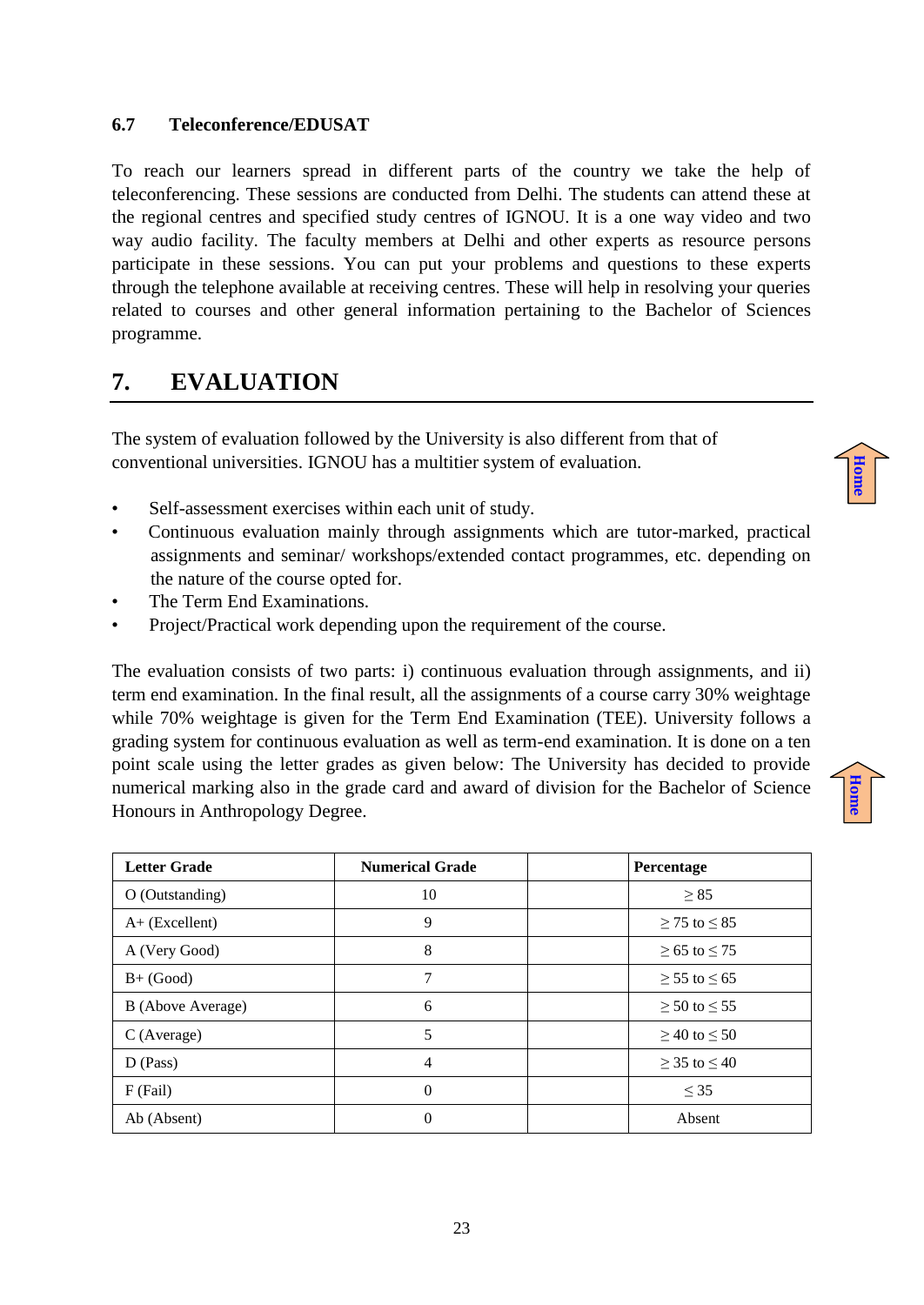You are required to score at least 35% marks (Grade D) in both continuous evaluation (assignments) as well as the term-end examination of each course. In the overall computation also you must get at least 35% marks (Grade D) in each course to claim the B.Sc. degree. The scores of continuous evaluation and term-end examination are not complementary to each other for qualifying a course.

Students who do not qualify in the term-end examination are allowed to take up the Term End Examination in the next year. It means you can take the TEE of the first year courses in the second year of your study. But you can appear in the examination for not more than 48 credits in one TEE. Similarly, the first and second year courses can be carried over to the third year.

#### <span id="page-23-0"></span>**7.1 Assignments**

Assignments constitute the continuous evaluation. **The marks that you secure in the assignments will be counted in your final result.** As mentioned earlier, an assignment of a course carries 30% weightage. You are therefore advised to take your assignment seriously. A simple omission on your part may put you in great inconvenience later.

For each course of this programme, you have to do two to three Tutor Marked Assignments (TMAs) depending upon the nature of the course. The TMA for each semester can be downloaded from the Student Zone of the University website.

You have to complete the assignment within the due dates specified in the assignment booklet.

**You will not be allowed to appear for the term-end examination for any course if you do not submit the hand written assignment in time for that course**. If you appear in term-end examination, without submitting the assignments, the result of the term-end examination is liable to be cancelled.

Ensure that your assignment responses are complete in all respects. Before submission you should ensure that you have answered all the questions in all assignments. Incomplete assignment responses may affect your grades adversely.

The main purpose of TMA is to test your comprehension of the learning materials you receive from us and also to help you get through the courses. The evaluators/academic counsellors after correcting the assignments return them back to you with their comments and marks. The comments will guide you in your study and help in improving it. It is therefore important that you collect the evaluated TMA along with a copy of the assessment sheet containing the comments of the evaluator on your performance.

The content provided in the printed course materials should be sufficient for answering the assignments. Please do not worry about the non-availability of extra reading materials for working on the assignments. However, if you have access to other books, you may make use of them. The assignments are designed in such a way as to help you concentrate mainly on the course material and exploit your personal experience.

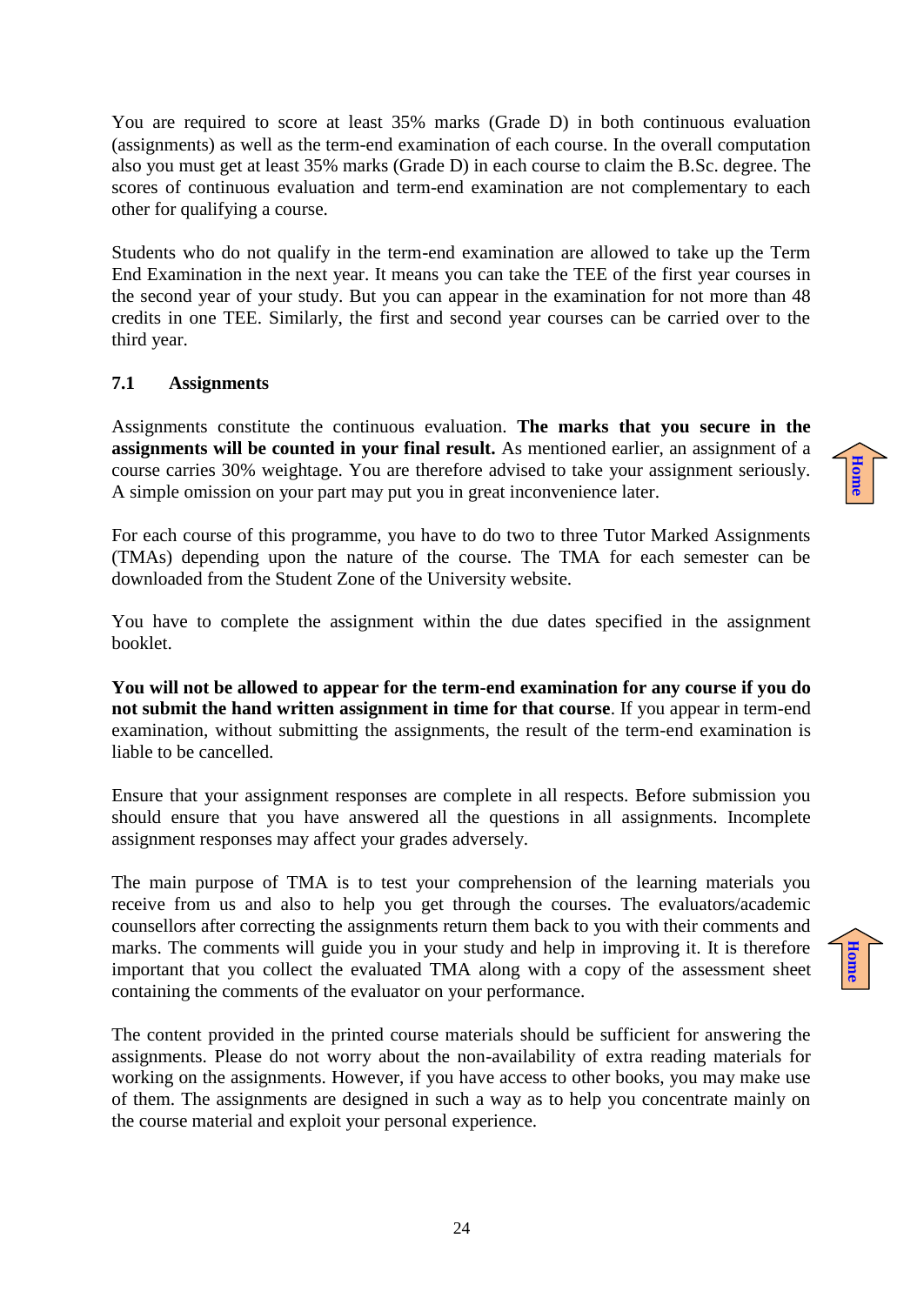**You have to submit your assignment response sheets to the Coordinator of the Study Centre assigned to you.** For your own record, retain a copy of all the assignment responses which you submit to the Coordinator. If you do not get back your duly evaluated tutor marked assignments along with a copy of the assessment sheet containing comments of the evaluator on your assignment within a month after submission, please try to get it personally from your Study Centre. This may help you to improve upon future assignments.

**Keep duplicate copies of hand written assignment responses of TMAs submitted to Study Centres**. They may be required to be produced at Student Evaluation Division on demand. Also maintain an account of the corrected assignment responses received by you after evaluation. This will help you to represent your case to the University in case any problem arises.

If you do not get a pass grade in any assignment, you have to submit it again. Get fresh assignments from the Student Zone tab of the University website. However, once you get the pass grade in an assignment, you cannot re-submit it for improvement of grade. Assignments are not subject to re-evaluation except for factual errors, if any, committed by the evaluator. The discrepancy noticed by you in the evaluated assignments should be brought to the notice of the Coordinator of the Study Centre, so that the correct score is forwarded by him/her to the Student Evaluation Division at Headquarters.

In case you find that the score indicated in the assignment sheet of your Tutor Marked Assignment has not been correctly reflected or is not entered in your grade card, you are advised to contact the Coordinator of your Study Centre with a request to forward the correct award list to the Student Evaluation Division at the Headquarters.

Do not enclose or express doubts for clarification, if any, about study material or assignment along with the assignment. **Send your doubts in a separate cover to The Programme Coordinator, Bachelor of Science Honours in Anthropology, School of Social Sciences at IGNOU, Maidan Garhi, New Delhi - 110068**. Give your complete enrolment number, name, address, title of the Course, and the number of the Unit or the assignment, etc. on top of your letter.

#### **SPECIFIC INSTRUCTIONS FOR TUTOR MARKED ASSIGNMENTS (TMA)**

- 1) Write your Enrolment Number, Name, Full Address, Signature and Date on the top right hand corner of the first page of your response sheet.
- 2) Write the Programme Title, Course Code, Course Title, Assignment Code and Name of your Study Centre on the left hand corner of the first page of your response sheet.

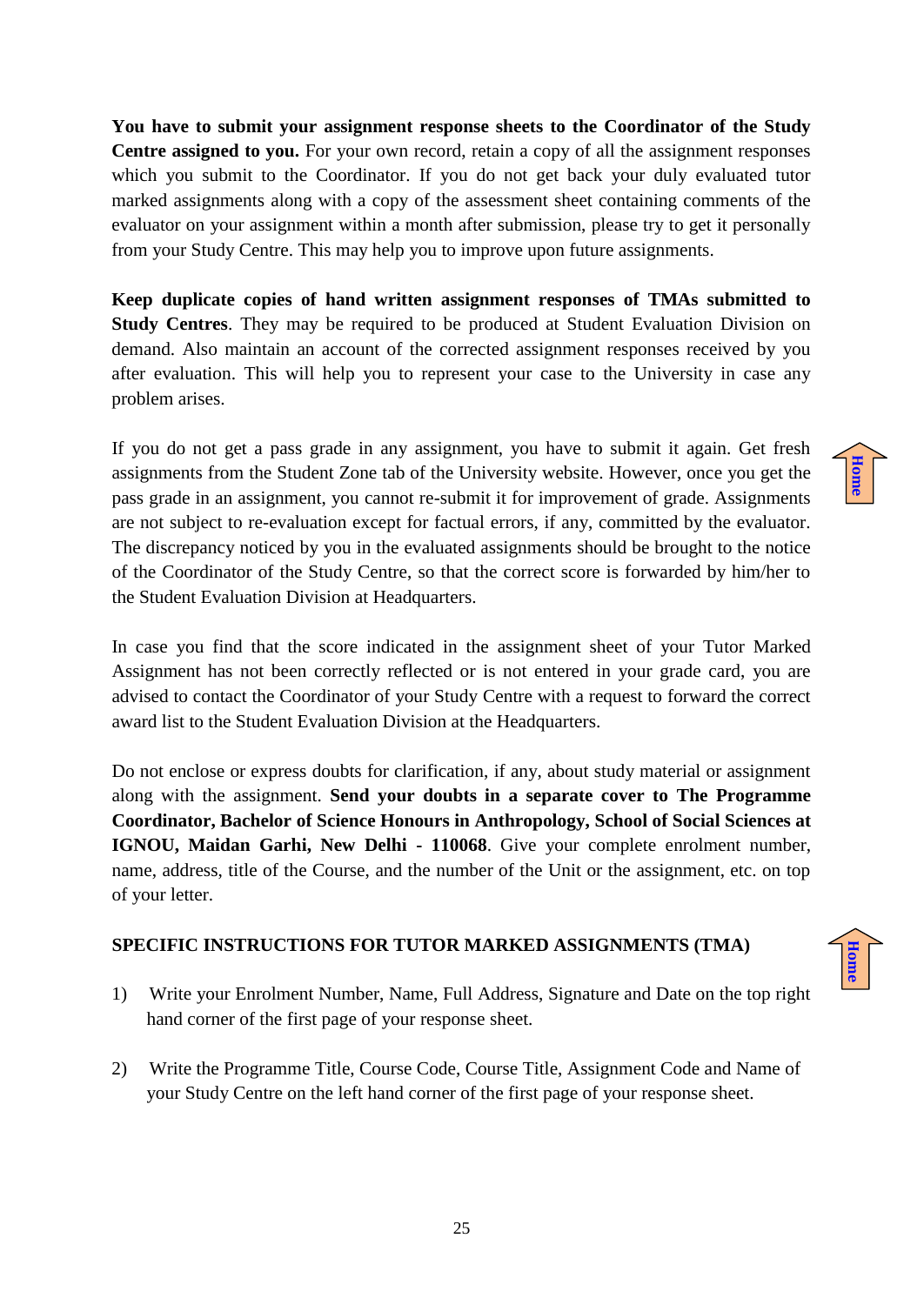#### **Course Code and Assignment Code may be reproduced from the assignment.**

| <b>ENROLMENT NO.:</b>  |                          |  |
|------------------------|--------------------------|--|
| <b>PROGRAMME TITLE</b> | : NAME                   |  |
| <b>COURSE CODE</b>     |                          |  |
|                        |                          |  |
| <b>COURSE TITLE</b>    | $\overline{\phantom{a}}$ |  |
| <b>ASSIGNMENT CODE</b> | : SIGNATURE              |  |
| <b>STUDY CENTRE</b>    | : DATE                   |  |

The top of the first page of your response sheet should look like this:

- 3) Read the assignments carefully and follow the specific instructions, if any, given on the assignment itself about the subject matter or its presentation.
- 4) Go through the Units on which the assignments are based. Make some points regarding the question and then rearrange those points in a logical order and draw up a rough outline of your answer. While answering an essay type question, give adequate attention to introduction and conclusion. The introduction must provide a brief interpretation of the question and how you propose to develop it. The conclusion must summarise your response to the question. Make sure that the answer is logical and coherent, and has clear connections between sentences and paragraphs. The answer should be relevant to the question given in the assignment. Make sure that you have attempted all the main points of the question. Once you are satisfied with your answer, write down the final version neatly and underline the points you wish to emphasise. While solving numerical problems, use proper format and give working notes wherever necessary.
- 5) Use only fool-scap size paper for your response and tie all the pages carefully. Avoid using very thin paper. Allow a 4 cm margin on the left and at least 4 lines in between each answer. This may facilitate the evaluator to write useful comments in the margin at appropriate places.
- 6) Write the responses in your own hand. **Do not print or type the answers**. **Write in your own handwriting. Do not let anyone else write the answers for you.** Do not copy your answers from the Units/Blocks sent to you by the University. It is advised to write your answers in your own words as it will help in grasping the study material.
- 7) Do not copy from the response sheets of other students. If copying is noticed, the assignment will be rejected.

**[Home](#page-2-0)**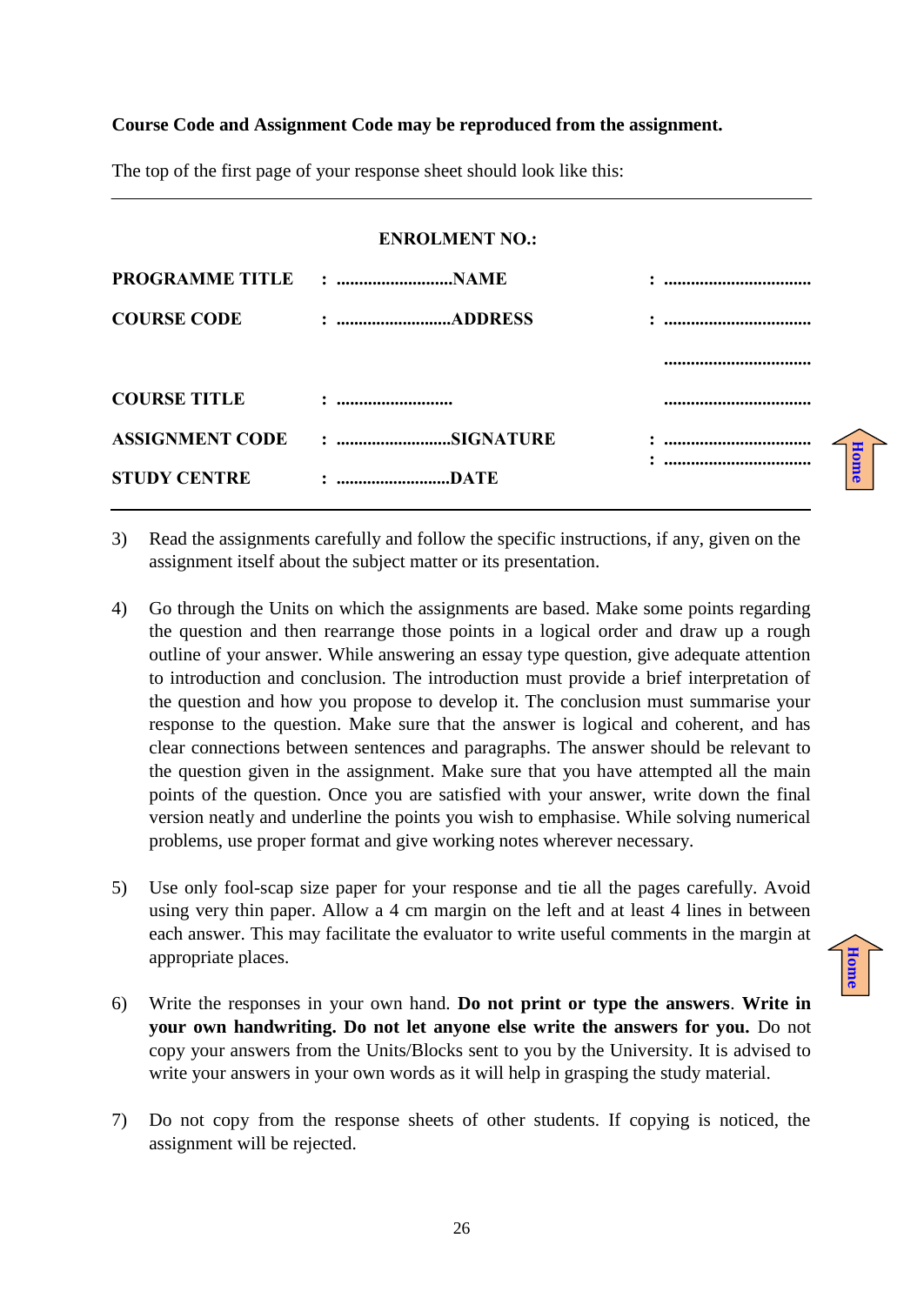- 8) Write each assignment separately. All the assignments should not be written in continuity.
- 9) Write the question number with each answer.
- 10) The completed assignment should be submitted to the Coordinator of the Study Centre allotted to you. Attach a copy of the TMA question paper. TMAs submitted at any other place will not be evaluated.
- 11) After submitting the TMA, get the acknowledgement from the Coordinator on the prescribed assignment remittance-cum-acknowledgement card.
- 12) In case you have requested for a change of Study Centre, you should submit your TMA only to the original Study Centre until the change of Study Centre is notified by the University.
- 13) If you find that there is any factual error in evaluation of your assignments e.g. any portion of your assignment response has not been evaluated or the total of score recorded on your assignment response is incorrect, you should approach the Coordinator of your study centre for correction and transmission of correct score to headquarters.

#### <span id="page-26-0"></span>**7.2 Term End Examination**

As stated earlier, the term-end examination is the major component of the evaluation system and it carries 70% weightage in the final result.

You must fill the Term End Examination form online before the last dates i.e. 31st March for June exam and 30th September for December exam.

The University conducts term end examinations twice a year i.e., in June and December. You can take the examination only after completing one year of study. The TEE for the First, Second and Third years will be conducted at the end of each year. The TEE for first and second semesters will be held together at the end of the First year. Similarly, in the Second and Third years of the programme, the TEE for the third and fourth semesters (Second year courses) and for the fifth and sixth semesters (Third year courses) will be conducted together. If you are unable to appear in any TEE, you may appear in the next December or June.

**[Home](#page-2-0)**

**[Home](#page-2-0)**

A learner is permitted to appear in the TEE, subject to the following conditions:

- Registration for the courses is valid and not time barred.
- Required number of assignments in the course has been submitted by the due date.
- Minimum time to pursue these courses as per the provision of the programme has been completed.
- Examination fee is paid for all the courses in which the learner is writing the examination.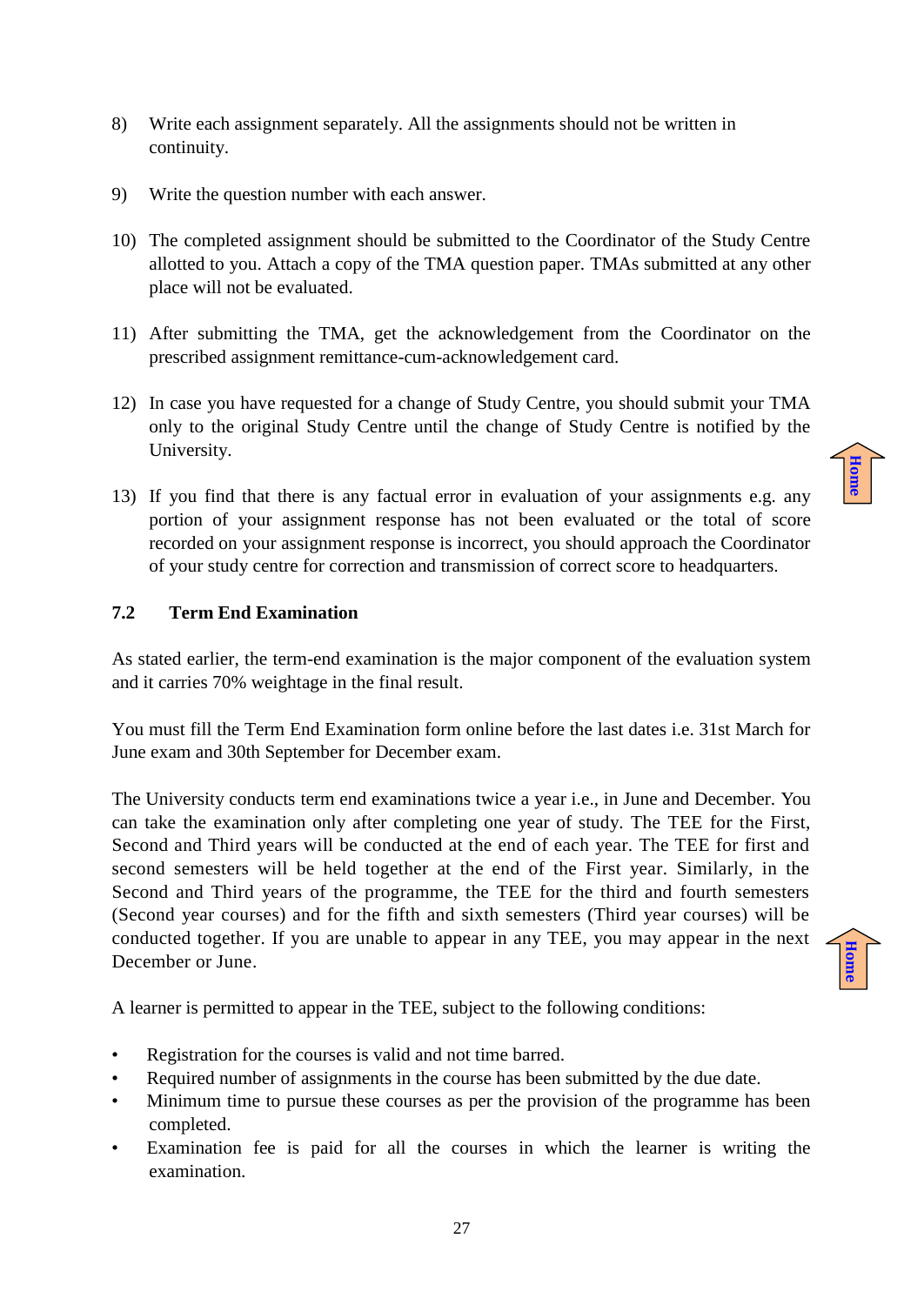28

In the case of non-compliance of any of the above conditions, the result of all such courses is liable to be withheld by the University.

In case you fail to get a pass score (35% marks) in the Term End Examination, you will have to reappear at the next Term End Examination for that course within the total span of the programme i.e. six years.

#### **Submission of Online Examination Form**

The learners are required to fill in the Examination form to appear in the TEE each time i.e. for every exam (June/December) a learner has to apply afresh. Only one form is to be submitted online for all the courses that a learner plans to take in a TEE. To avoid discrepancies in filling up examination forms and avoid hardship in appearing in the TEE, you are advised to:

- 1) Remain in touch with the Study Centre/ Regional Centre/Student Evaluation Division for change in schedule of submission of examination form. Also visit our website regularly for updates
- 2) Fill up all the particulars carefully and properly in the examination form to avoid rejection/ delay in processing of the form
- 3) Retain proof of submission of examination form till you download your Hall Ticket.

#### **Examination Fee and Mode of Payment**

The schedule for submission of Term End Examination Form is available at the IGNOU website [www.ignou.ac.in](http://www.ignou.ac.in/) during each session.

#### *Examination Fee*

₹. 150/- per theory course

#### *Mode of Payment*

Credit Card/Debit Card/Net Banking

Examination fee once paid is neither refundable nor adjustable even if the learner fails to appear in the examination.

#### **Hall Ticket for Term End Examination**

No hall ticket shall be dispatched to the examinees. Hall Tickets of all examinees are uploaded on the University website 7-10 days before the commencement of the Term End Examinations.



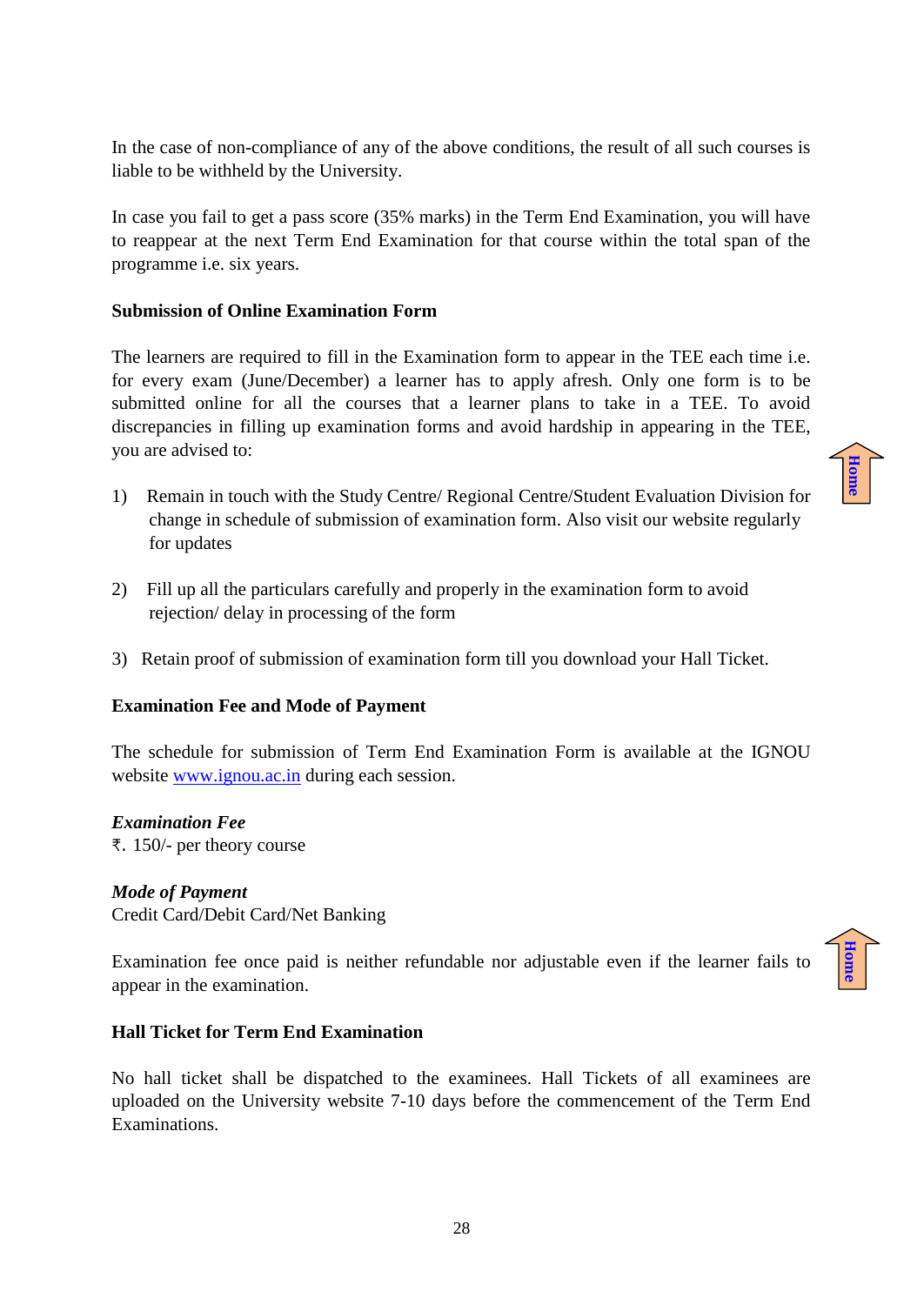Students are advised to take the print out of the Hall Ticket from the University website after entering the enrolment number and name of the programme of study, and report at the examination centre along with the Identity Card issued by the University attested by the Director of the Regional Centre. Without a valid IGNOU Student ID Card issued by the Regional Centre/ University, examinees will not be permitted to appear in the examination.

Every student must bring his/her identity card for appearing in the TEE along with the Hall Ticket. Students will be allowed to appear in the TEE for those courses only for which registration is valid and the prescribed minimum duration of study is completed. In case, any learner has misplaced the Identity Card issued by the University, it is mandatory to apply for a duplicate Identity Card to the Regional Centre concerned well before commencement of the examinations. The learner without valid ID Card will not be allowed to enter the Examination Centre premises.

#### **Examination Date Sheet**

Examination date sheets (i.e. schedule which indicates the date and time of examination for each course) are sent to all the Study Centers a month in advance. These are printed in IGNOU Newsletters and posted. The datasheet is also displayed on www.ignou.ac.in. You are advised to see whether there is any clash in the examination dates of the courses you wish to take, i.e. Examination of any two courses you wish to take are scheduled on the same day at the same time. **If there is any clash, you are advised to take the TEE for one course and the other course in the next TEE.**

#### **Declaration of Result**

It is your duty to check whether you are registered for a course and whether you are eligible to appear for that examination. If you neglect this and take the examination without being eligible for it, your result will be cancelled.

All efforts are made to declare the results well before the deadline for submission of Examination Form for the next TEE. In case, result for a course is not declared you should fill the Examination Form for that course without Examination Fee. In case, you appear in the TEE of that course, you have to send a demand draft (drawn in favour of IGNOU, New Delhi) of requisite amount to the Registrar, Student Evaluation Division (SED) Division, New Delhi failing which your result of that course will not be declared.

#### **Early Declaration of Result**

In order to facilitate learners who have secured admission for higher studies or got selected for employment, etc. and are required to produce statement of marks/grade cards by a specified date, the University provides for early declaration of result. The learner can apply for early processing of his/her answer scripts and declaration of result. Such a student is required to apply in prescribed form (available on the University website) along with i) fee of ₹. 1000/- per course through demand draft drawn in favour of IGNOU and payable at New Delhi, and ii) attested photocopy of the admission/employment offer. You must submit the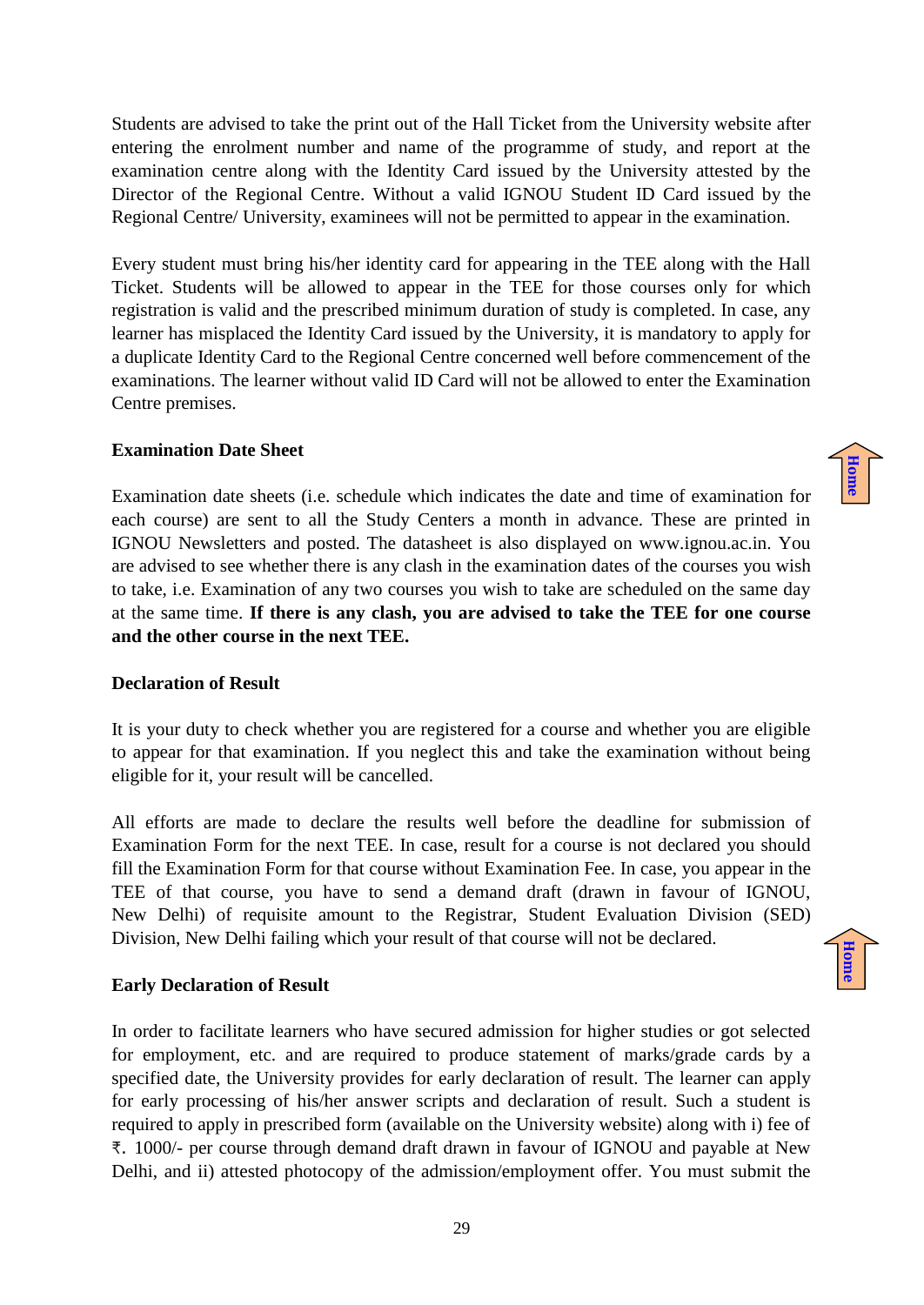**[Home](#page-2-0)**

request for early declaration of result before the commencement of TEE, that is, before June 1st or December 1st for June and December TEE respectively. The University in such cases will make arrangement for early processing of answer scripts and declare the result as a special case possibly within a month's time from the conduct of examination.

#### **Re-Evaluation of Examination Scripts**

Students who are not satisfied with the marks/grade awarded to them in the TEE may apply in prescribed form for re-evaluation within one month from the date of declaration of results, i.e. the date on which results are made available on the University website on payment of ₹. 750/-per course to be paid online. The better of the two scores of original marks/grade and marks/grade after re-evaluation will be considered and updated in the student's record.

Re-evaluation is permissible in TEE only and not in practical, project report, workshop, assignment, tutorials, seminar, etc. A sample application form with rules and regulations for this purpose is available at the University's website.

#### **Improvement in Division/Class**

Students of the Bachelor degree programme who have completed the programme and wish to improve their Division / Class may do so by appearing in TEE. Only those students of the programme who fall short of less than 2% marks to secure 2nd and 1st division are eligible for reexamination.

Students may apply in the prescribed form from 1st to 30th April for June TEE and from 1st to 31st October for December TEE along with a fee of ₹. 750/- per course by means of a demand draft drawn in favour of IGNOU and payable at New Delhi.

#### **Improvement is permissible in TEE only and not in Practicals /Lab courses, Project, Workshop, Assignment, Seminar, tutorials, etc.**

Students wishing to improve their marks will have to apply within six-months from the date of issue of final statement of marks/grade card to them, subject to the condition that their registration for the programme/course being applied for improvement, is valid till the next TEE in which they wish to appear for improvement. Rules and regulations in detail for this purpose are available at the University's website.

**Obtaining Photocopy of Answer Scripts:** After the declaration of result, if the learner is not satisfied with the marks awarded, he or she can request the University for obtaining Photocopy of Answer Scripts on payment of ₹. 100/- per course. The request for obtaining Photocopy of Answer Scripts by the student must be made within 45 days from the date of declaration of result to the Student Evaluation Division, IGNOU, New Delhi in the prescribed format along-with a fee of  $\overline{\tau}$ .100/- per course to be paid online. New Delhi. While communicating with the University regarding examinations please write your enrolment number and complete address clearly. In the absence of such details, the Student Evaluation Division will not be able to attend to your problems.

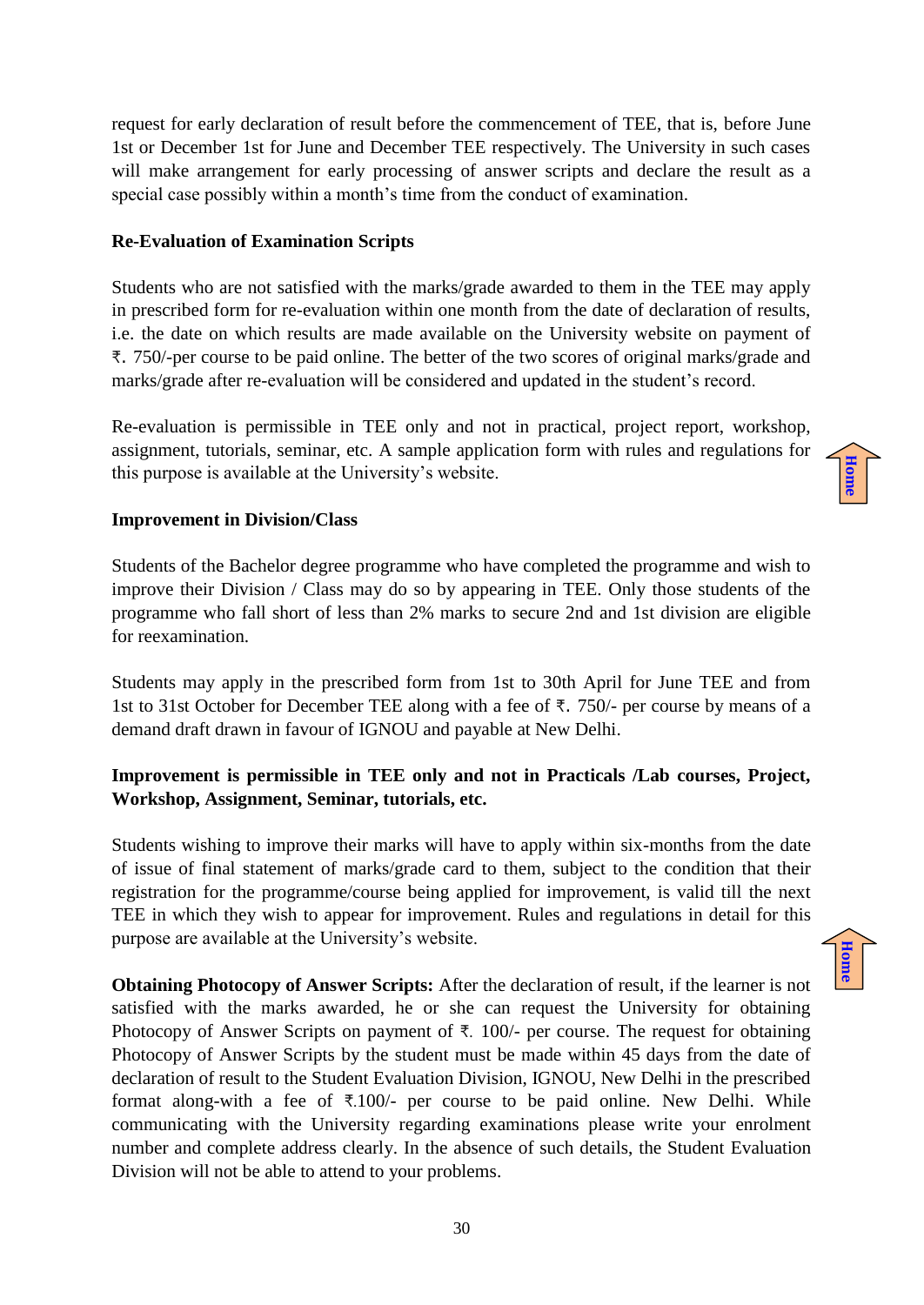## <span id="page-30-0"></span>**8. OTHER USEFUL INFORMATION**

#### **Scholarships and Reimbursement of Fees**

Reserved categories viz., scheduled caste/scheduled tribe and learners with physical disability, have to pay the fees at the time of admission to the University along with other students.

Learners with physical disability admitted to IGNOU are eligible for Government of India scholarships. They are advised to collect the scholarship forms from the Directorate of Social Welfare or Office of the Social Welfare Officer of the concerned State Government and submit the filled-in forms to them through the concerned Regional Director of IGNOU to SRD.

Similarly, for reimbursement of programme fees SC/ST students have to submit their forms to the Directorate of the Social Welfare or Office of the Social Welfare Officer of the respective State Government through the concerned Regional Director of IGNOU.

**Change of Medium** is permitted within 30 days from the receipt of first set of course material in the first semester/year ONLY, on payment of ₹. 350/- plus ₹. 350/- per 4 credit course and ₹. 700/- per 6 credit course for BSCANH programme. Payment should be made by way of a Demand Draft drawn in favour of "IGNOU" payable at the place of concerned Regional Centre. All such requests for change of Medium should be addressed to the concerned Regional Centre only, as per schedule.

#### **Change or Correction of Address**

There is a printed form for the change/correction of address/name. A copy of the same is available online on the university websites under Student Zone. In case there is any correction or change in your address, you are directed to make use of that form addressed to the Registrar, Student Registrtion Division (through concerned Regional Director). You are advised not to write letters to any other officer in the University in this regard. Normally, it takes four to six weeks to effect the change. Therefore, you are advised to make your own arrangements to redirect the mail to the changed address during this period.

#### **Change of Study Centre**

A student is required to opt for only such study centres which are activated for the programme. As far as possible the university will allot the study centre opted for by the student. However, the university may change the study centre at its convenience without concurrence of the student at any time.

For the purpose of change of Study Centre, you have to send a request to the Director of your Regional Centre. A copy of the same may be sent to the Student Evaluation Division at the headquarters.

Counselling facilities for a programme may not be available at all the Centres. Therefore, you are advised to make sure that counselling facilities are available for the programme you have chosen, at the new Centre opted for. As far as possible the request for change of Study Centre is considered favourably. However, the allotment of a new Study Centre is subject to availability of seats for the programme at the new Centre asked for.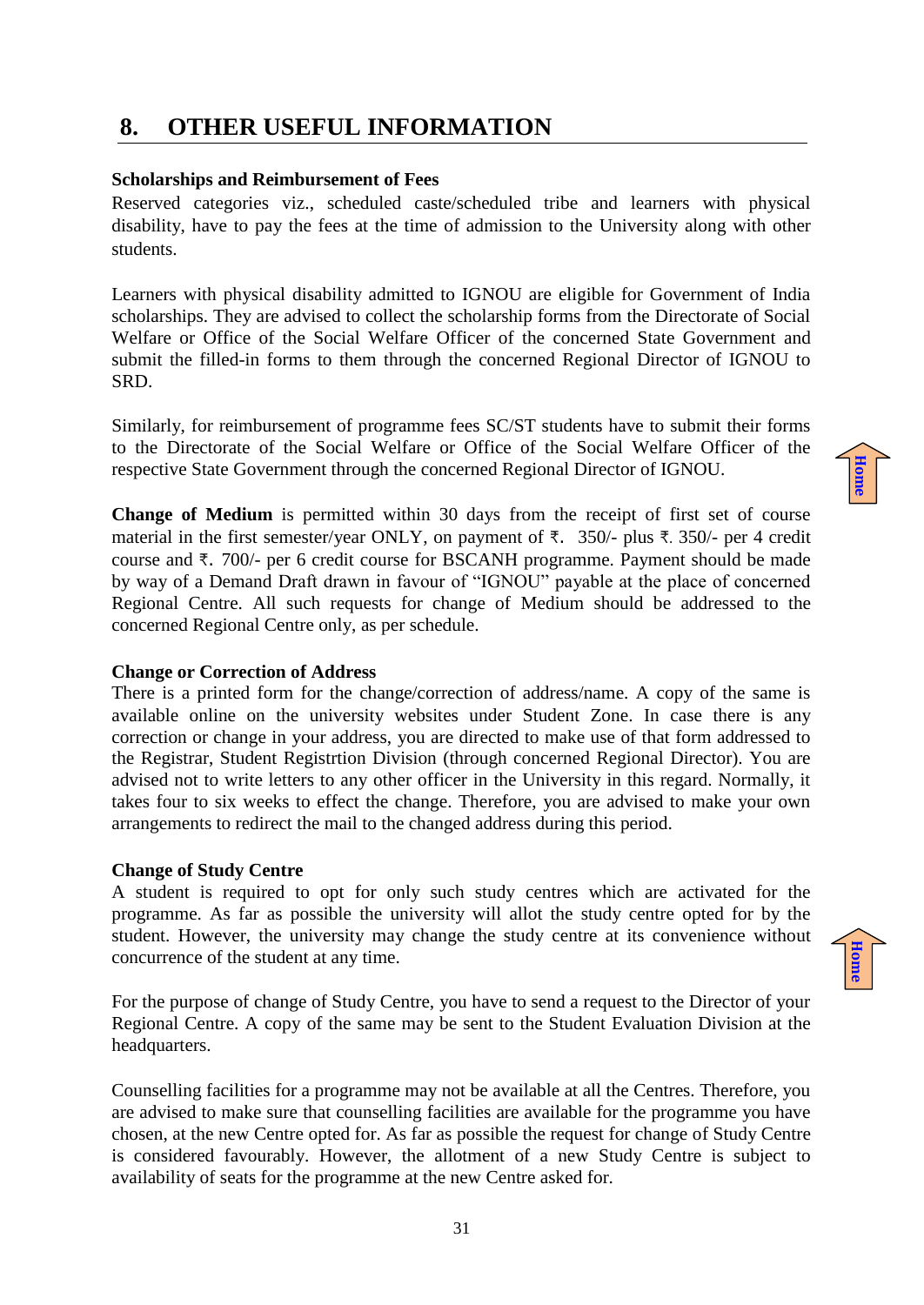#### **Change of Regional Centre**

If you want to transfer from one region to another, you have to send your application seeking transfer to the Regional Centre from where you are seeking a transfer marking copies to the Regional Centre where you would like to be transferred to. Further, you have to obtain a certificate from the Coordinator of the Study Centre from where you are seeking transfer regarding the number of assignments submitted. The Regional Director from where the learner is seeking the transfer will transfer all records including details of fee payment to the new Regional Centre under intimation to the Registrar, Student Registration Division (SRD) and the learner as well. For change of Region in practical oriented courses like Psychology, 'No Objection Certificate' has to be obtained from the concerned Regional Centre/Study Centre where you wish to transfer. In case any learner is keen for transfer from Army/Navy/ Air Force Regional Centre to any other Regional Centre of the University during the cycle/session, he/she would have to pay the fee-share money to the Regional Centre. In case the learner seeks transfer at the beginning of the session/cycle, the required programme course fee for the session/cycle shall be deposited at the Regional Centre. However, the transfer shall be subject to availability of seats wherever applicable.

#### **Issue of Duplicate Grade Card/Mark sheet**

A duplicate Grade Card is issued after a request is made on the prescribed form along with a draft of ₹200/- to be paid in favour of IGNOU, New Delhi. The form for the purpose is available on the IGNOU website.

#### **Issue of Duplicate Degree Certificate**

A duplicate degree certificate can be issued after a request is made on the prescribed form along with a demand draft of  $\overline{\tau}$ . 750/- in favour of IGNOU, New Delhi. The following documents are required to be attached with the requests for issue of duplicate degree certificate:

- 1) Affidavit on non-judicial stamp paper of ₹. 10/- .
- 2) Copy of FIR lodged with the police station regarding loss of Degree Certificate.
- 3) Demand Draft/IPO for requisite fee.

The form and the format for the purpose is given on the University website.

#### **Re-admission**

If you are not able to complete the programme in a maximum of 6 years, the University has made a special provision for re-admission. You have to take the following two steps for readmission:

a) Take admission afresh in the Programme like other students by fulfilling the admission criteria and paying requisite fee for the Programme.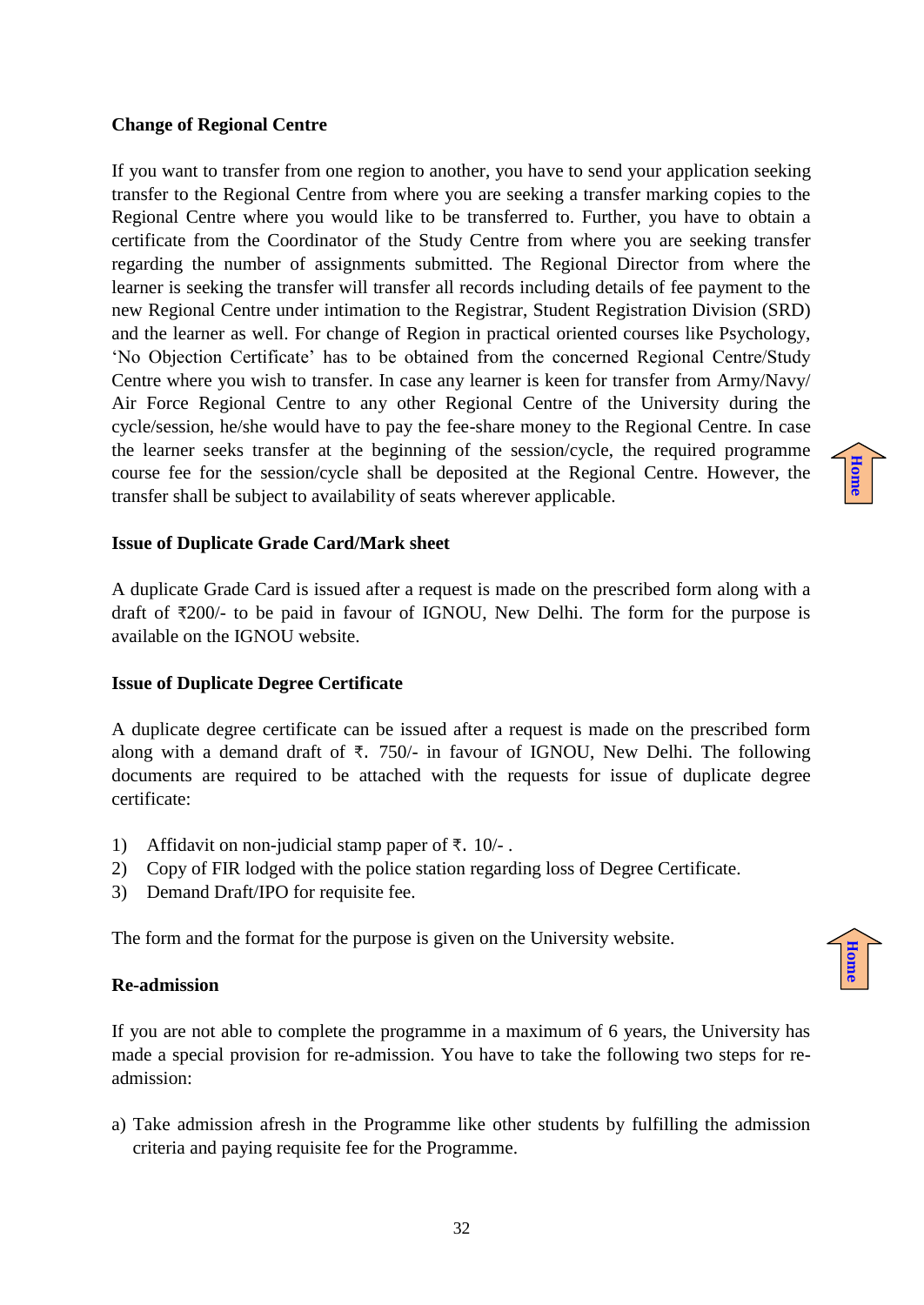33

b) Apply to the University for the transfer of credits you have earned under the old enrolment with applicable fee.

Full credit transfer may be allowed if the syllabus and methodology now in vogue are similar to that governing the student under the old enrolment.

#### **Simultaneous Registration**

A learner is permitted to register for only one programme in the given academic session. You are, therefore, advised to seek admission to only one programme in the given academic session. However, you are allowed to take a certificate programme of 6 months duration along with other programmes. Violation of this rule will result in cancellation of admission to all the programmes and forfeiture of the programme fees.

#### **Migration Certificate**

For Migration Certificate, requisition may be sent to the Regional Director along with the following documents:

- 1) Application (can be obtained from the IGNOU website)
- 2) Attested copy of the marksheet.
- 3) Fee of ₹. 500/- in the form of demand draft drawn in favour of IGNOU payable at the city where the Regional Centre is located.

#### **Refund of Fees**

The refund request will be considered as under:

- a) Before the last date for submission of admission form Programme fee will be refunded after deduction of ₹. 200/-
- b) Within 15 days from the last date for submission of admission form-Programme fee will be refunded after deduction of ₹. 500/-
- c) Within 30 days from the last date for submission of admission form-Programme fee will be refunded after deduction of ₹. 1,000/-.
- d) After 30 days from the closure of the last date- No refund will be allowed.
- e) The last dates for submission of admission form will be considered separately i.e. last date without late fee and last date with late fee. However, late fee, if any, will not be refunded.
- f) In cases of (a) to (c) above, the candidate will make a written request to the Regional Director (RD) concerned for such a refund. The Regional Centre (RC) will process the cases as soon as possible after ascertaining the credit of the same in IGNOU Accounts.

#### **Disputes on Admission and other University Matters**

The place of jurisdiction for filing of a Suit, if necessary, will be only at New Delhi/Delhi.



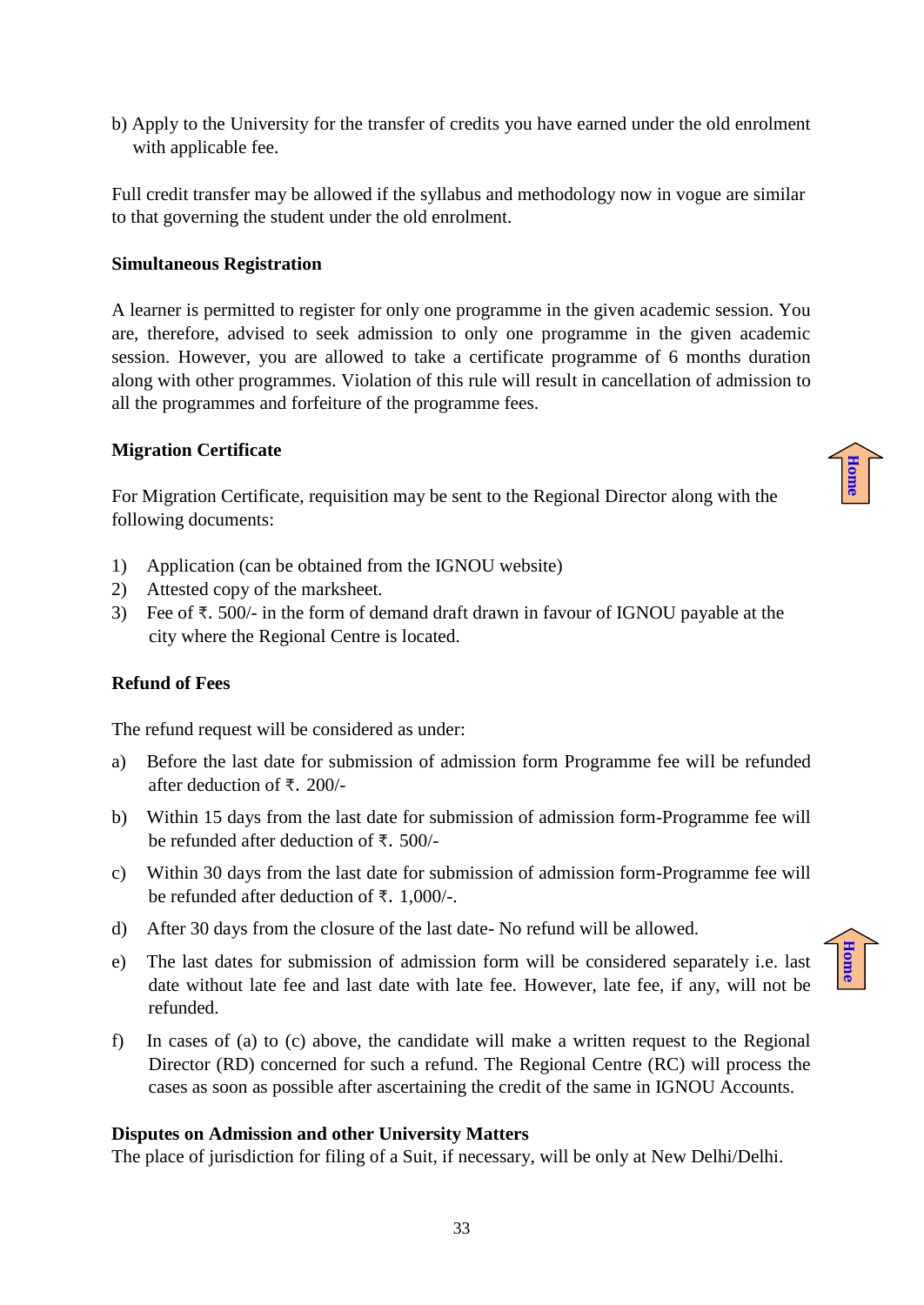## <span id="page-33-0"></span>**9. SOME USEFUL ADDRESSES**

During the course of your study you might require some additional information about rules and regulations as well as how to resolve some of the issues in completing your studies at IGNOU. You must know whom to contact for specific information. Here is a list of addresses and contact numbers and emails of offices in the University to contact for specific information or problem.

| $\mathbf{1}$   | Identity Card, Fee receipt,<br>Bonafide Certificate, Migration,<br>Scholarship forms                                       | <b>Concerned Regional Centre</b>                                                                                                                                            |
|----------------|----------------------------------------------------------------------------------------------------------------------------|-----------------------------------------------------------------------------------------------------------------------------------------------------------------------------|
| $\overline{2}$ | Non-receipt of study material                                                                                              | Material Production and Distribution Division                                                                                                                               |
| 3              | Schedule/information regarding<br>Exam form, Entrance test, Date-<br>sheet, IGNOU Hall ticket                              | Asst. Registrar (Exam-II), SED, Block-12, IGNOU,<br>Maidan Garhi, New Delhi-110068<br>E-mail: evaluationsed@ignou.ac.in,<br>Ph. 29536743, 29535924-32 / Extn-2202, 2209     |
| $\overline{4}$ | Result, Re-evaluation, Grade<br>Card, Provisional Certificate,<br>Early declaration of Result,<br>Transcript               | Dy. Registrar (Exam.III), SED, Block-12, IGNOU,<br>Maidan Garhi, NewDelhi-110068<br>E-mail sedgrievance@ignou.ac.in<br>Ph. 29536103,29535924-32/Extn. 2201, 2211, 1316      |
| 5              | Non-reflection of Assignment<br>Grades/Marks                                                                               | Asst. Registrar (Assignment), SED, Block-3,<br>Room No-12, IGNOU, Maidan Garhi, New Delhi-<br>110068 E-mail: assignments@ignou.ac.in<br>Ph. 29535924, Extn-1312, 1319, 1325 |
| 6              | Original Degree/ Diploma/<br>Verification of Degree/Diploma                                                                | Dy. Registrar (Exam.I), SED, Block-9,<br>IGNOU, Maidan Garhi, New Delhi-110068<br>E-mail evaluationsed@ignou.ac.in<br>Ph.29535438, 29535924-32/Extn-2224, 2213              |
| 7              | <b>Student Grievances related to</b><br>Evaluation                                                                         | Asst. Registrar (Student Grievance), SED, Block-3,<br>IGNOU, Maidan Garhi, New Delhi-110068<br>E-mail sedgrievance@ignou.ac.in<br>Ph. 29532294, 29535924-32/Extn-1313       |
| 8              | Academic Content                                                                                                           | Director of the School concerned                                                                                                                                            |
| 9              | <b>Student Support Services and</b><br><b>Student Grievances, Pre-</b><br>admission inquiry of various<br>courses in IGNOU | Regional Director, Student Service Centre, IGNOU,<br>Maidan Garhi, New Delhi-110068<br>E-mail ssc@ignou.ac.in<br>Ph. 29535714,29533869, 2953380 Fax-29533129                |

**[Home](#page-2-0)**

Most of the operations of the University are online. Wherever you are required to submit a hard copy, the University has made available different application forms on its website. Download these forms from the Student Zone of the University website.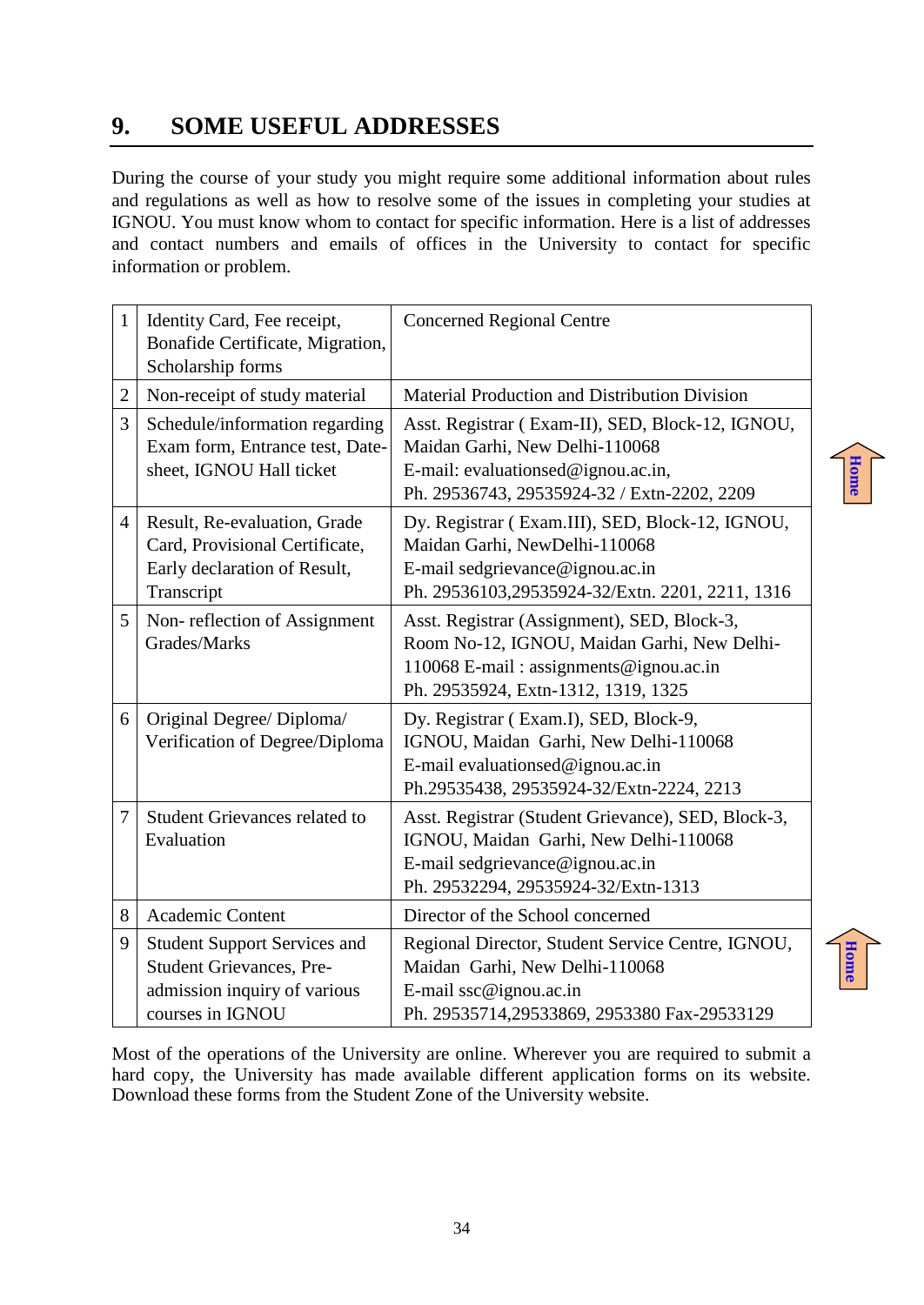## **PROGRAMME SCHEDULE AT A GLANCE**

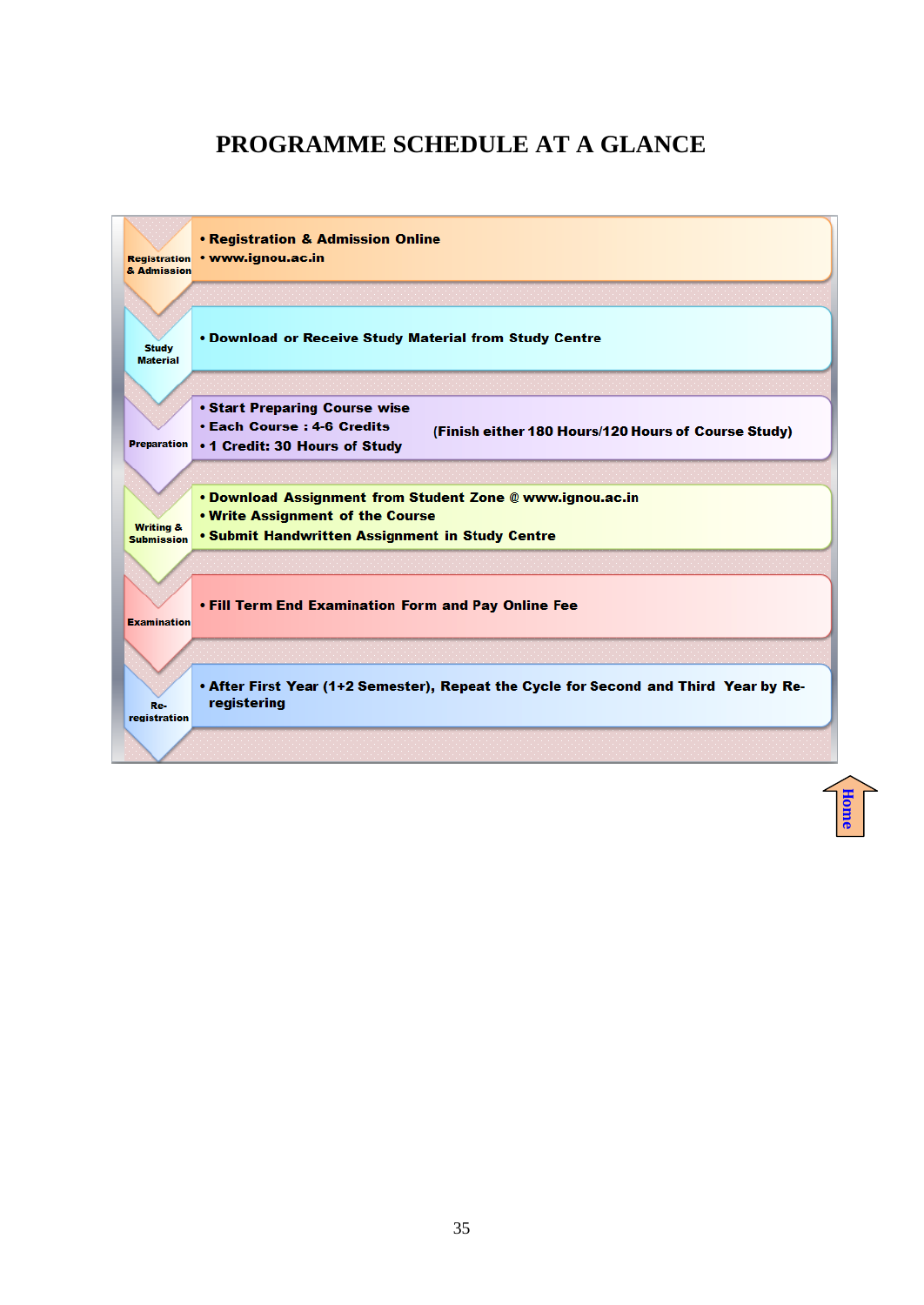# **PART II**



## <span id="page-35-0"></span>**SYLLABI OF COURSES**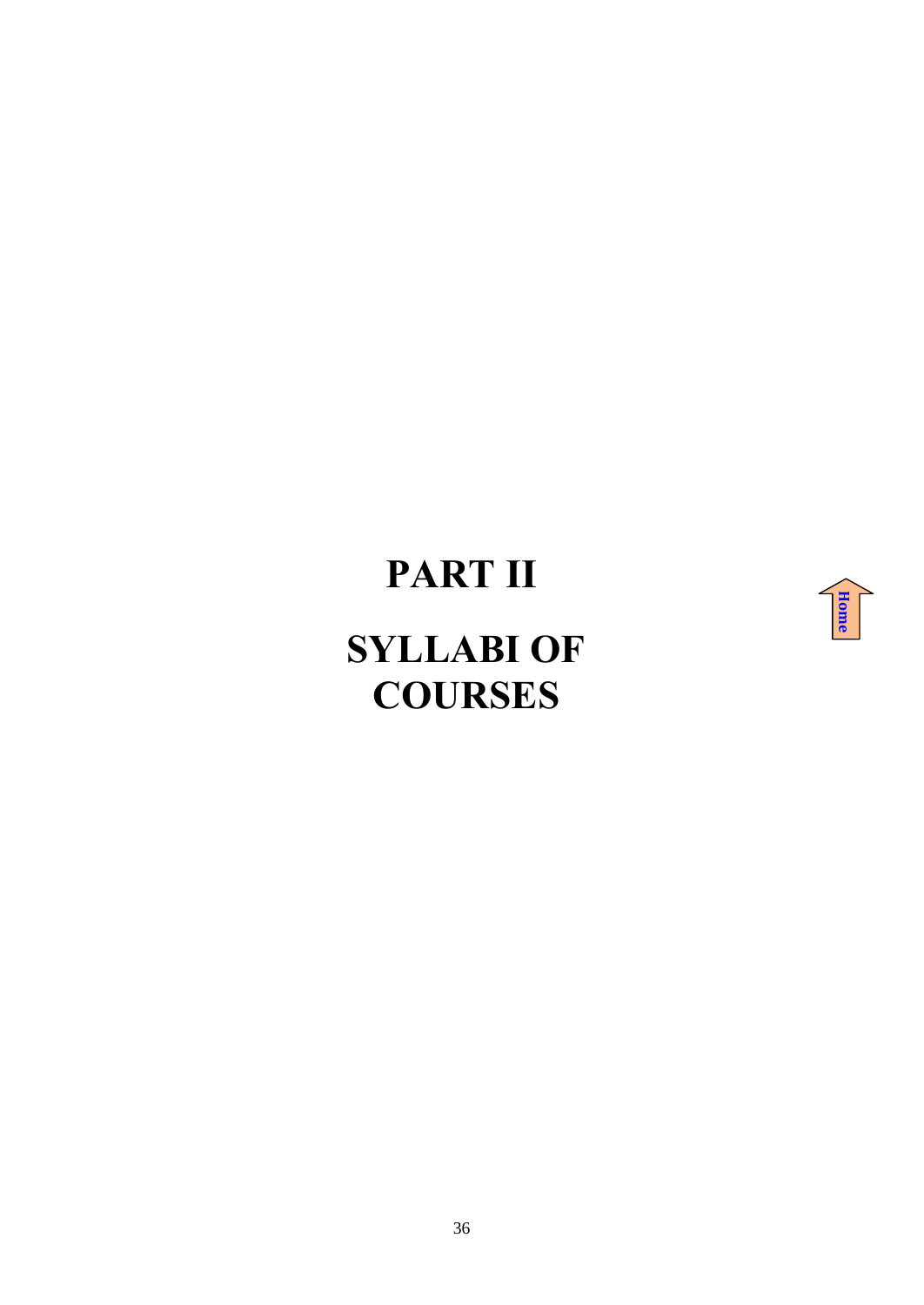### <span id="page-36-0"></span>**FIRST SEMESTER**

#### **SEMESTER-1, CORE COURSE -1**

#### **BANC 101 INTRODUCTION TO BIOLOGICAL ANTHROPOLOGY**

Biological Anthropology, an important branch of Anthropology, is the study of biological aspects of humankind. This branch of anthropology traces the origin and evolution of humans through fossil records and explains the contemporary biological variations among human populations. It is also concerned with non-human primates and investigates the biological basis of primate behaviour. Biological anthropology, also known as physical anthropology, is an extremely diverse field that involves a wide range of biologically oriented topics such as genetics, evolutionary biology, nutrition, physiological adaptation, growth and development.

**Course details:** The present course on Introduction to Biological Anthropology is designed to acquaint learners with the fundamentals, sub-fields, approaches, relationship and applications of biological anthropology. This is a six credit course with four credits for theory and two credits for practical. In this course, learners are introduced to the basic concepts and theories of organic evolution to develop an understanding of human evolutionary process. This course also offers a broad survey of living primates and provides a comparative account of human and non-human primates. In the last section of the course, major racial divisions of mankind are presented with an emphasis on the concept of racism.

This course will help the learners to develop an overall understanding of biological anthropology and its sub-fields. Throughout the course, they will be able to evaluate and analyse the concept of human evolution and variation and will also gain a comparative perspective on human and non-human primates. Furthermore, this course will assist the students to learn about major racial groups of the world and the basis of racial classification. Evaluation process will include marking of assignments and term end examination.

#### **Learning Outcome**

After reading the course you should be able to:

- i) develop an overall understanding of biological anthropology and its sub-fields;
- ii) evaluate and analyse the concept of human evolution and variation;
- iii) gain a comparative perspective on human and non-human primates; and
- iv) learn about major racial groups of the world and the basis of racial classification.

#### **Course Structure**

**[Home](#page-2-0)**

**[Home](#page-2-0)**

#### **THEORY Credits -4**

#### **Block I Understanding Biological Anthropology**

Unit 1 Introducing Anthropology; Unit 2 Relationship and applications of /Biological Anthropology;

Unit 3 Fundamentals and subfields of biological anthropology; Unit 4 approaches of traditional and modern Biological Anthropology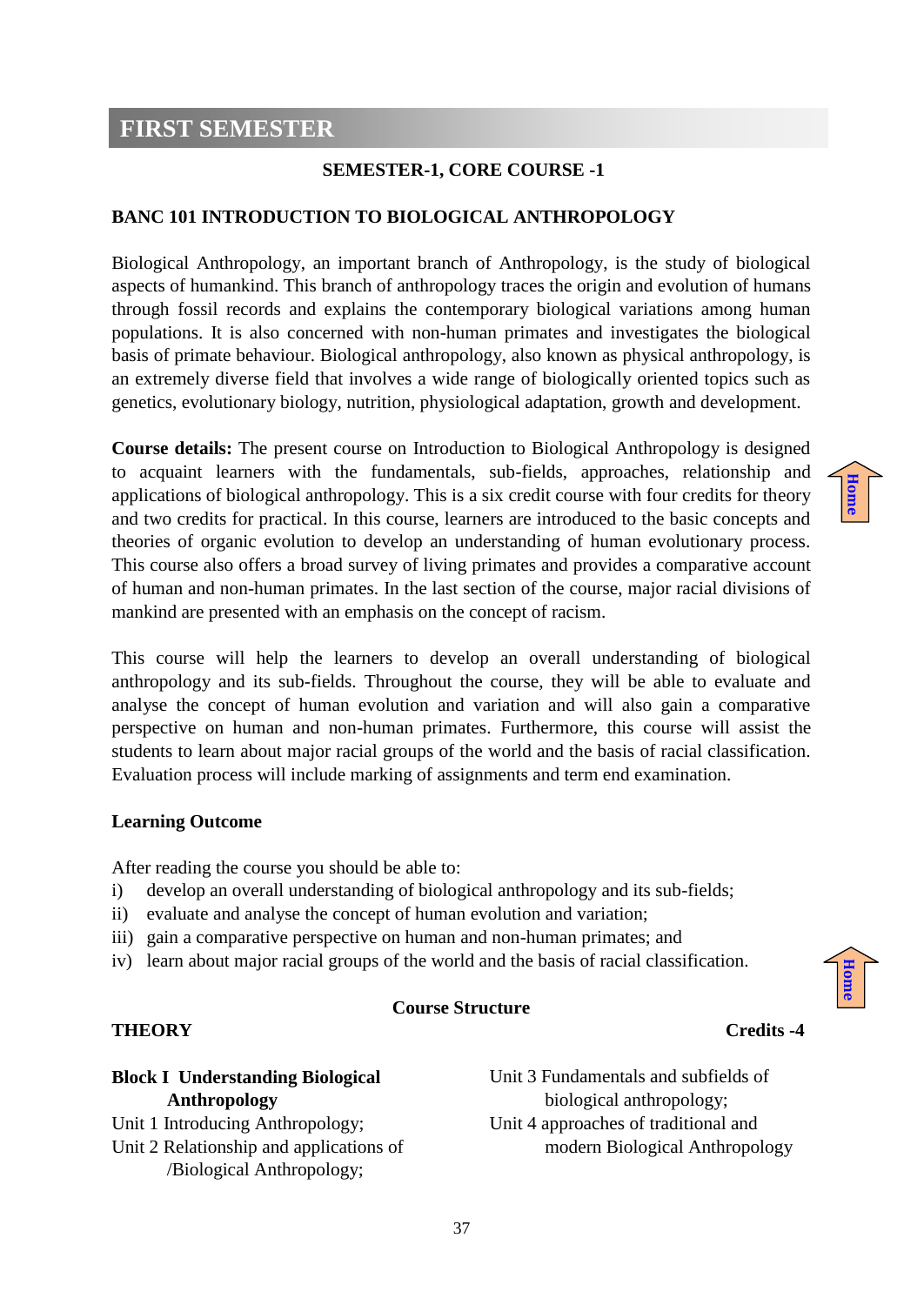#### **Block II Understanding Human Variation and Theories of Evolution**

Unit 5 Human variation and evolution; Unit 6 Theories of Organic Evolution; Unit 7 Basic Concepts of Evolution

#### **Block III Living Primates: Human and non human**

Unit 8 Classification and characteristics of living primates; Unit 9 Behaviour of non-human primates; Unit 10 Comparative anatomy of human and non- human primates

**Block IV Great Divisions of Humanity** 

Unit 11 Major Races of the world; Unit 12 Racial classification; Unit 13 Race and Racism

#### **PRACTICAL Credits- 2**

Manual will be provided to the learners on the following topics.

#### **Somatometry**

Body weight; Stature; Sitting height; Bigonial breadth; Head circumference; Maximum bizygomatic breadth; Maximum head breadth; Maximum head length; Minimum frontal breadth Morphological facial height; Morphological upper facial height; Nasal breadth; Nasal height Nasal length; Physiognomic facial height; Physiognomic upper facial height

#### **Somatoscopy**

Head form; Hair form; Facial form; Eye form; Nose form; Hair colour; Eye colour; Skin colour

No practical sessions would be organised. Audio-Video would facilitate the learner in understanding the practical component of the course. Questions would be based from the practical manual in the Assignment and Term End Examinations.

#### **SEMESTER-1, CORE COURSE -2**

#### **BANC- 102 INTRODUCTION TO SOCIAL AND CULTURAL ANTHROPOLOGY**

The course objective is to have a basic understanding of the foundation and the emergence of social and cultural anthropology. This course would help one understand how the subject was conceived and the developments in the field till date. Study of the forms and processes in the conceptualisation of society and culture, social groups, social institutions and organisations, concepts of kinship, family and marriage; religious ideas, ritual practices and rites of passage; cosmological ideas about space, time, the relation between human, animal, and spiritual existence; the production, consumption and exchange of necessities would be taken up in detail.

**Course Requirement:** Learners opting for B.Sc. in Anthropology (Honours) programme will have to complete this core course Introduction to Social and Cultural Anthropology in the first semester which comprises of four credit theory and two credit of practical. Evaluation

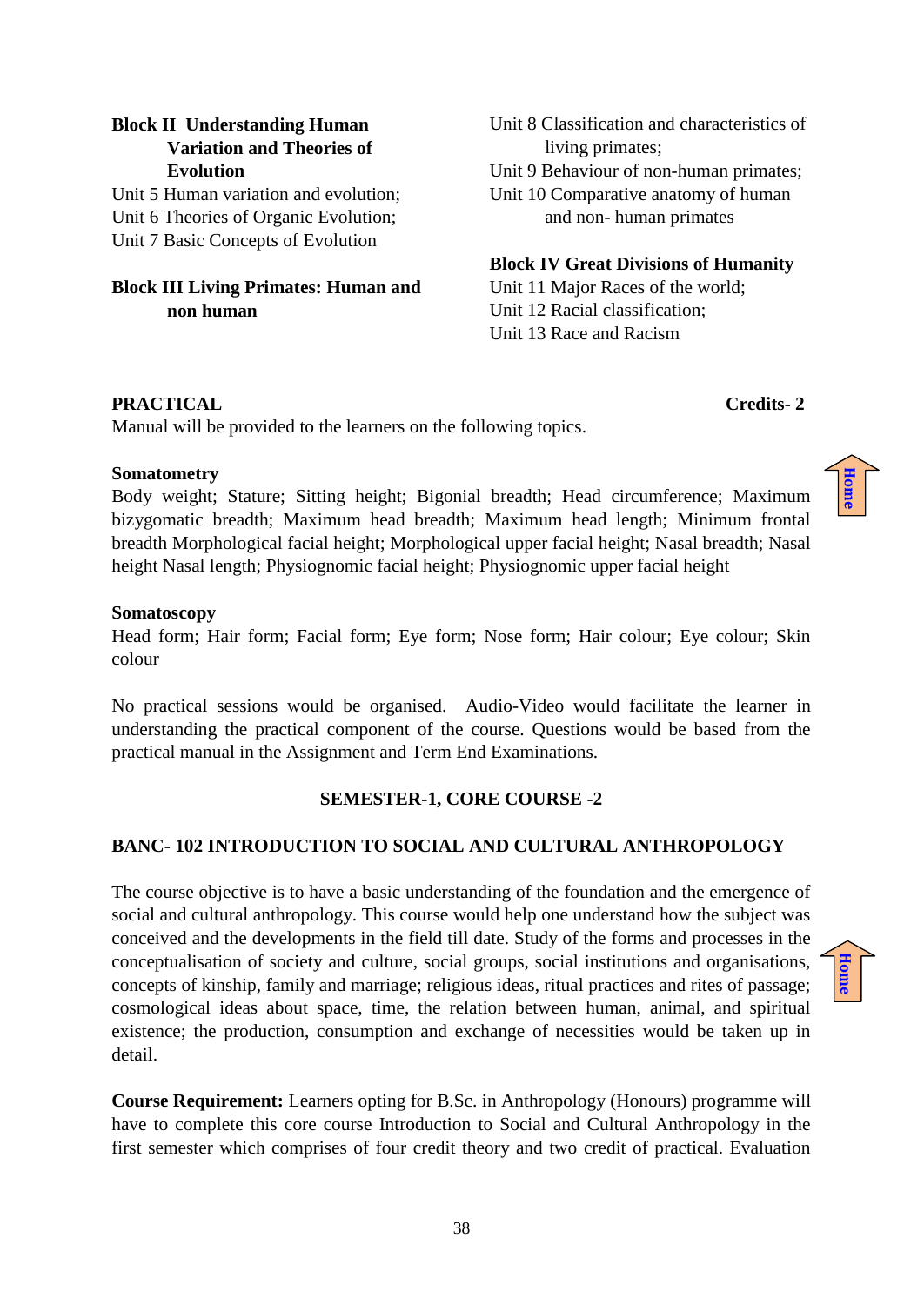process will include marking of assignments and term end examination based on the theory and practical component.

#### **Learning Outcome**

After reading the course the learner should be able to:

- i) explain the origin, historical background and foundation of social and cultural anthropology;
- ii) identify the various institutions in a society and relate to the cultural aspects present in societies:
- iii) discuss the theories and approaches to the study of social and cultural anthropology; and
- iv) describe how fieldwork is to be conducted in the field of social and cultural anthropology.

#### **THEORY Credit-4**

#### **Block I Nature And Scope**

- Unit 1: Social and Cultural Anthropology: Meaning, scope and relevance
- Unit 2: History and Development
- Unit 3: Relationship of Social and Cultural Anthropology: other branches of Anthropology and other disciplines

#### **Block II Basic Concepts**

- Unit 4: Society
- Unit-5: Culture
- Unit-6: Institutions I: Kinship, Family, and Marriage

Unit-7: Institutions II: Economic, Political and Religious



**[Home](#page-2-0)**

#### **Block III Theoretical Perspectives**  Unit-8: Classical Theories Unit-9: Theories of Structure and Function

Unit-10: Contemporary Theories

#### **Block IV Fieldwork**

Unit-11: History of Fieldwork Tradition Unit-12: Doing Fieldwork Unit-13: Methods and Techniques

#### **PRACTICAL Credit-2**

Manual will be prepared detailing the methods and techniques of doing fieldwork in Social and Cultural Anthropology. The following topics would be covered:

- 1) Observation
- 2) Interview
- 3) Genealogy
- 4) Case Study
- 5) Life history
- 6) Questionnaire and Schedule

No practical sessions would be organised. Practical manual would facilitate the learner in understanding the practical component of the course. Questions would be based from the practical manual in the Assignment and Term End Examinations.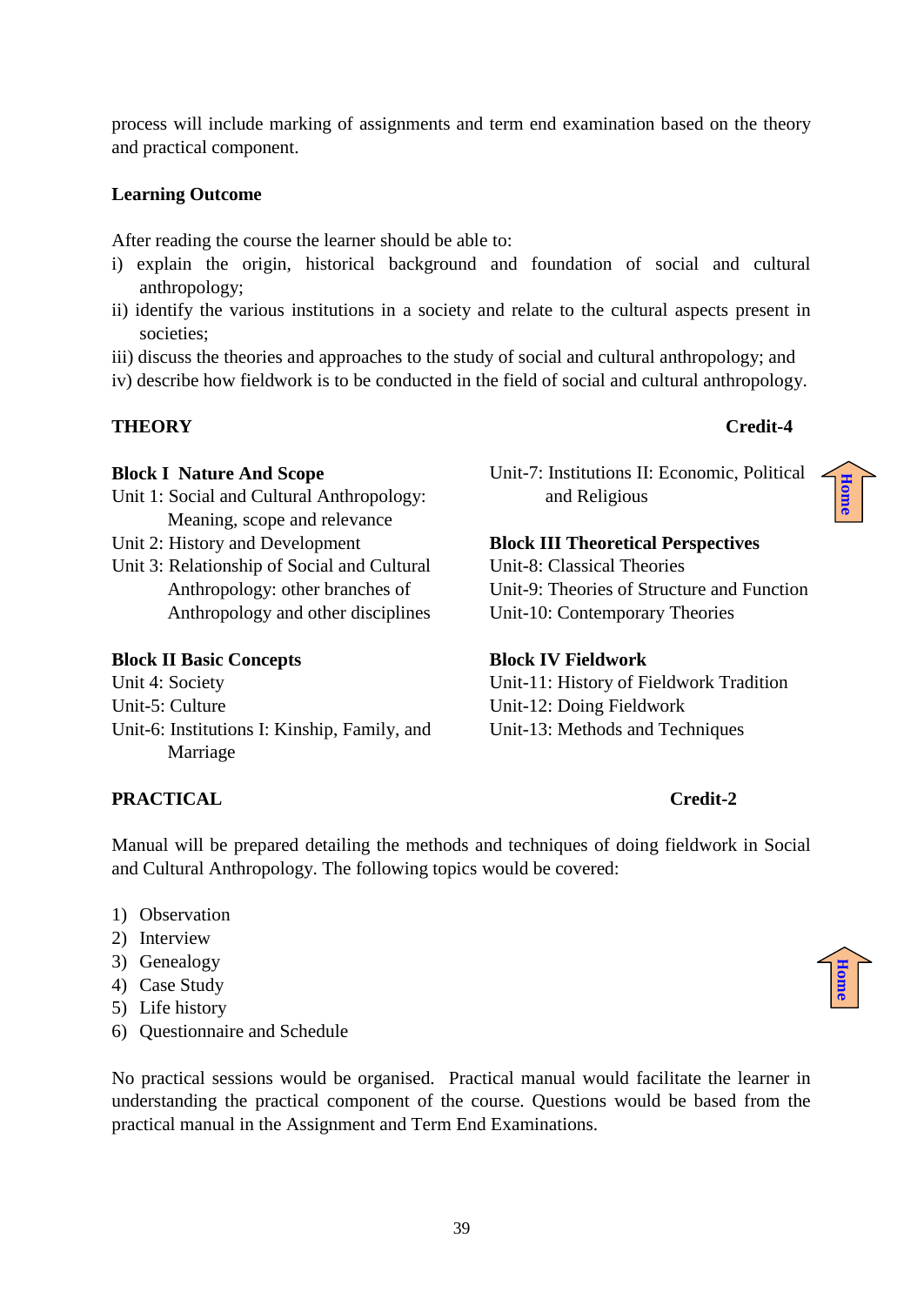#### **SEMESTER- 1, ABILITY ENHANCEMENT COURSE**

#### **BEVAE 181 ENVIRONMENT STUDIES**

Earth is the only known planet in the solar system that supports life. Despite the vastness of the earth, life exists only in a very thin layer enveloping the earth called biosphere. Sun is the only source of energy which enables continuous interaction among various life forms. For a long period of time, there has been a symbiotic relationship between human being and nature. Due to excessive human interference and unsustainable practices, millions of people's life and livelihoods and other living organisms on the earth are at risk. These environmental issues have now become common problems and shared responsibility of each individual on the earth to act judiciously to reverse these negative impacts. Therefore, there has been a growing need to create awareness amongst all the stakeholders. Keeping this in view, Environmental Study is being introduced as a compulsory course for all the learners at under-Graduate level.

#### **Course Structure**

| <b>Block I An Introduction to Environment</b> | Unit 8 Biodiversity: Threats and            |
|-----------------------------------------------|---------------------------------------------|
| and Environmental Issues                      | Conservation                                |
| Unit 1 Our Environment                        | Unit 9 Environmental Pollution and          |
| Unit 2 Ecosystems                             | Hazard                                      |
| Unit 3 Major Ecosystems                       | Unit 10 Waste Management                    |
| <b>Block II Natural Resources</b>             | <b>Block IV Protecting our Environment:</b> |
| Unit 4 Land and Water                         | <b>Policies and Practices</b>               |
| Unit 5 Forest Resources                       | Unit 12 Environmental Legislation           |
| Unit 6 Biodiversity: Value and Services       | Unit 13 Human Communities and               |

Unit 7 Energy Resources

**Block III Environmental Issues and Concerns**

Unit 13 Human Communities and Environment Unit 14 Environmental Ethics

#### **SEMESTER- 1, GENERIC /INTERDISCIPLINARY COURSE**

#### **BPAG 171 DISASTER MANAGEMENT**

Human vulnerability to disasters is an age-old phenomenon. Disasters play havoc with the lives of people. They cause excessive losses to the humanity and infrastructure. Disaster management as an area of study is of recent origin. Disaster management education seeks to provide understanding of different techniques and impediments in the way of disaster mitigation. IGNOU was the first University in India to launch a Certificate Programme in Disaster Management through ODL in 1999.

The Course aims to familiarise the learners with the: meaning and classification of disasters; institutional framework of disaster management in India; importance of preparedness,

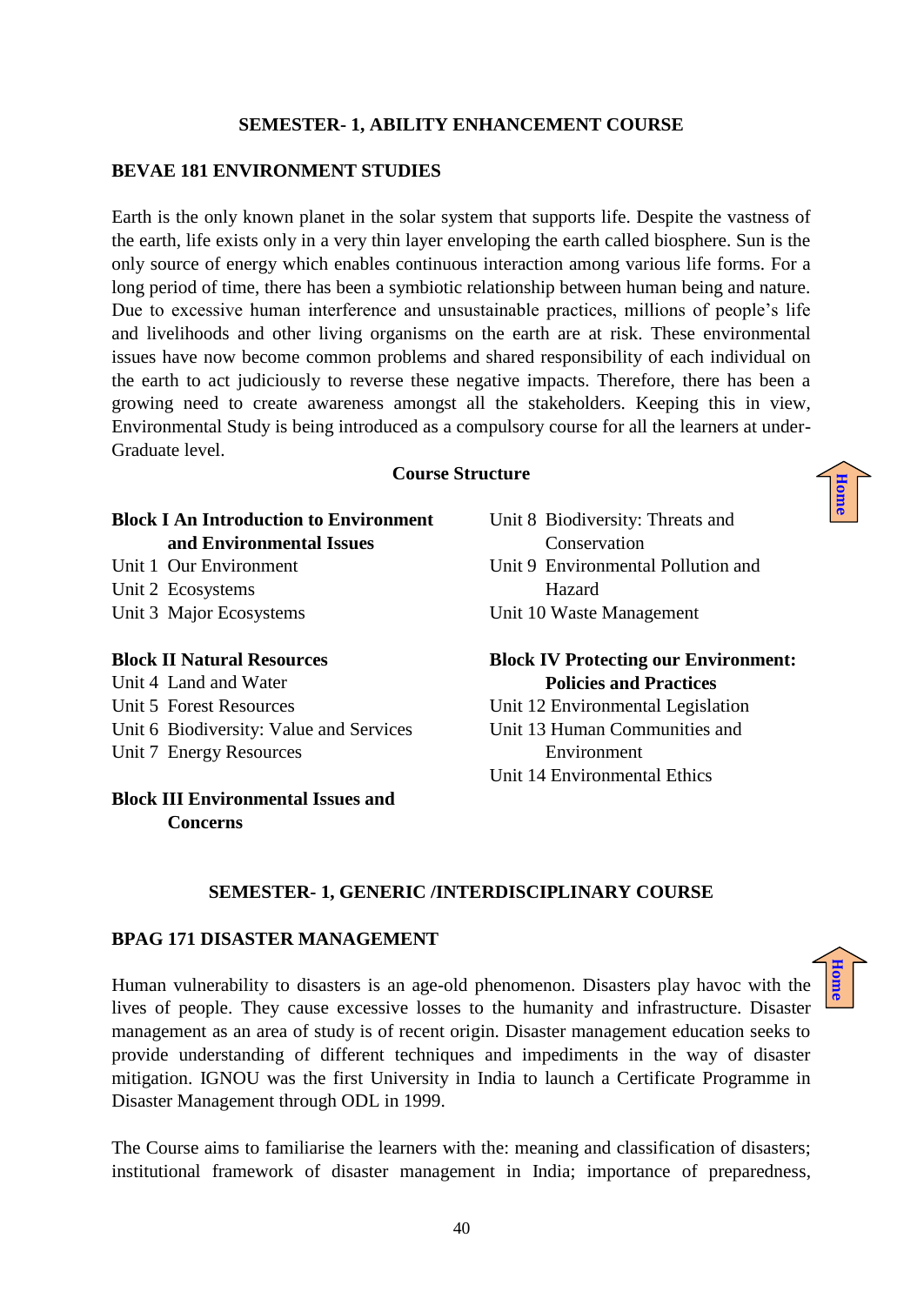prevention and mitigation; major steps in disaster response; dimensions of damage assessment; relevance of rehabilitation, reconstruction and recovery; climate change; relationship between disasters and development; relevance of indigenous knowledge, and disaster management strategies.

This introductory and multi-disciplinary course has no prerequisites and students from science/social science/ commerce background can take it up.

#### **Course Structure**

#### **Block I Introduction**

- Unit 1 Meaning and Classification of **Disasters**
- Unit 2 Hazard, Risk and Vulnerability
- Unit 3 Natural and Man-made Disasters
- Unit 4 Disaster Profile of India

#### **Block II Disaster Management: Concepts and Institutional Framework**

- Unit 5 Disaster Management: Act, Policy and Institutional Framework
- Unit 6 Disaster Management Cycle with focus on Preparedness, Prevention and Mitigation
- Unit 7 Disaster Relief and Response
- Unit 8 Damage Assessment

#### Unit 9 Rehabilitation, Reconstruction and Recovery

#### **Block III Inter-relationship between Disasters and Development**

- Unit 10 Climate Change
- Unit 11 Disasters and Development

#### **Block IV Disaster Management: Cross-Cutting Issues**

- Unit 12 Relevance of Indigenous Knowledge
- Unit 13 Community Based Disaster Management
- Unit 14 Disaster Management Strategies
- Unit 15 Disaster Management: Case Studies

## <span id="page-40-0"></span>**SECOND SEMESTER**

#### **SEMESTER- 2, CORE COURSE**

#### **BANC 103 ARCHAEOLOGICAL ANTHROPOLOGY**

Archaeological anthropology is one of the main branches of Anthropology that deals with the origins and development of humankind prior to the invention of script. This branch reconstructs, describes and interprets the past human behaviour and cultural patterns through material remains such as food, tools, weapons, dresses, ornaments and houses by applying scientific methodology.

**Course details:** This course consists of three blocks of theory (4 credits) and a practical component (2 credits). Block - I deals with the definitions and scope of archaeological anthropology and will discuss the different methods of studying archaeological anthropology.

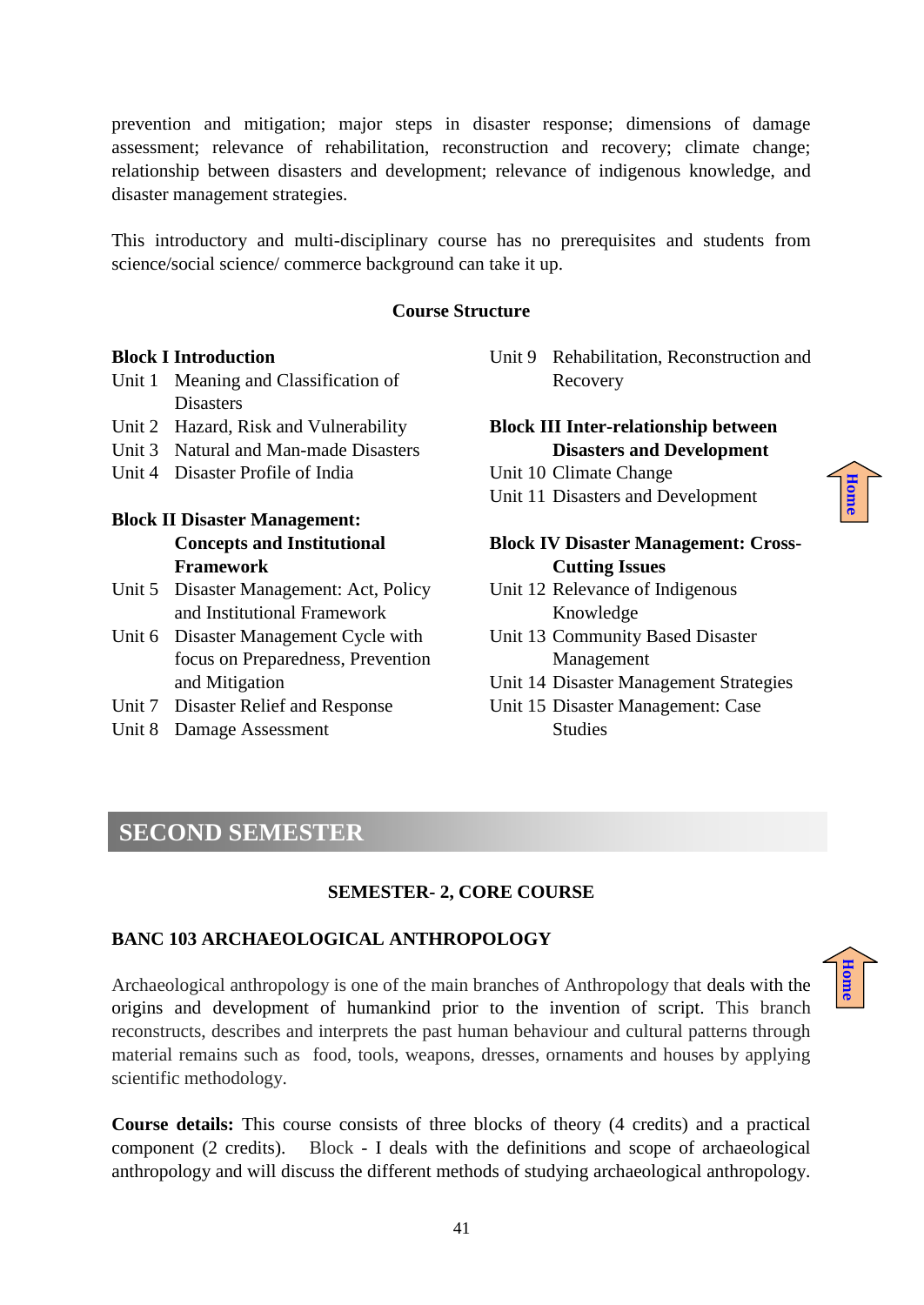Block-II mainly focuses on various dating methods including the importance of Cenozoic era in prehistory. Block – III exposes the learners to different prehistoric cultural periods and will help them to understand the tools and techniques which were used by the prehistoric man. Further the evidences of cultures across the world are discussed. The practical component deals with tools and techniques of various prehistoric cultural periods. Evaluation process will include marking of assignments and term end examination.

#### **Learning Outcome**

After reading the course the learner should be able to:

- i) discuss the origin, history and scope of Archaeological Anthropology;
- ii) describe different methods of Archaeological Anthropology and also various dating methods engaged in reconstructing the past; and
- iii) explain different prehistoric cultures i.e., Palaeolithic, Mesolithic and Neolithic with their stone tools and techniques.

#### **Course Structure**

#### **THEORY** Credits 4

**[Home](#page-2-0)**

| DIUCK 1 IIIU OUUCUUII tO ATCHAEOIOGICAI |                                       |
|-----------------------------------------|---------------------------------------|
|                                         | Anthropology                          |
|                                         | Unit 1 Origin and scope of            |
|                                         | archaeological Anthropology           |
|                                         | Unit 2 Relationship of archaeological |
|                                         | anthropology with other               |

**Block I Introduction to Archaeological**

Unit 3 Methods of studying archaeological anthropology

#### **Block II Dating Methods and Reconstruction of the Past**

Unit 4 Dating methods

disciplines

#### Unit 5 Methods of climatic reconstruction Unit 6 Cenozoic Era with special reference to Quaternary Period

#### **Block III Understanding Prehistoric Cultures**

- Unit 7 Prehistoric Technology
- Unit 8 Prehistoric Typology
- Unit 9 Cultural Chronology
- Unit 10 Earliest Evidences of Culture in the World

#### **PRACTICAL** Credits 2

Manual will be provided to the learners on the following topics:

Typo-technological Analysis of Prehistoric Tools: Identification, interpretation and Drawing of the following tool types: Core tool types, Flake tool types, Blade tool types, Microlithic tool types, Neolithic tool types

No practical sessions would be organised. Audio-Video would facilitate the learner in understanding the practical component of the course. Questions would be based from the practical manual in the Assignment and Term End Examinations.

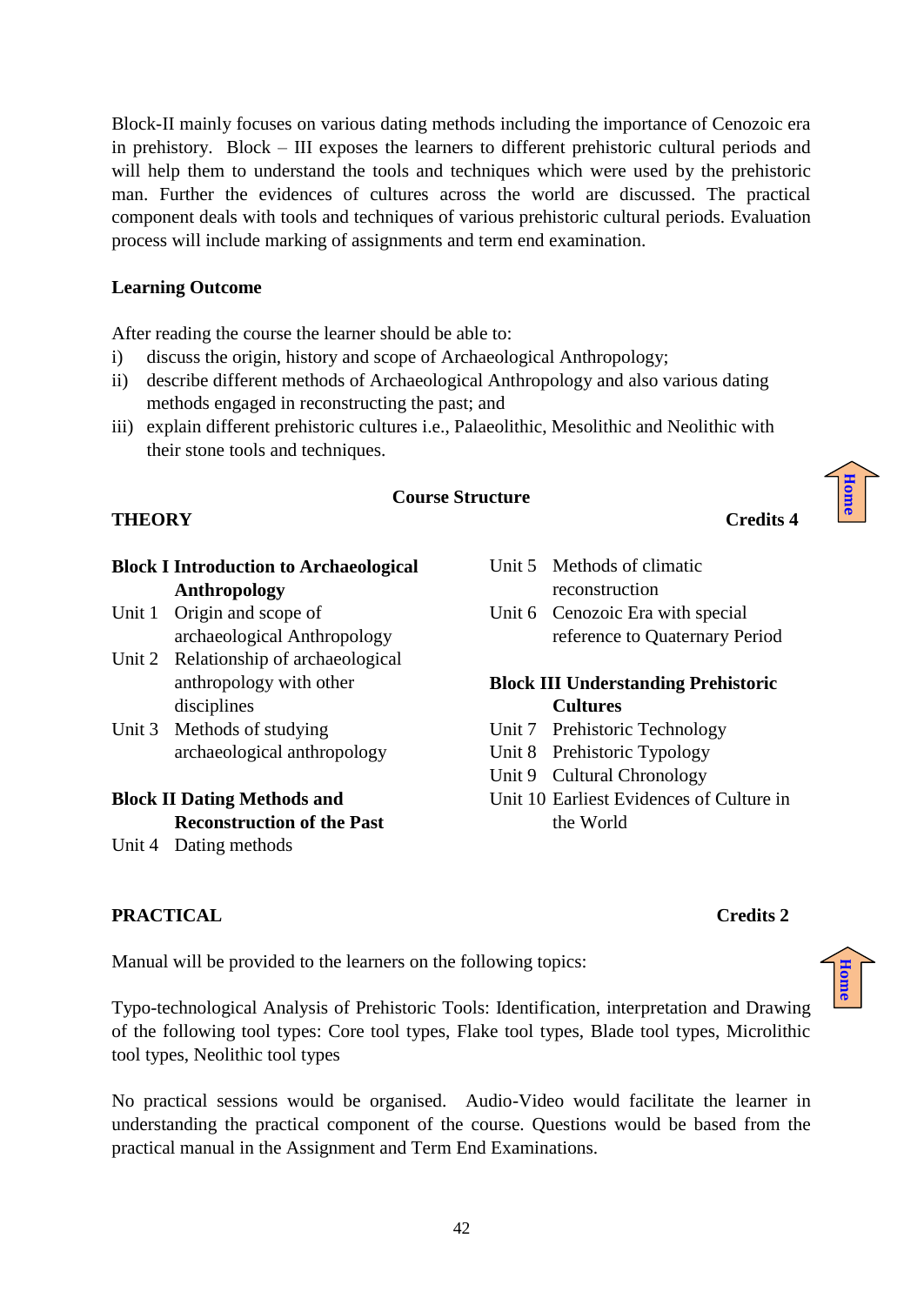#### **SEMESTER- 2, CORE COURSE**

#### **BANC 104 FUNDAMENTALS OF HUMAN ORIGIN AND EVOLUTION**

The modern humans are products of a very long evolutionary history. Our rich evolutionary past begins with the origin of primates, divergence of human from apes, evolution of genus homo and finally leading to the emergence of modern humans. Palaeoanthropologists use different methodological approaches to trace and reconstruct the major evolutionary events in the origin and development of archaic and modern human species.

**Course details:** The present course on Fundamentals of Human Origin and Evolution gives an overview of human evolutionary history by introducing learners to the branch of palaeoanthropology. In the beginning section, the course gives an account of dating methods and provides an exploration of life through previous ages. This course explores the evolution of human from earliest times to the emergence of modern man. The course addresses the origin of primates, differentiation of human lineage from apes, the rise and fall of Australopithecines and *Homo habilis*, the origin and dispersal of *Homo erectus* and Neanderthals, and eventually the origin of modern human through hominization process.

Throughout the course, learners would be learning major events in evolutionary history. The knowledge of dating methods will facilitate the learners to reconstruct the timeline of evolutionary period. Additionally, this course will assist in analysing the morphological, physiological and behavioural transformation of hominids and radical evolutionary changes associated with the process of hominization. Evaluation process will include marking of assignments and term end examination.

#### **Learning Outcome**

After reading the course you should be able to:

- i) discuss and describe the major events in evolutionary history;
- ii) reconstruct the timeline of evolutionary period with the knowledge of dating methods;
- iii) analyse the morphological, physiological and behavioural transformation of hominids and radical evolutionary changes associated with the process of hominization.

#### **Course Structure**

#### **THEORY: Credit-04**

**Block I Palaeoanthropology and Primate Evolution**

- Unit 1 Introducing Palaeoanthropology,
- Unit 2 Life through ages and dating methods;
- Unit 3 Primate Origin and Miocene hominoids

#### **Block II Early Hominids Human Evolution**

Unit 4 History of Human Evolution;

- Unit 5 Australopithecines;
- Unit 6 Homo habilis

#### **Block III Homo erectus to Modern**  *Homo Sapiens*

- Unit 7 Homo erectus from Asia, Europe, Africa;
- Unit 8 Neanderthals:
- Unit 9 Origin of modern humans;
- Unit 10 Hominisation process

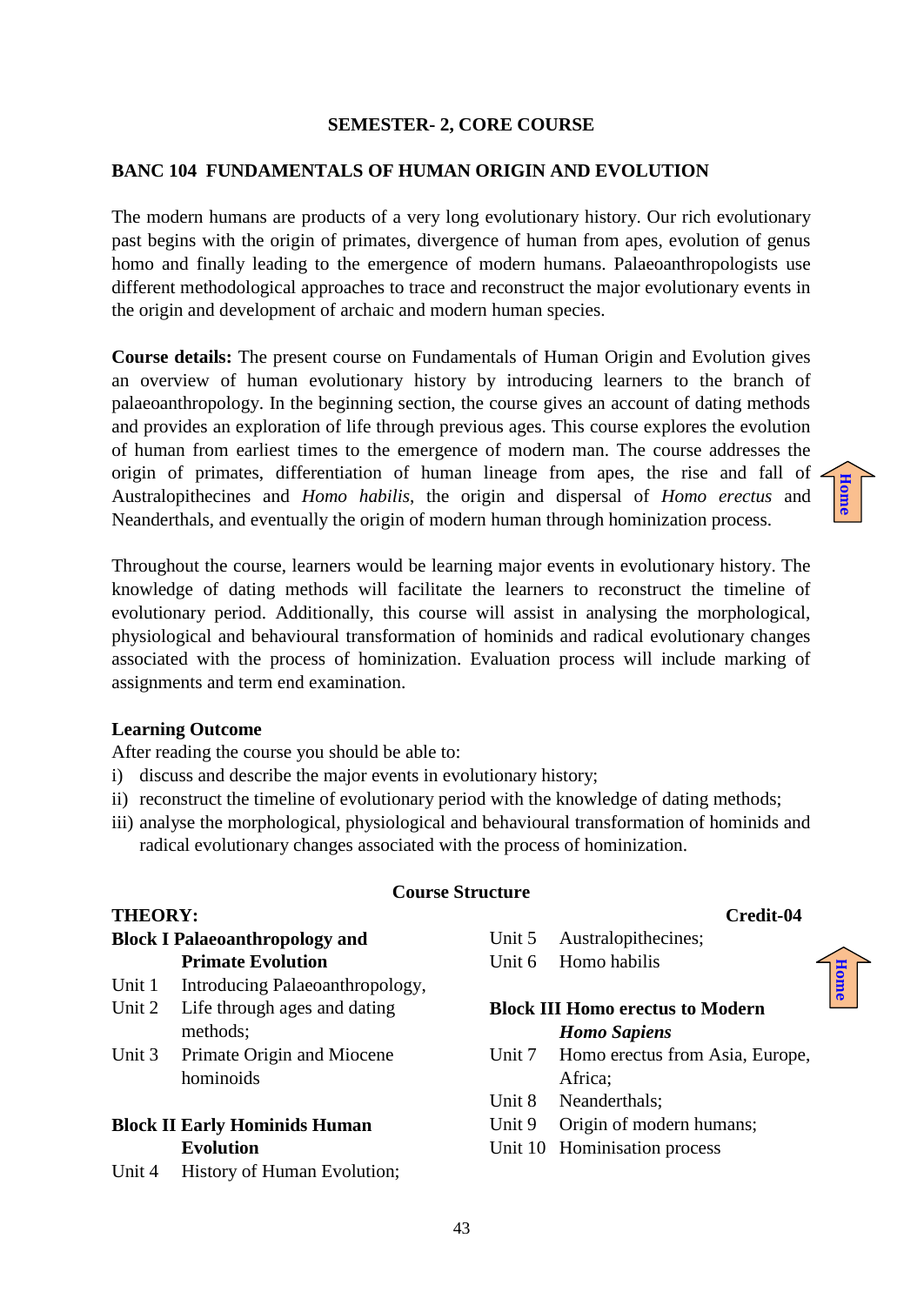#### **Practical: Credit-02**

Manual will be provided to the learners on the following topics.

#### **Craniometry**

Maximum cranial length; Maximum cranial breadth; Maximum bizygomatic breadth; Maximum frontal breadth; Minimum frontal breadth; Nasal height; Nasal breadth; Bimastoid breadth; Greatest occipital breadth; Upper facial height; Cranial index; Nasal index

#### **Osteometry**

Measurements of long bones: lengths, minimum/least circumference and caliber index Identification of casts of fossils of family hominidae: Drawing and comparison of characteristics.

No practical sessions would be organised. Audio-Video would facilitate the learner in understanding the practical component of the course. Questions would be based from the practical manual in the Assignment and Term End Examinations.

#### **SEMESTER- 2, ABILITY ENHANCEMENT COURSES**

#### **BEGAE 182 ENGLISH COMMUNICATION SKILLS** 4 credits

English Communication Skills is of 4 credits and has 3 Blocks and 11 Units. Communication involves both verbal and non-verbal communication. In this Course we give you an understanding of the communication process, the barriers to it, the skills involved in communication i.e. listening, speaking, reading and writing in both formal and informal contexts. We discuss the differences between spoken and written forms of the language and make you sensitive to conversational skills which include to a large extent, body language.

#### fgUnh Hkk'kk vk Sj l aizs'k.k **(BHDAE 182) 4 credits**

इस पाठ्यक्रम में हिंदी भाषा और संप्रेषण से संबंधित बिंदुओं का अध्ययन कराया जाएगा। यह पाठ्यक्रम 4 क्रेडिट का है। इस पाठयक्रम में हिंदी भाषा और सप्रेषण से संबंधित निम्नलिखित बिंदुओं को शामिल  $\theta$ किया गया है:

हिन्दी भाषा का विकास, भाषा की परिभाषा, प्रकृति एवं विविध रूप; **हिंदी भाषा की विशेषताएँ** : क्रिया, विभक्ति, सर्वनाम, विश्लेषण एवं अव्यय संबंधी। **हिंदी की वर्ण–व्यवस्था**: स्वर एवं व्यंजन। स्वर के प्रकार –हृस्व, दीर्घ तथा संयुक्त। व्यंजन के प्रकार–स्पर्श, अन्तस्थ, ऊष्म, अल्पप्राण, महाप्राण, घोष तथा अघोष। वर्गों का उच्चरण स्थान : कण्ठ्य, तालव्य, मूर्द्धन्य, दन्त्य, ओष्ठ्य तथा दन्तोष्ठ्य। बलाघात, संगम, अनुतान तथा संधि। **भाषा संप्रेषण के चरण**: श्रवण, अभिव्यक्ति, वाचन तथा लेखन। हिन्दी वाक्य रचना, वाक्य और उपवाक्य। वाक्य भेद। वाक्य का रूपान्तर। भावार्थ और व्याख्या, आशय लेखन, विविध प्रकार के पत्र लेखन।



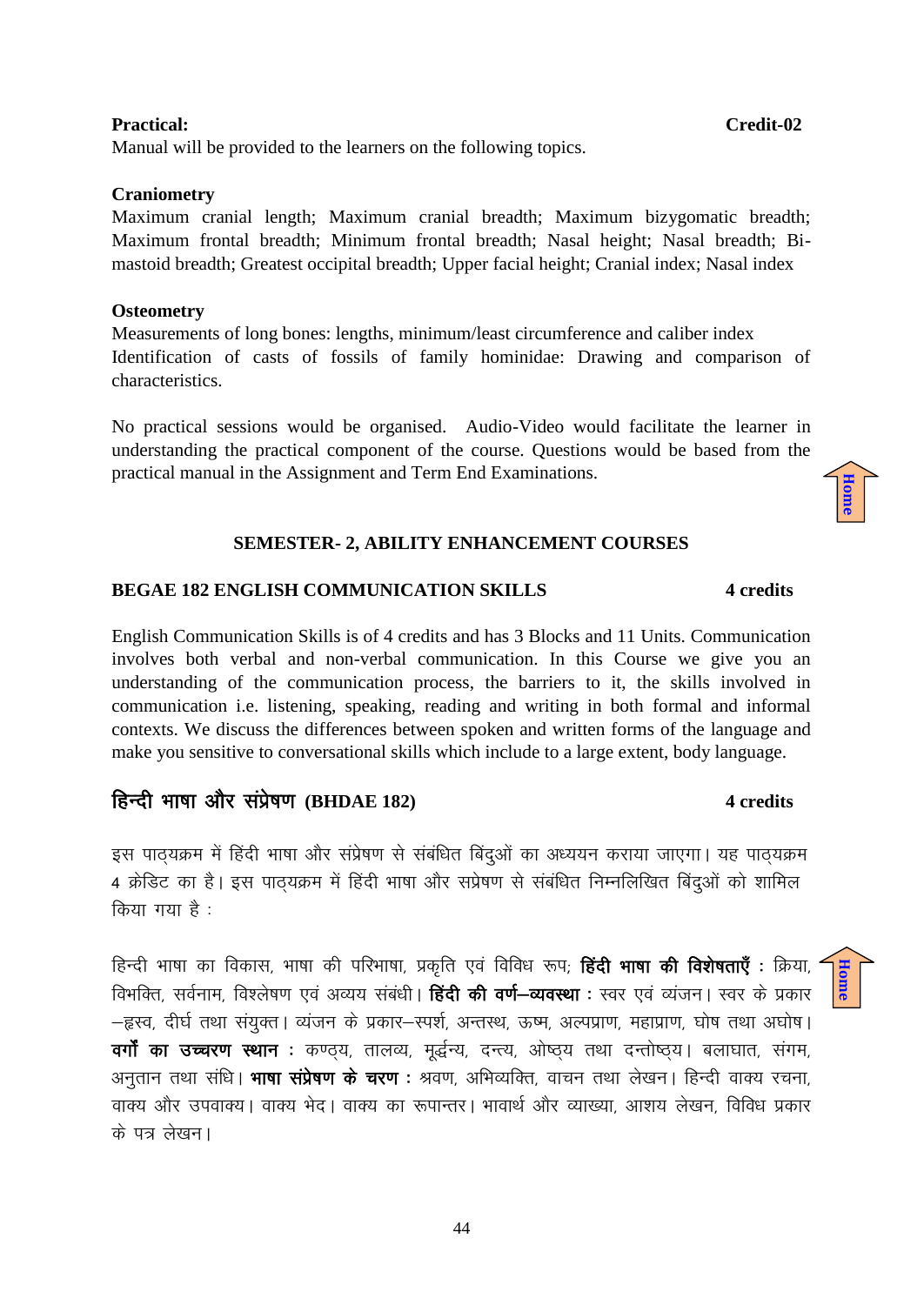#### **SEMESTER- 2, GENERIC /INTERDISCIPLINARY COURSES**

#### **BGDG 172 GENDER SENSITIZATION: SOCIETY AND CULTURE 6 credits**

The discipline/ field/areas of Women's and Gender Studies and Gender and Development Studies are the most debated in the contemporary world. It has inter-linkages with society and culture that determines gender discourse from historical to contemporary time. However, feminists offer a critical inquiry of the intersections of culture and society with gender. Further, they sharply pointed out that how patriarchy regulates through culture and society and retains its multifaceted forms via gendered roles, socialization and so on. They also argue that the constructed notions of gender, gender binaries based on sex/gender/public/private dichotomy and soon need to be critically engaged. The society and culture changes as the civilized society move on to progress. This progress can be measured through indicators and goals. The State formulates and implements number policies to achieve progress in the socioeconomic areas. While, State deals with its complexities of its institutions, a number of categories play important roles. For instance, laws, media, labor, education, health sectors, etc. Still today, we witness huge violence, discrimination and subjugation against women, other gendered categories and all oppressed and marginal people.

#### **Learning Outcome**

After reading this Course, you should be able to:

- i) build understanding of women's status and condition in our society;
- ii) raise the fundamental question that evolves around the core debates between each of the categories (laws, media, work and health etc.), and gender;
- iii) interrogates its role with society and culture; and
- iv) focus ways and means to sensitize society on gender issues.

#### **Course Structure**

#### **Block 1 Conceptualizing Gender**

- Unit 1 Understanding Gender and Related Concepts
- Unit 2 Gender and Sexualities
- Unit 3 Masculinities
- Unit 4 Gender in Everyday Life

#### **Block 2 Gender and Family**

- Unit 5 Family and Marriage
- Unit 6 Motherhood

#### **Block 3 Gender and Work**

- Unit 7 Gendering Work
- Unit 8 Gender Issues in Work and Labour Market

#### **Block 4 Health and Gender**

Unit 9 Reproductive Health and Rights Unit 10 Gender and Disability

**[Home](#page-2-0)**

**[Home](#page-2-0)**

#### **Block 5 Gender, Law and Society**

- Unit 11 Gendered Based Violence
- Unit 12 Sexual Harassment at Workplace

#### **Block 6 Gender, Representation and Media**

- Unit 13 Language and Gender
- Unit 14 Gender and Media
- Unit 15 Reading and Visualizing Gender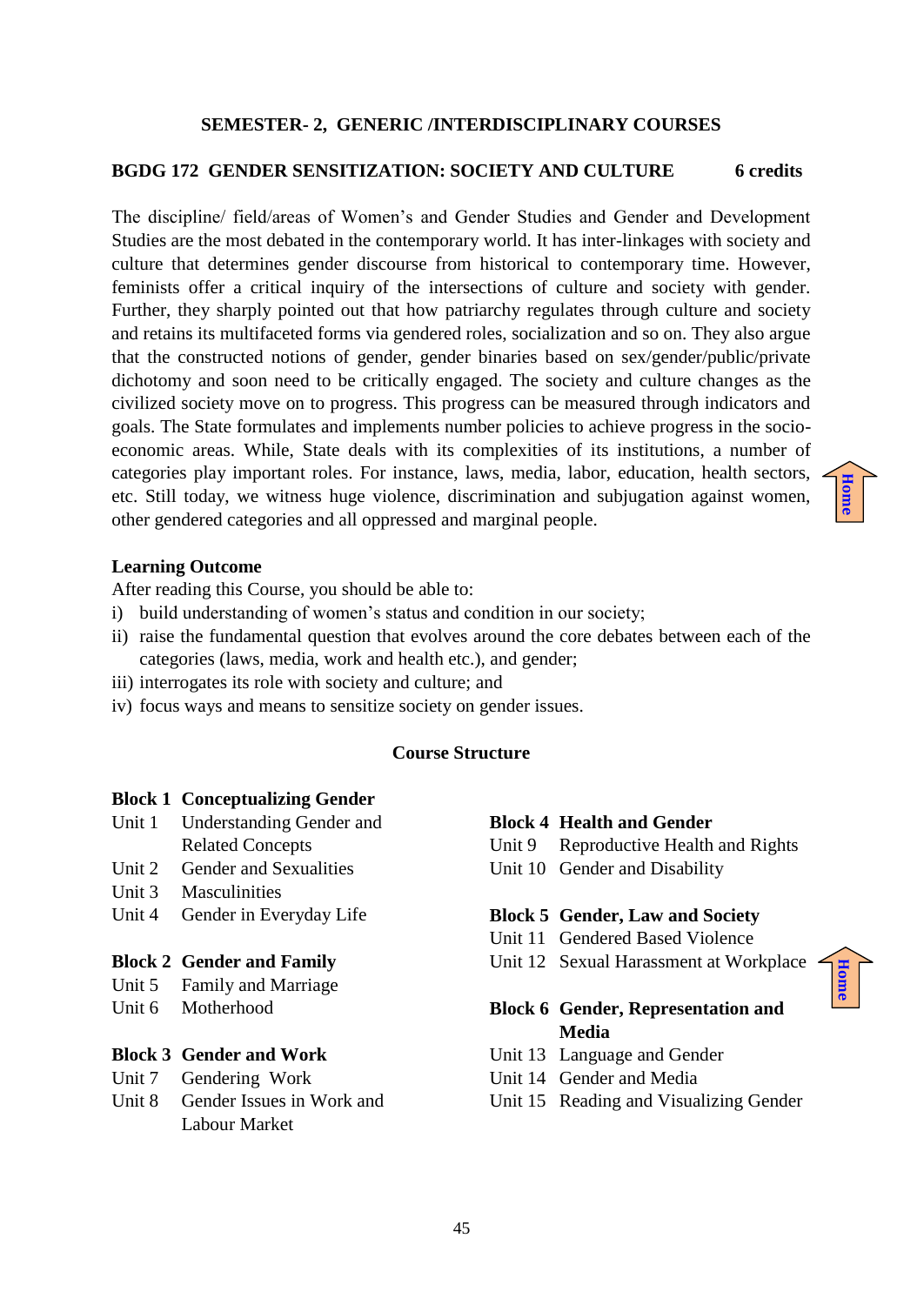### <span id="page-45-0"></span>**THIRD SEMESTER**

#### **SEMESTER-3, CORE COURSE**

#### **BANC 105 TRIBES AND PEASANTS IN INDIA 6 credits**

Tribes and peasants are an integral part of the Indian society. This course is intended to acquaint the students of anthropology with the basic attributes of the tribes and peasants who constitute the Indian population. The main objective of the course is to familiarize the learners with the basic concept of the tribe and peasant; to analyse changes among the communities, identify the tribal problems and know about the development and welfare measures, recognise the characteristics of peasant societies, and current issues of both the communities which will help the learner to develop a comprehensive knowledge of the tribal and peasant societies in India.

This course with six credits is offered in the third semester four credits for theory and two credits for practical. In theory the course has been divided into four blocks: Tribes in India, Tribal Welfare and Development Administration, Peasants and Peasantry, and Contemporary Issues. The practical component of the course has two credits and the learner will be provided with a manual to understand the nuances of studying tribes and peasants. Evaluation process will include marking of assignments and term end examination.

#### **Learning Outcome**

After successful completion of this course the learner should be able to:

- i) define and discuss the concept of tribe, their classification and distribution;
- ii) identify the tribal organisation and their relationship with the nature;
- iii) assess the tribal problems and able to the analyze the issues of tribal development;
- iv) define and discuss peasantry and their characteristics in Indian village; and
- v) analyze and assess the contemporary issues of tribes and peasants.

#### **Course Structure**

## **THEORY** Credit-4

#### **Block I Tribes in India**

Unit 1 Concept of Tribe Unit 2 Geographical Distributions and Ecological Relations Unit 3 Tribal Organisation

#### **Block II Tribal Welfare and Development Administration.**

Unit 4 The History of Tribal Administration Unit 5 Tribal Problems Unit 6 Tribal Welfare: Constitutional Provisions and Development Measures

**Block III Peasants and Peasantry** Unit 7 The Concept of Peasantry Unit 8 Characteristics of Indian Village

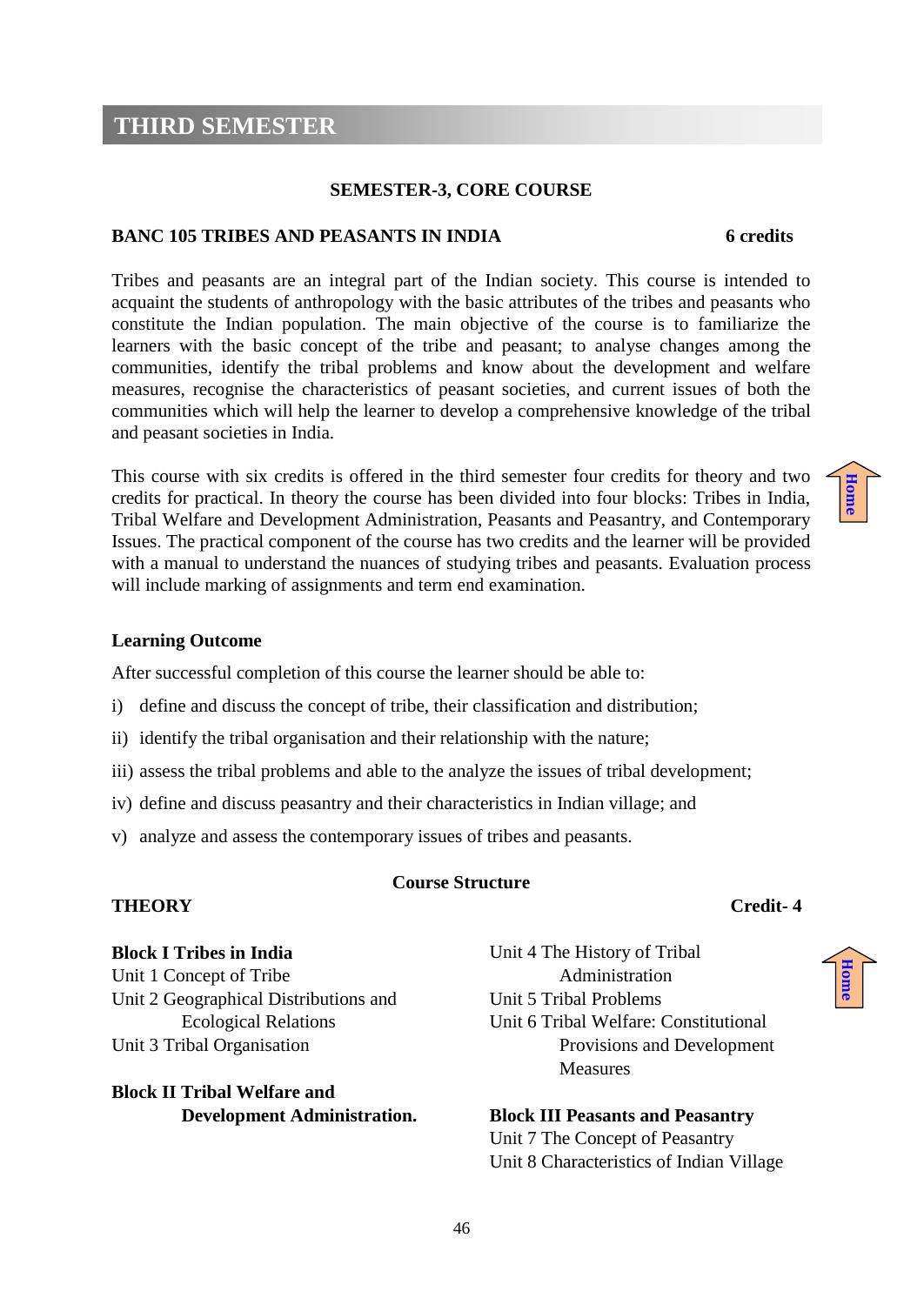Unit 9 Approaches to the Study of Peasants

**Block IV Contemporary Issues**  Unit 10 Market Economy, Agrarian Crises and Migration

#### **PRACTICAL** Credit -2

Manual will be provided to the learners for an understanding of how to conduct research in a tribal or peasant community.

No practical sessions would be organised. Audio-Video would facilitate the learner in understanding the practical component of the course. Questions would be based from the practical manual in the Assignment and Term End Examinations.

#### **SEMESTER-3, CORE COURSE**

#### **BANC 106 HUMAN ECOLOGY: BIOLOGICAL AND CULTURAL DIMENSIONS**

The anthropological perspective of human ecology deals with the question of "how human beings cope with the environment". Since human relations are not mainly biological therefore the development of the cultural context is necessary. Human ecology also examines contemporary ecological concerns with the issues related to the exploitation of the environment, utilisation of resources and energy transformation in a cultural setting. The main objective of the course is to emphasize basic concepts of ecology and human ecology, human environment relationship human adaptation to various ecological zones, and dynamics of biological and cultural dimensions of human ecology which help the learner to develop a comprehensive knowledge of human ecology from anthropological perspective.

**Course details:** This core course consists of three blocks of theory (4 credits) and a practical component (2 credits). The theory component deals with the fundamentals of human ecology; biological and cultural dimensions. For the practical component the learner would be provided with a manual. Evaluation process will include marking of assignments and term end examination.

#### **Learning Outcome**

After successful completion of this course the learner should be able to:

- i) identify and connect the basic concepts, terminology and ideas found in the study of human ecology and anthropology;
- ii) describe different models and theories of human-environment relationship through time;
- iii) outline biological aspects of adaptation to various ecological zones;

#### Unit 11 Development: Impact, Response and Consequences Unit 12 Protest, Resistance and Ethnopolitical Movements



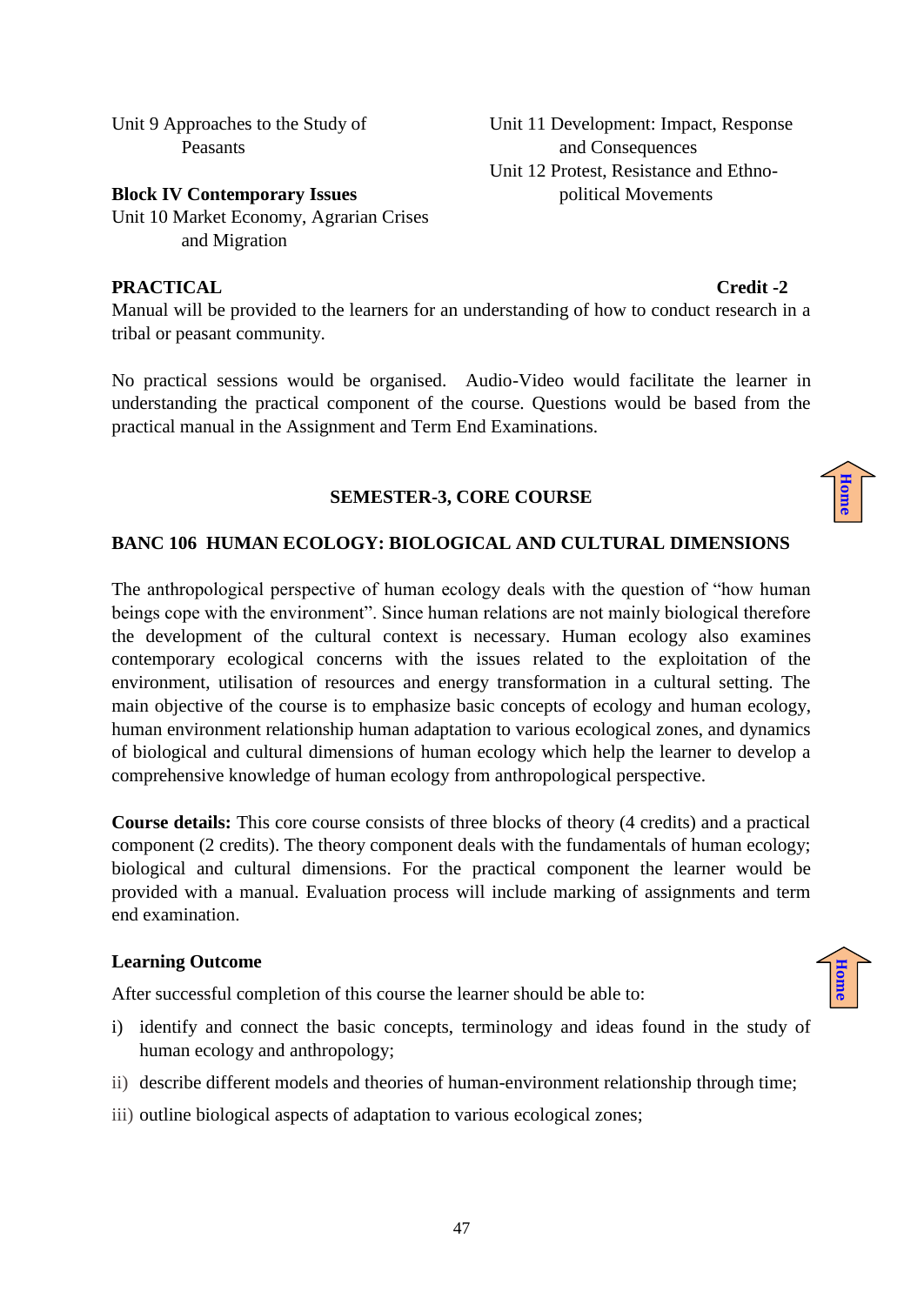- iv) develop a familiarity with relationships of human societies (pre and post-industrial societies) and environments through understanding of human ecology, culture and adaptation;
- v) express the effective knowledge of ecology as it relates to human and environmental interaction; and
- vi) assess the impact of humans upon the environment caused by different subsistence strategies.

#### **Course Structure**

#### **THEORY Credit-4**

|        | <b>Block I Fundamentals of Human</b>      |
|--------|-------------------------------------------|
|        | <b>Ecology</b>                            |
| Unit 1 | <b>Basic Concepts of Ecology</b>          |
| Unit 2 | <b>Understanding Human Ecology</b>        |
| Unit 3 | Anthropology and Human                    |
|        | Ecology                                   |
| Unit 4 | Methods of Studying Human                 |
|        | Ecology                                   |
|        | <b>Block II Human Ecology: Biological</b> |
|        | <b>Dimensions</b>                         |
| Unit 4 | <b>Adaptation to Various Ecological</b>   |
|        | Zones                                     |
| Unit 5 | Influence of Environmental                |
|        | Factors                                   |

#### Unit 6 Ecological Adaptation to Various **Diseases**

Unit 7 Application of Ecological Rules

#### **Block III Human Ecology: Cultural Dimensions**

- Unit 8 Understanding Theories of Human-environment Relationship
- Unit 9 Various Modes of Human Adaptation in Pre-industrial **Societies**
- Unit 10 Dynamics in Cultural Dimensions of Human Ecology

#### **PRACTICAL Credit- 2**

#### **Manual will be provided for the practical**

No practical sessions would be organised. Audio-Video would facilitate the learner in understanding the practical component of the course. Questions would be based from the practical manual in the Assignment and Term End Examinations.

#### **SEMESTER-3, CORE COURSE**

# **[Home](#page-2-0)**

#### **BANC-107 BIOLOGICAL DIVERSITY IN HUMAN POPULATIONS 6 credits**

Physical or biological anthropology is one of the four main branches of Anthropology that encompasses the pattern of variation at population level by understanding the physical and genetic traits. Thus the course mainly focuses on the populations in total from micro to macro level including genetic traits to races. This course will allow the learners to equip themselves to find out the variations that precipitate in terms of abnormalities.

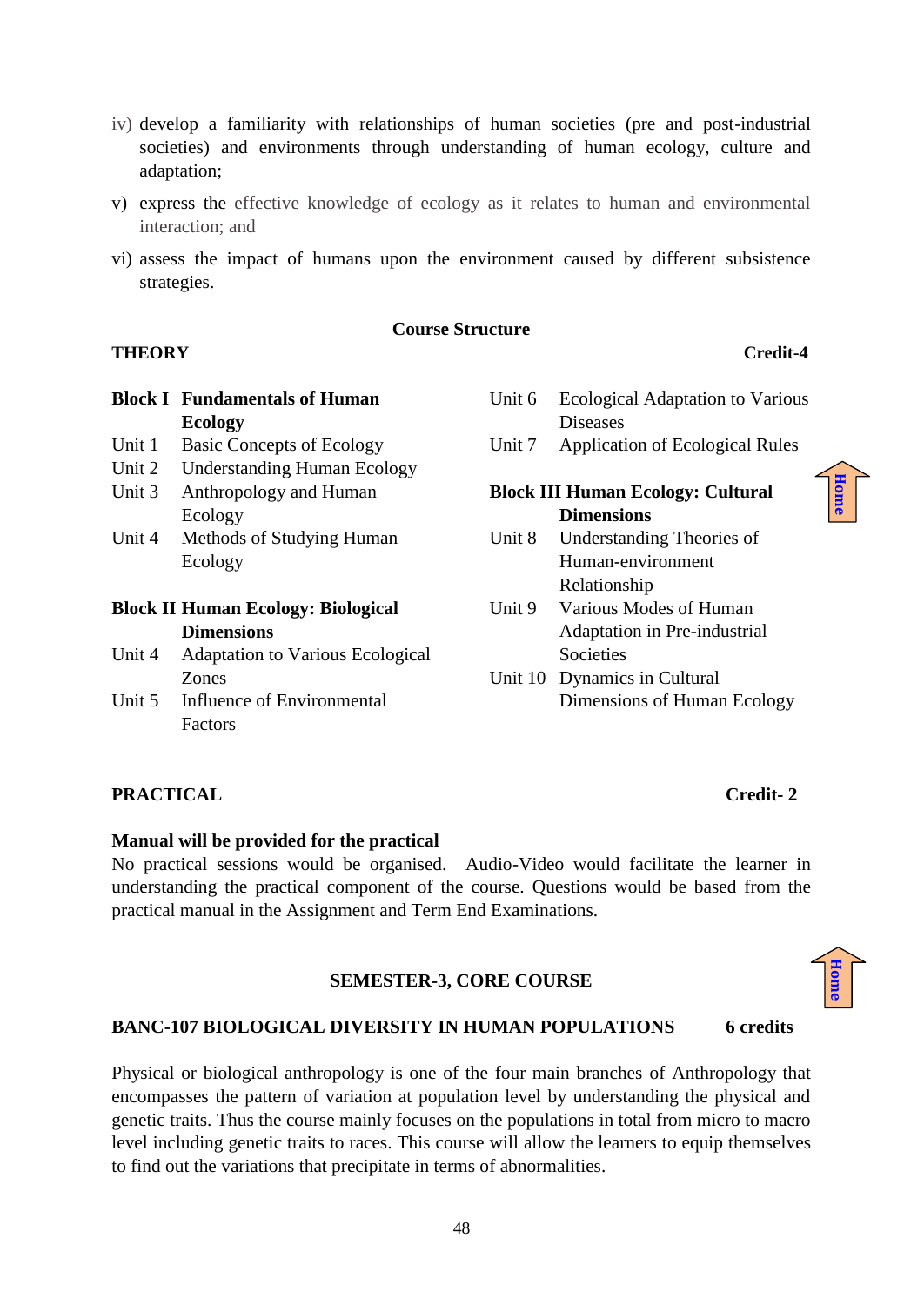**Course details:** This course consists of three blocks of theory (4 credits) and a practical component (2 credits). Block-I provides a general introduction to biological anthropology in understanding variation from culture to genetics. Block- II explains the major races of the world. It also provides a detailed description on the classification of the people of the world with emphasis on India. Block-III covers in detail the demography particularly emphasising Indian scenario and inbreeding effects on demography. The practical manual describes craniometry, serology and dermatoglyphics, along with demographic data.

#### **Learning Outcome**

After reading the course the learner would be able to:

- i) discuss the importance of Biological Anthropology and various concepts in understanding human biological variation;
- ii) explain how human variation is studied based on genetic polymorphisms;
- iii) examine Demography with Indian examples and the importance inbreeding; and
- iv) demonstrate the Craniometry, Serology and Dermatoglyphics from the practical manual.

#### **Course Structure**

|        | <b>Block I</b> Introduction to Biological | Unit 5 | Ethnic Elements in Indian            |
|--------|-------------------------------------------|--------|--------------------------------------|
|        | <b>Diversity</b>                          |        | population                           |
| Unit 1 | Importance and implications of            | Unit 6 | Classification of racial elements    |
|        | <b>Biological variation</b>               |        | in India                             |
| Unit 2 | Sources of Genetic Variation              | Unit 7 | Major races of mankind               |
| Unit 3 | Genetic Polymorphism                      |        |                                      |
| Unit 4 | Role of Bio-cultural Factors              |        | <b>Block III Demographic studies</b> |
|        |                                           | Unit 8 | Demographic Anthropology             |
|        | <b>Block II Classification of Human</b>   | Unit 9 | Indian Demography                    |
|        | <b>Populations</b>                        |        | Unit 10 Inbreeding and Consanguinity |

Unit 10 Inbreeding and Consanguinity

**[Home](#page-2-0)**

#### **PRACTICAL Credits-2**

Manual will be provided to the learners on the following topics:

- 1) Craniometric Measurements (Skull & Mandible).
- 2) Determination of A1, A2, B, O; M N; and Rh blood groups.
- 3) Analysis and interpretation of finger ball pattern types, palmar main lines and pattern index; and Finger print classification and development of chance prints.
- 4) Collection of demographic data from secondary sources.

No practical sessions would be organised. Audio-Video would facilitate the learner in understanding the practical component of the course. Questions would be based from the practical manual in the Assignment and Term End Examinations.



#### **THEORY** Credits-4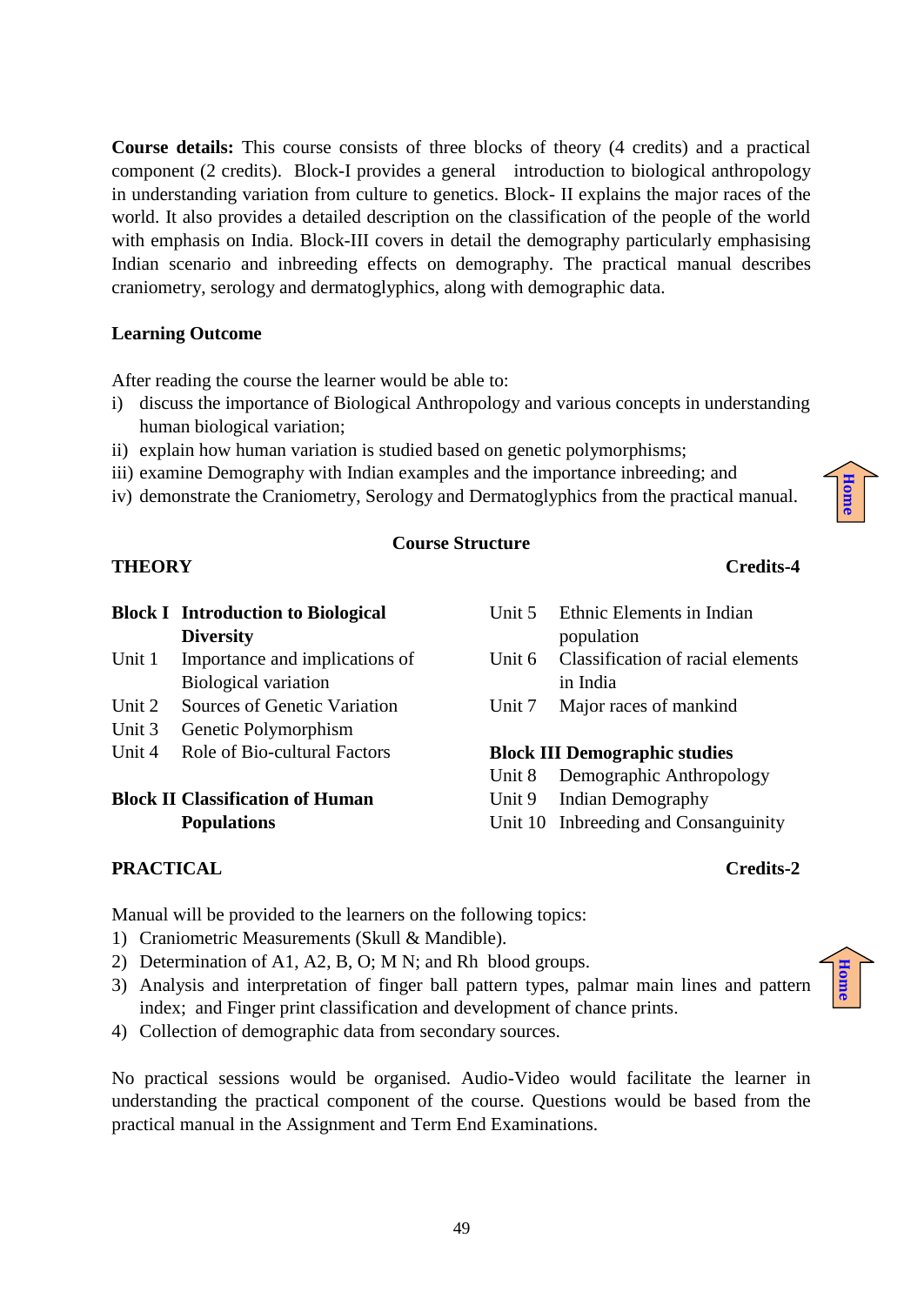#### 50

#### **SEMESTER-3, ABILITY ENHANCEMENT COURSES**

#### **BPCS 185 DEVELOPING EMOTIONAL COMPETENCE 4 Credits**

The course is a skill enhancement course and is offered in the *third semester*. The course will introduce the concept of emotion and highlight the relationship between emotional intelligence and emotional competence. Further, it will help the learners know and acquire different strategies to develop emotional competencies.

#### **Learning Outcome**

At the end of this course, the learner will:

- i) gain knowledge about the concept of emotional intelligence and emotional competence;
- ii) be able to explain the components of emotional competencies; and
- iii) learn how to manage emotions and acquire different strategies to develop emotional competence.

#### **Course Structure**

#### **Block I Introduction to Emotional Intelligence (EI) and Emotional Competence (EC)**

- Unit 1 Concept of Emotion
- Unit 2 Concept, Historical Development and Components of EI

#### **Block II Emotional Competencies**

Unit 3 Components of Emotional Competencies

### **Block III Strategies to Develop Emotional Competence** Unit 4 Emotions, Self Control and Assertiveness Unit 5 Emotions, Self Regard and Self Actualization

Unit 6 Strategies to Develop Emotional Competence

#### **SEMESTER-3, GENERIC /INTERDISCIPLINARY COURSES**

#### **BPCG 173 PSYCHOLOGY FOR HEALTH AND WELL BEING**

#### **Learning Outcome**

After completing the course the learners would be able to:

- i) acquaint themselves with the spectrum of health and illness;
- ii) identify and manage stress;
- iii) discuss the approaches to enhance well being; and
- iv) comprehend strategies to prevent illness, promote and manage health and well being.

#### **Course Structure**

#### **Block I Introduction**

- Unit 1 Introduction to Health and Well being
- Unit 2 Models of Health and Illness

#### **Block II Introduction to Stress**

- Unit 3 Stress: An Introduction
- Unit 4 Factors Contributing to Stress Proneness
- Unit 5 Effect of Stress





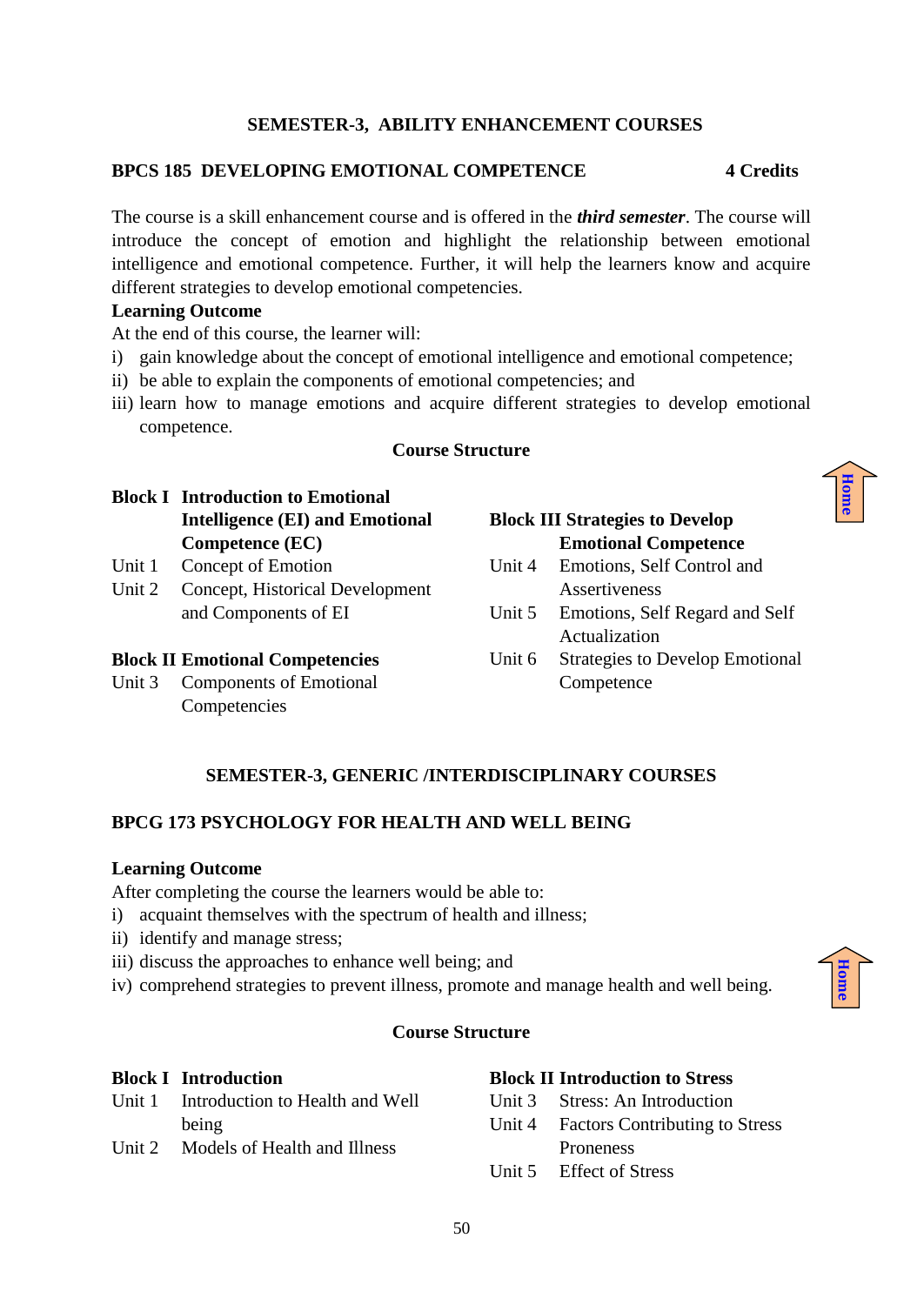#### **Block III Stress Management**

| Unit 6 Coping with Stress              |
|----------------------------------------|
| Unit 7 Stress Management Techniques I  |
| Unit 8 Stress Management Techniques II |

#### **Block IV Promotion of Physical and Mental Health**

- Unit 9 Physical Illness Experiences I
- Unit 10 Physical Illness Experiences I
- Unit 11 Mental Illness Experiences
- Unit 12 Prevention, Management and Intervention

#### <span id="page-50-0"></span>**FOURTH SEMESTER**

#### **SEMESTER-4, CORE COURSE**

#### **BANC 108: THEORIES OF CULTURE AND SOCIETY**

Theories of Culture and Society takes into account the theoretical perspectives that have helped in the study of society and culture. The course looks into the classical theories and delineates the contributions of the thinkers that had dealt with the evolution of society and culture and how it might have moved on to other spaces through diffusion. It reflects on historical particularism as an approach that underlines the importance of studying a society or a culture for its own self rather than comparing with others and moves on to the contemporary anthropological theories of cultural evolution and relativity. Within the ambit of contemporary theories; interpretive anthropology, post-modernism, post-feminism and post-colonialism has been taken up. Theoretical paradigms and debates; forms of anthropological explanation; the role of theory in the practice of anthropology is the essence of this course.

**Course Requirement:** Learners opting for B.Sc. in Anthropology programme will have to complete this core course Theories in Social and Cultural Anthropology in the fourth semester which comprises of four credit theory and two credit of practical. Evaluation process will include marking of assignment and term end examination based on the theory and practical component.

#### **Learning Outcome**

After reading this course, you should be able to:

- i) discuss and explain the classical theories;
- ii) deliberate on the theory of historical particularism and cultural relativism;
- iii) debate on the contemporary theories; and
- iv) analyse the role of theories in the study of social and cultural anthropology.

#### **Course Structure**

#### **THEORY** Credit -4

| ed 11 |  |
|-------|--|

| <b>Block I Emergence of Anthropology</b> |                              | <b>Block II Emergence of Fieldwork</b> |                                     |
|------------------------------------------|------------------------------|----------------------------------------|-------------------------------------|
|                                          | Unit 1 Evolutionism          |                                        | tradition                           |
|                                          | Unit 2 Diffusionism          |                                        | Unit 4 Historical Particularism and |
|                                          | Unit 3 Culture area theories |                                        | Critique of Comparative Method      |
|                                          |                              |                                        | Unit 5 American Cultural Tradition  |

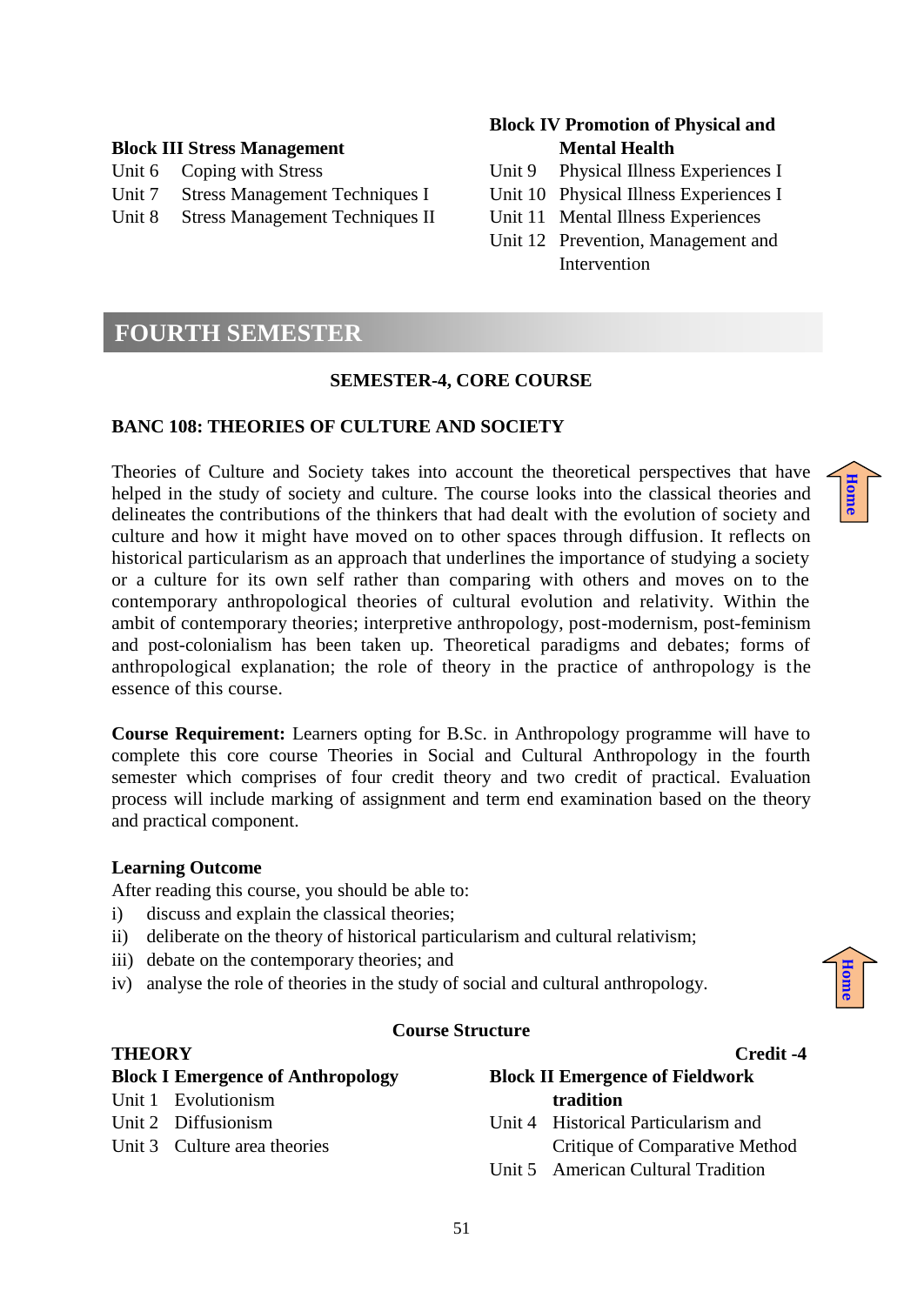Unit 6 Cultural Materialism

#### **Block III Theories of Social Structure and Function**

- Unit **7** Social integration
- Unit 8 Functionalism and Structuralfunctionalism
- Unit 9 Structuralism

#### **PRACTICAL** Credit -2

Unit 10 Conflict Theories

#### **Block IV Contemporary Theories**

Unit 11 Symbolic and Interpretative Approach Unit 11 Feminism and Anthropology Unit 12 New Ethnography and Contemporary Changes

#### As a part of practical following exercises will be undertaken by the learners so as to enable them to connect the theories they learn with things of everyday life. A practical manual would be provided to help them with the following:

- 1) Identify three topics relating to contemporary issue and formulate research questions around these topics.
- 2) Clearly identify the theoretical perspectives from which these objectives are derived or can be tested.

No practical sessions would be organised. Questions would be based from the practical manual in the Assignment and Term End Examinations.

#### **SEMESTER- 4, CORE COURSE**

#### **BANC 109 HUMAN GROWTH AND DEVELOPMENT**

The field of Human Growth and Development has been embodied an integral part of anthropology since the beginning of the discipline. The study of human growth and development is characterized by the understanding of change in size, shape and maturity of humans with reference to time. Human growth and development is a holistic study that incorporates biological, social and cognitive growth of the human body along with the progressive development of human behaviour.

**Course details:** This course gives an overview of different stages of human growth and development, including the methods and techniques to study human growth. The module in the first theme of the course discusses the evolutionary perspective on human growth to  $\sim$ understand the special evolved features of human growth. The course explores various biocultural factors that influence patterns of human growth during each stage of development. This course is also designed to acquaint students with the ecological rules that determine interaction between humans and their surrounding environment. The course also places emphasis on nutritional aspects of humans by offering the knowledge of balanced diet, impact of malnutrition and methods to assess nutritional status.

The course would facilitate the learner in grasping and analysing the physical changes that occur throughout the lifespan of an individual. They will develop a broad understanding of

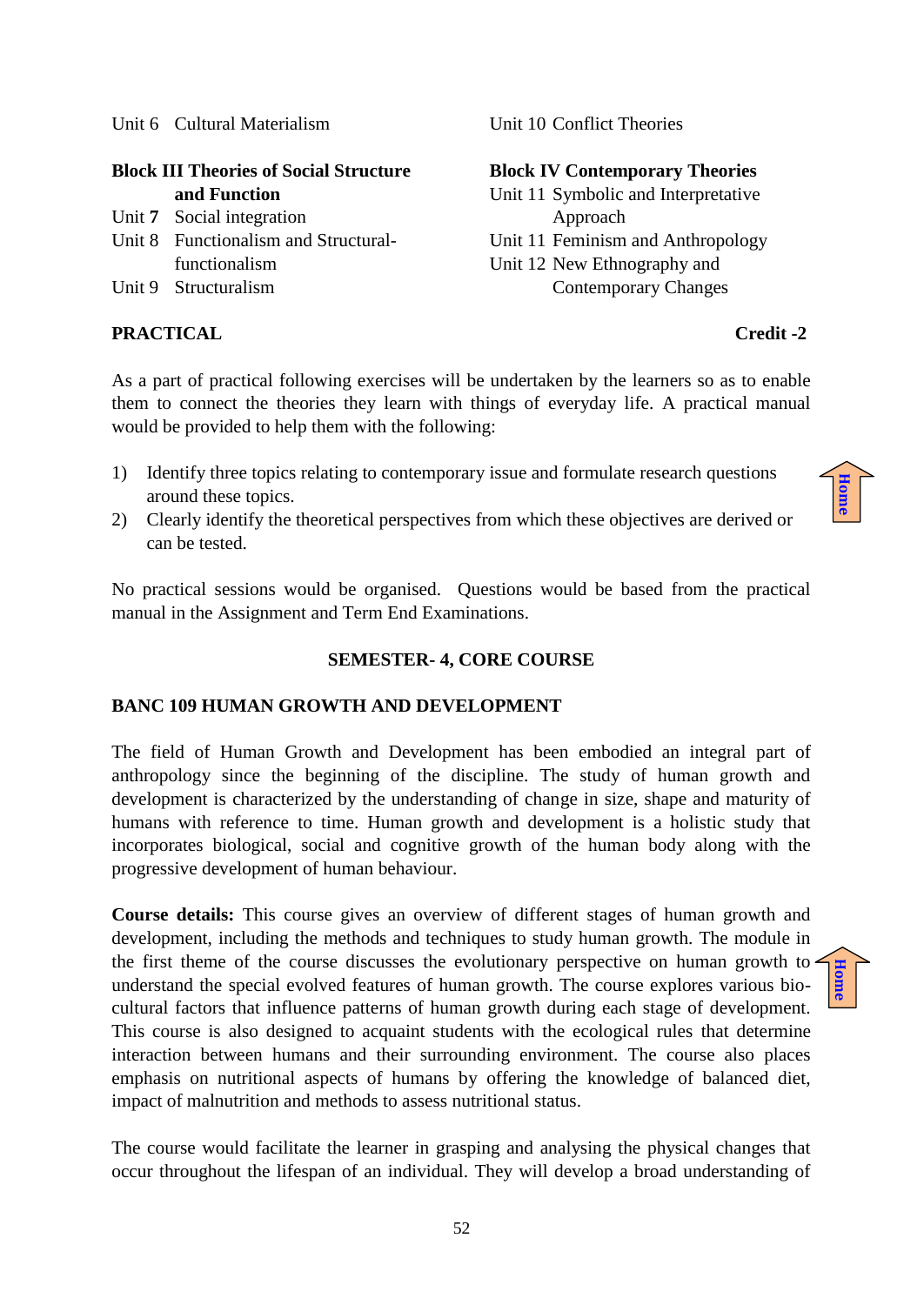bio-cultural factors and environmental stresses that affect patterns of human growth by developing the knowledge of balanced diet and malnutrition. Evaluation process will include marking of assignments and term end examination.

#### **Learning Outcome**

After reading the course you should be able to:

- i) analyse the physical changes that occur throughout the lifespan of an individual; and
- ii) identify and debate on the bio-cultural factors and environmental stresses that affect patterns of human growth based on knowledge of balanced diet and malnutrition.

#### **Course Structure**

#### **THEORY Credit-04**

#### **Block I Fundamentals in Human Growth**

- Unit 1 Basic Concepts and Concept of Evolutionary Perspective on Human Growth;
- Unit 2 Stages of Growth and Growth Pattern;
- Unit 3 Methods and Techniques to Study Growth

#### **Block II Human Growth and Ecological Factors**

Unit 4 Bio-Cultural Factors Influencing Patterns of Growth and Variation;

- Unit 5 Adaptation to Environmental Stress;
- Unit 6 Ecological Rules

#### **Block III Nutritional Anthropology**

- Unit 7 Assessment of Nutritional Status;
- Unit 8 Concept of Balanced Diet;
- Unit 9 Impact of Malnutrition

#### **Block IV Body Composition, Human Physique and Somatotyping**

- Unit 10 Body composition;
- Unit 11 Somatotyping and Human Physique; Unit 12 Human physique

#### **PRACTICAL Credit-02**

Manual will be provided to the learners on the following topics.

- 1) Growth status: Somatometry (stature, body weight, mid upper arm circumference etc), Assessment of chronological age, percentile, z-score, height for age, weight for age, BMI for age
- 2) Obesity assessment: General (BMI, body fat %, Conicity index, body adiposity indices) and regional adiposity indices (WC, WHR, WHtR)
- 3) Estimation of body composition (fat percentage and muscle mass) with skinfold thickness and bioelectric impedance
- 4) Nutritional assessment through dietary pattern and anthropometric indices

No practical sessions would be organised. Audio-Video would facilitate the learner in understanding the practical component of the course. Questions would be based from the practical manual in the Assignment and Term End Examinations.

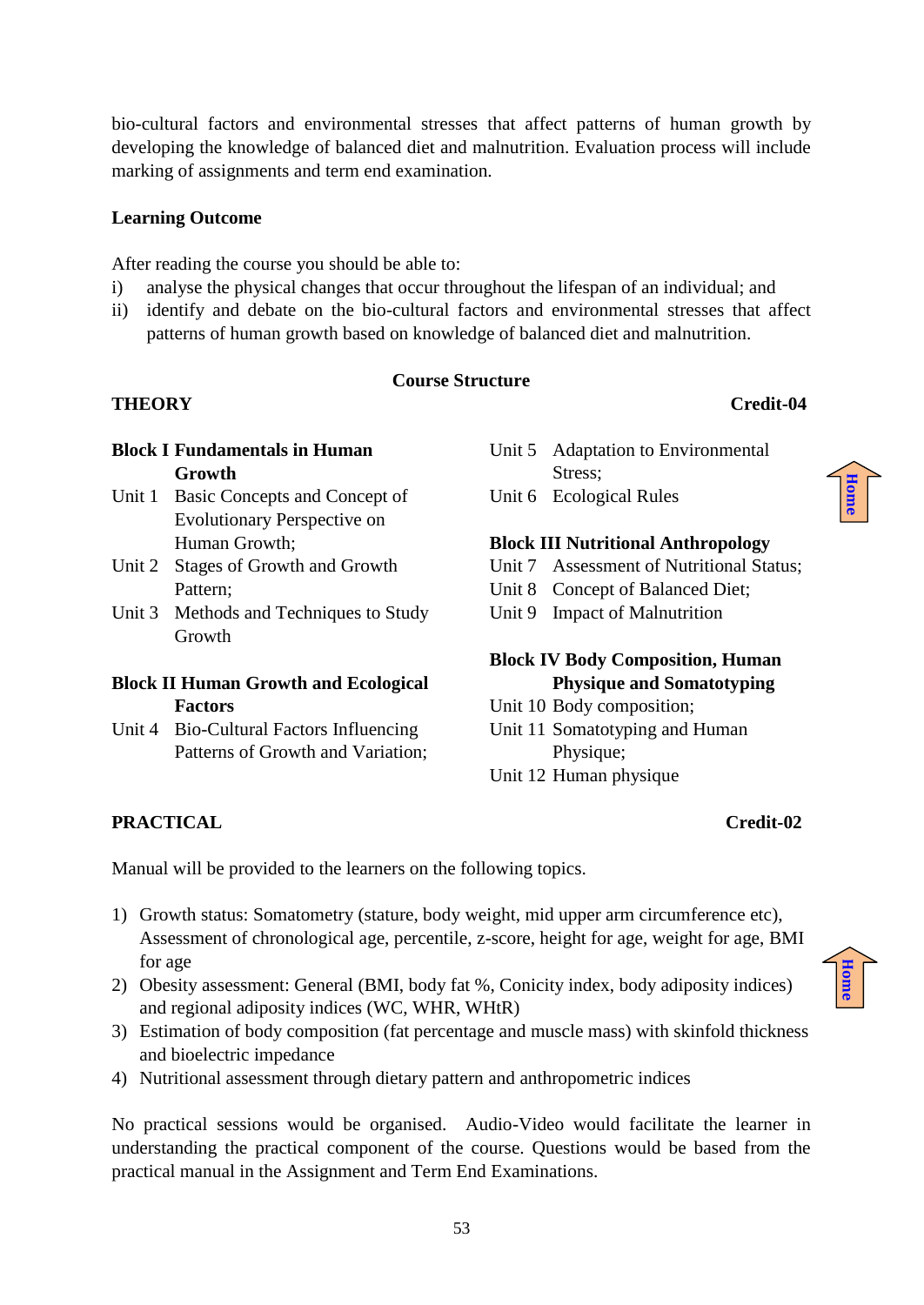#### **SEMESTER-4, CORE COURSE**

#### **BANC 110 RESEARCH METHODS**

The course on Research Methods provides a graduate level introduction to different anthropological research methods of enquiry and investigation. This course plans to train the learner to become fundamentally equipped to conduct anthropological research and garner and disseminate anthropological knowledge in the process.

**Course details:** The course on Research Methods provides a graduate level introduction to different anthropological research methods of enquiry and investigation Block I of the course, begins with a discussion on the validity of scientific research in anthropology and also takes into account the history of how research got incorporated to the study of anthropology with examples from works of eminent anthropologists through the years. Block II highlights the importance of the fieldwork tradition in anthropology, the essentials of a good research design and the various steps followed in creating it. The course familiarises the learners with the building blocks like qualitative and quantitative methods, laboratory methods and field methods, ethnographic method, observation method, case-study, lifehistory, genealogical method, pedigree analysis etc. and the actual tools and techniques involving both primary and secondary sources like questionnaire, interview schedule, interview guide, unstructured interview, structured interview, focus group discussion, books, articles, newspapers, gazettes, internet, etc., employed to collect meaningful data. The last block (Block III) acquaints the learners about the ethical debates to be aware of while conducting research, the analysis of data, both statistical and otherwise and the points to be taken care of in the final creation of the research report.

In the practical component (2 credits) the learner will be guided about research methods with the help of a manual. Evaluation process will include marking of assignments and term end examination.

#### **Learning Outcome**

After reading this course the learner should be able to:

- i) describe the importance of scientific research in anthropology;
- ii) identify the various methods of research, both primary and secondary; and
- iii) demonstrate how research can be conducted with the help of associated means.

#### **Course Structure**

#### **THEORY Credit-4**

#### **Block I Scientific Research in Anthropology**  Unit 1 Fundamentals of Scientific Research

Unit 2 Anthropology as a Science Unit 3 History of Research in Anthropology

**[Home](#page-2-0)**



#### 54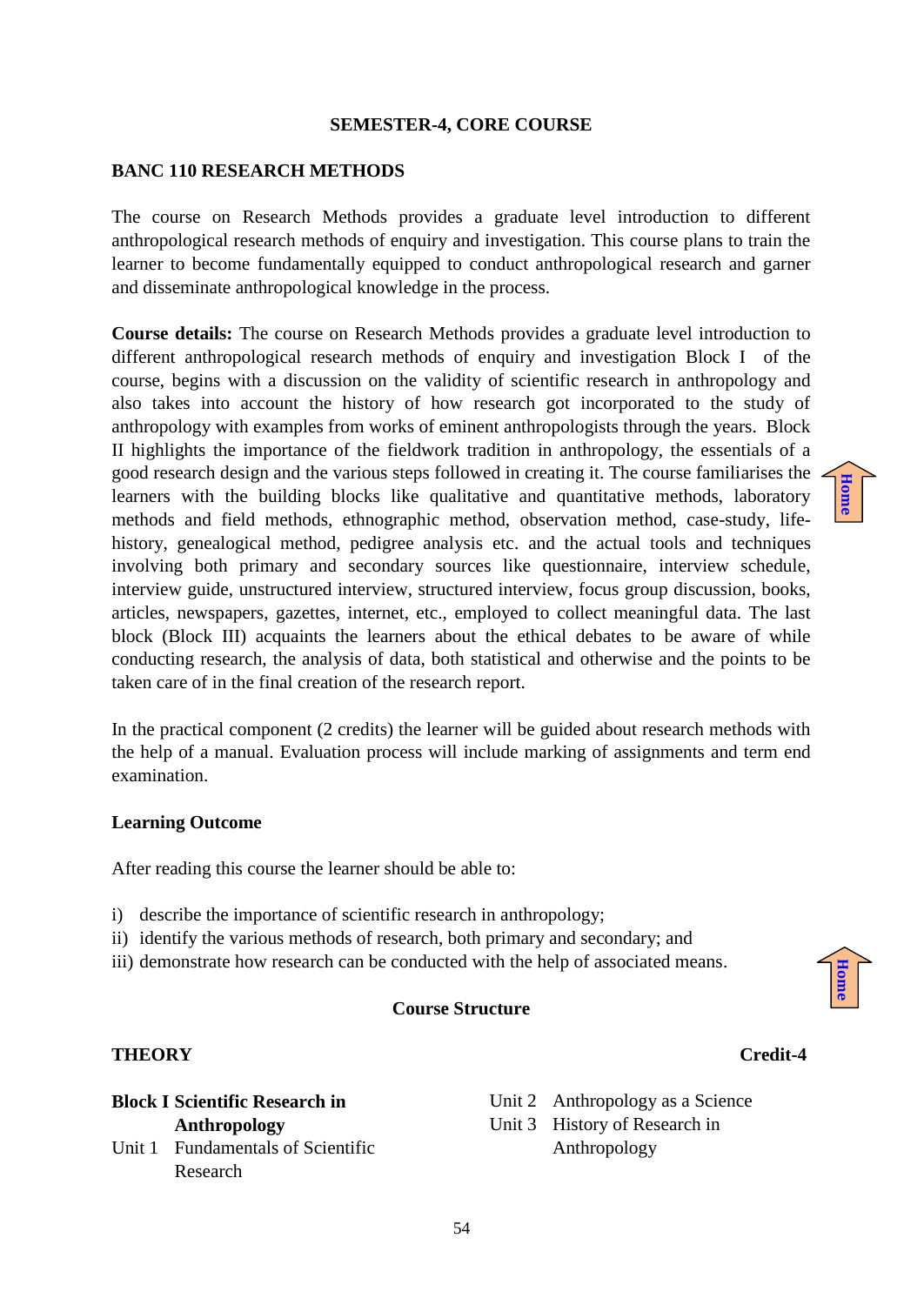#### **Block II Investigation of Data**

| Unit 4 Fieldwork Tradition in |
|-------------------------------|
| Anthropology                  |

- Unit 5 Research Design
- Unit 5 Methods and Methodologies
- Unit 6 Tools and Techniques

#### **PRACTICAL Credit- 2**

#### **Block III Specific Essential Aspects in Research**

- Unit 8 Ethics in Research
- Unit 9 Statistical Analysis
- Unit 10 Analysis of Data and Writing of the Research Report

#### **A manual will be provided for the following aspects:**

- 1) How to make a three generational genealogical chart/ family tree.
- 2) How to apply a method on any social event and give interpretation/observation of the same.
- 3) How to collect life-history to see the different kinds of medical system a person has followed for an ailment through his/her lifetime.
- 4) How to collect case-studies of individuals of any gender working in any organisation to understand how their jobs are adversely or positively affecting their lifestyles. How to present interpretation of the same.

No practical sessions would be organised. Audio-Video would facilitate the learner in understanding the practical component of the course. Questions would be based from the practical manual in the Assignment and Term End Examinations.

#### **SEMESTER-4, ABILITY ENHANCEMENT COURSES**

#### **BECS 184 DATA ANALYSIS Credits- 4**

Many students who have mathematical, statistical and/or Economics background are pursuing Honours Program. They need to equip themselves with skills on applying statistical and mathematical knowledge in analysing real life situations. Such application oriented skill will enable them to find jobs in various social and cultural organisations, NGOs, etc. at lower and middle level. The course on Data Analysis aims at catering to this need.

#### **Course Structure**

#### **Block I Review of Mathematical and Statistical Concepts**

- Unit 1 Mathematical Concepts
- Unit 2 Statistical Concepts
- Unit 3 Introduction to Statistical Software

**Block II Data Collection and Presentation of Data**

- Unit 4 Data Collection: Methods and Sources Unit 5 Tools of Data Collection
- Unit 6 Data Presentation

#### **Block III Analysis of Quantitative Data**

Unit 7 Univariate Data Analysis Unit 8 Bivariate Data Analysis Unit 9 Multivariate Data Analysis



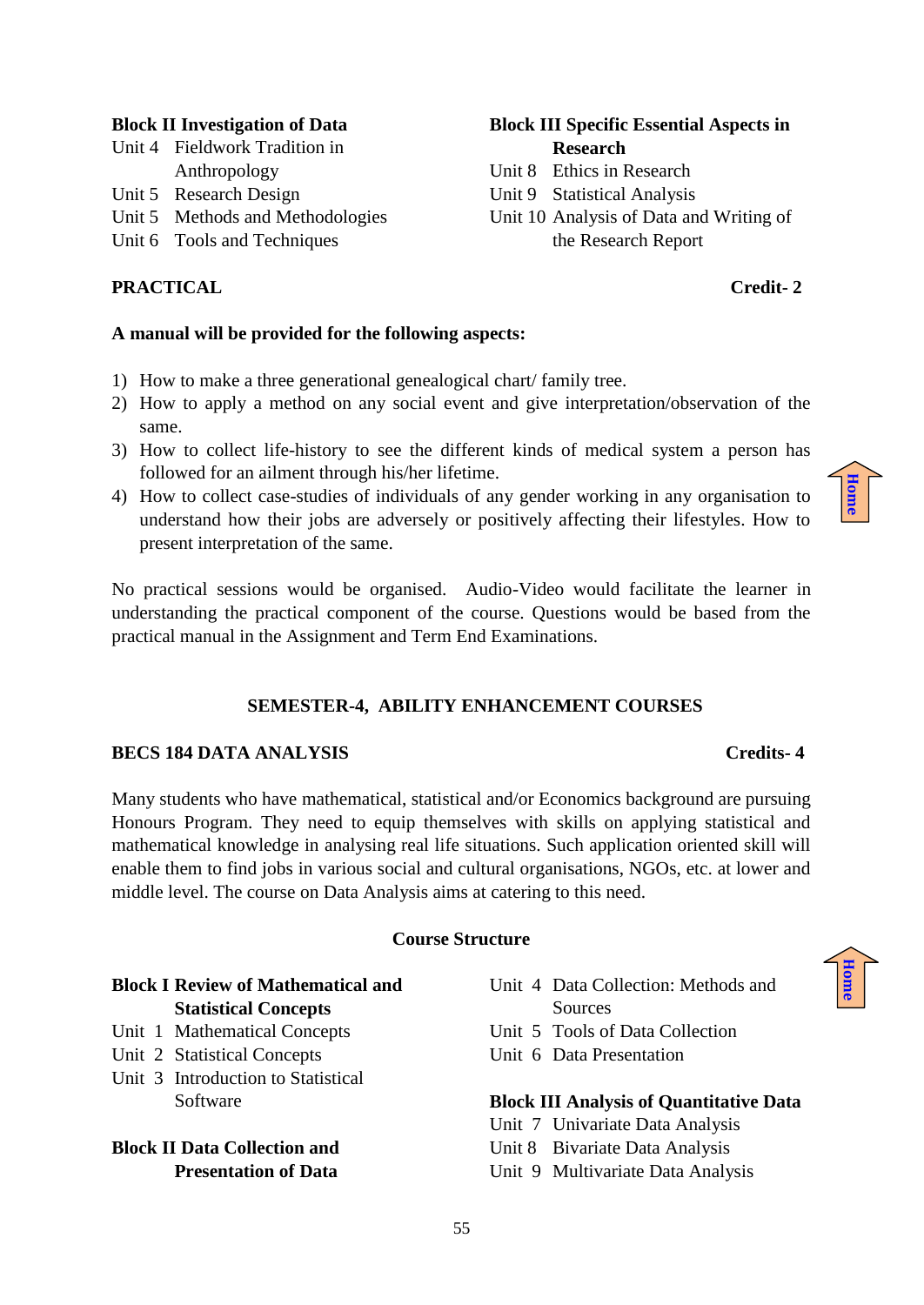Unit 10 Composite Index Numbers

Unit 11 Participatory Method Unit 12 Content Analysis

#### **Block IV Analysis of Qualitative Data**

#### **SEMESTER- 4, GENERIC /INTERDISCIPLINARY COURSES**

#### **BPAG 174 SUSTAINABLE DEVELOPMENT 6 Credits**

The Course attempts to examine the challenges of balancing development and environment. The objective of the Course is to explain the major components of Sustainable Development by underlining its meaning, nature and scope. It brings home the point that it is not possible to develop, if we are disregardful of what is left behind for our future progeny. The Course examines the goals of Sustainable Development and discusses the role of Global Commons and Climate Change. The specific feature of the Course is its focus on the relationship between Sustainable Development and Developmental Goals as well as alternative ways of Resource Generation and Capacity Enhancement.

#### **Course Structure**

#### **Block I Concept of Sustainable Development**

- Unit 1 Meaning, Nature and Scope of Sustainable Development
- Unit 2 Major Components of Sustainable Development
- Unit 3 Approaches to Sustainable Development
- Unit 4 Goals of Sustainable Development

#### **Block II Development, Sustainability and Climate Change**

- Unit 5 Concept of Global Commons and Climate Change
- Unit 6 International Conventions on Sustainable Development
- Unit 7 Interrelationship among Development, Sustainability and Climate Change: Case for Differentiated Responsibilities

#### **Block III Health, Education and Food Security**

- Unit 8 Relationship between Sustainable Development and Food Security
- Unit 9 Role of Green and Converging Technologies toward Health, Sanitation and Food Security
- Unit 10 Role of Education in Sustainable Development

#### **Block IV Sustainable Development: A Way Forward**

- Unit 11 Role of Policy Innovations in Sustainable Development
- Unit 12 Recognition of Ecological limits of Equity and Justice
- Unit 13 Alternative ways of Resource Generation and Capacity Enhancement



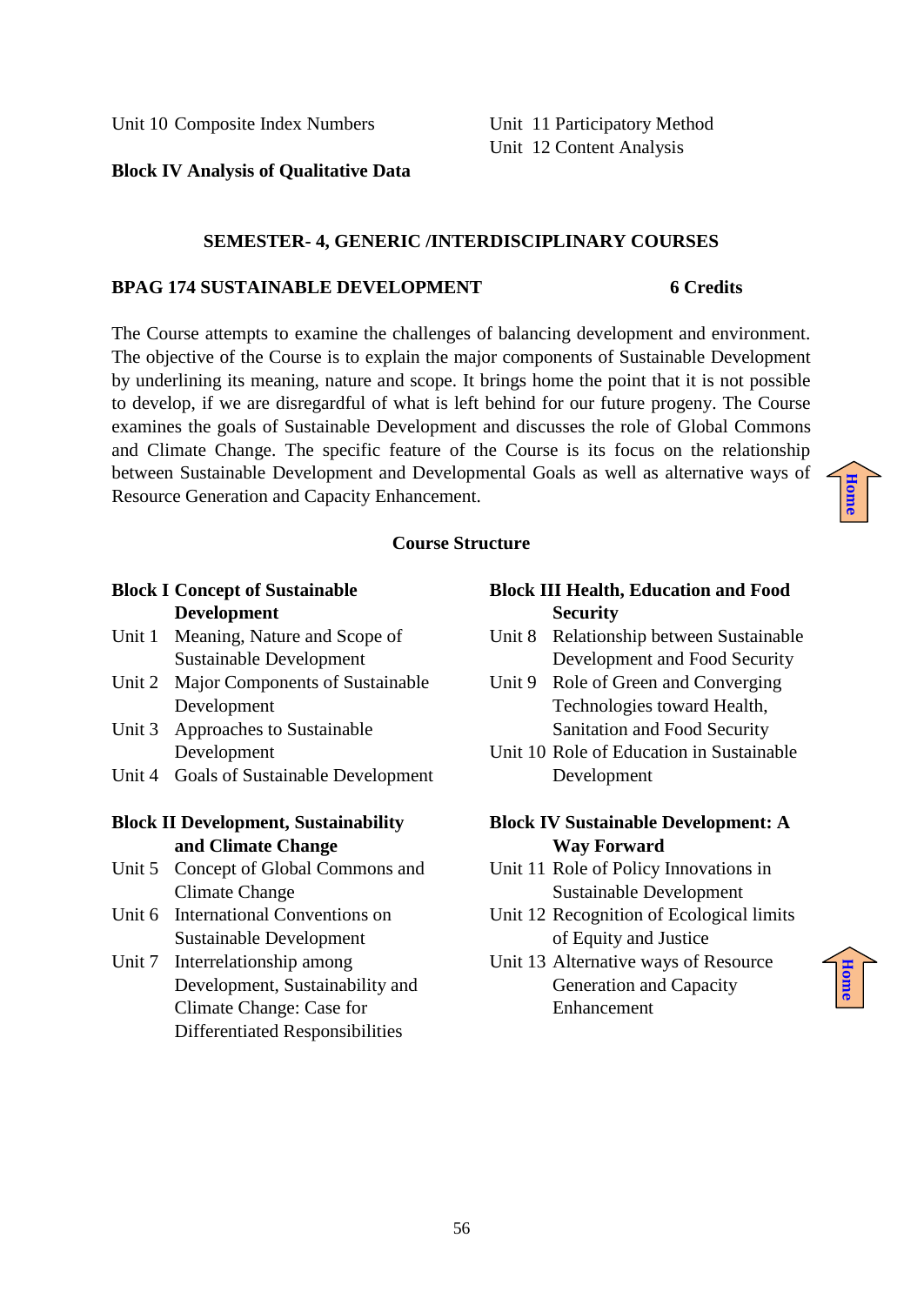#### <span id="page-56-0"></span>**FIFTH SEMESTER**

#### **SEMESTER-5, CORE COURSE**

#### **BANC 111 - HUMAN POPULATION GENETICS**

Anthropology understands the significance of learning the similarities and differences within and between the population groups in context of their cultural and genetic backgrounds. Understanding the biological attributes of human populations; and their interaction with culture is the principal component of Biological anthropology. Population genetics is an integral part of biological anthropology in understanding human evolution. In view of the depletion in single nucleotide polymorphisms and increase in multigenetic disorders, population geneticists are challenged to understand the pattern of allele distribution in the presence of evolutionary forces.

**Course details:** This course consists of three blocks of theory and a practical manual. This course highlights the concept and scope of population genetics including complex genetic disorders under Block I. Genetic equilibrium of the populations through Hardy-Weinberg principle and the predisposition of various diseases will be learned under Block-II. Under Block - III the learners will be exposed to mating patterns and effect on precipitation of lethal alleles in effective population size in contemporary populations. The practical manual will discuss some of the genetical traits.

#### **Learning Outcome**

After reading the course the learner would be able to:

- i) describe the concepts of Population Genetics;
- ii) explain Hardy-Weinberg law and different Genetic polymorphisms in human populations;
- iii) examine various mating patterns and their consequences; and
- iv) demonstrate ABO, Rh (D) blood grouping, colour blindness, G6PD deficiency and PTC taste sensitivity test from the project manual.

#### **Course Structure**

#### **THEORY Credits- 4**

#### **Block I Introduction to Human Population Genetics**

- Unit 1 Essentials of Population Genetics
- Unit 2 Haemoglobin polymorphism and Thalassaemia
- Unit 3 Genetics of complex diseases

#### **Block II Genetic structures of Human populations**

- Unit 4 Hardy-Weinberg principle
- Unit 5 Mechanisms of Evolution

Unit 6 Genotypic polymorphisms

#### **Block III Human Population structure and Disease pattern**

- Unit 7 Mating Patterns
- Unit 8 Biological consequences of mating systems
- Unit 9 Population and disease association studies
- Unit 10 Comparative Biology



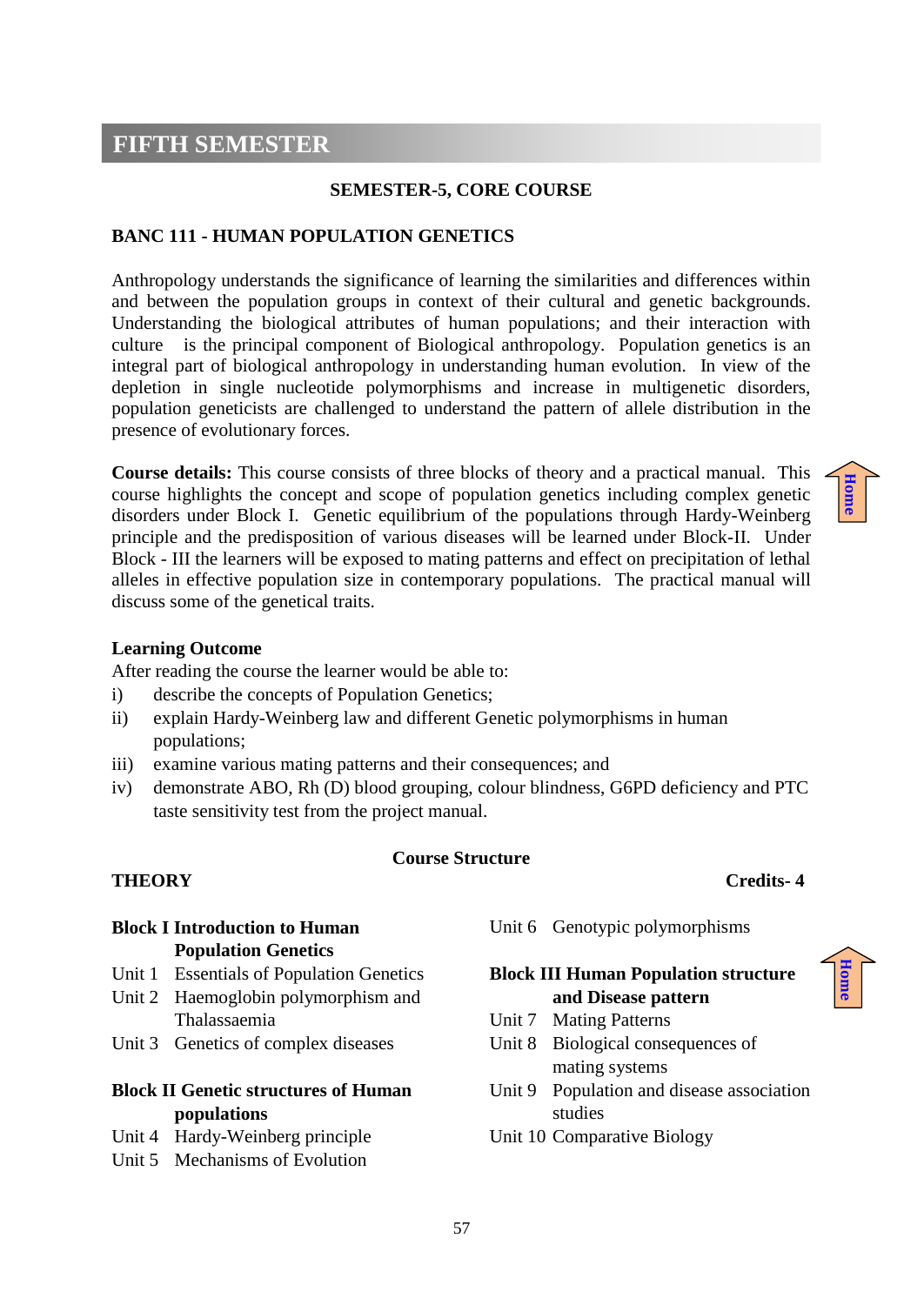#### **PRACTICAL Credits- 2**

Manual will be provided to the learners on the following topics.

- 1) Blood group typing-ABO and Rh (D) blood groups
- 2) Colour Blindness
- 3) Glucose-6-phosphate dehydrogenase deficiency (G6PD)
- 4) PTC tasting ability

No practical sessions would be organised. Audio-Video would facilitate the learner in understanding the practical component of the course. Questions would be based from the practical manual in the Assignment and Term End Examinations.

#### **SEMESTER-5, CORE COURSE**

#### **BANC 112 ANTHROPOLOGY IN PRACTICE**

Practising anthropology is the use of ideas, values, theories, skills etc. for practical purposes in real life. This course would take the learners through the anthropological perspectives in government, policy making, creation of new laws, corporate world, economic development, different forms of communication, cyber world, areas of health, environment, hazards, disasters, media, new media, sports and much more. It would also focus on the methods applicable in practicing anthropology. As part of the course the learners will be provided with a detailed, in depth and critical evaluation of the pragmatic applications of anthropology. It would also include discussions on how anthropology can be chosen as a career, keeping in mind these practical arenas where participation of anthropologists is viable.

**Course Requirement:** Learners opting for B.Sc. in Anthropology programme will have to complete this core course Anthropology in Practice in the fifth semester which comprises of four credit theory and two credit of practical. Evaluation process will include marking of assignment and term end examination based on theory and practical component.

#### **Learning Outcome**

Practice

After reading this course, you should be able to:

- i) explain how the use of anthropological knowledge can help in the betterment of human lives;
- ii) translate anthropological knowledge into practice;
- iii) recognize arenas for anthropologists to work as professionals; and
- iv) discuss and define the methods used in practicing anthropology

#### **Course Structure**

Unit 3 Challenges and Dilemmas

**Block II Anthropologists in the Field**  Unit 4 Anthropology and Development

58



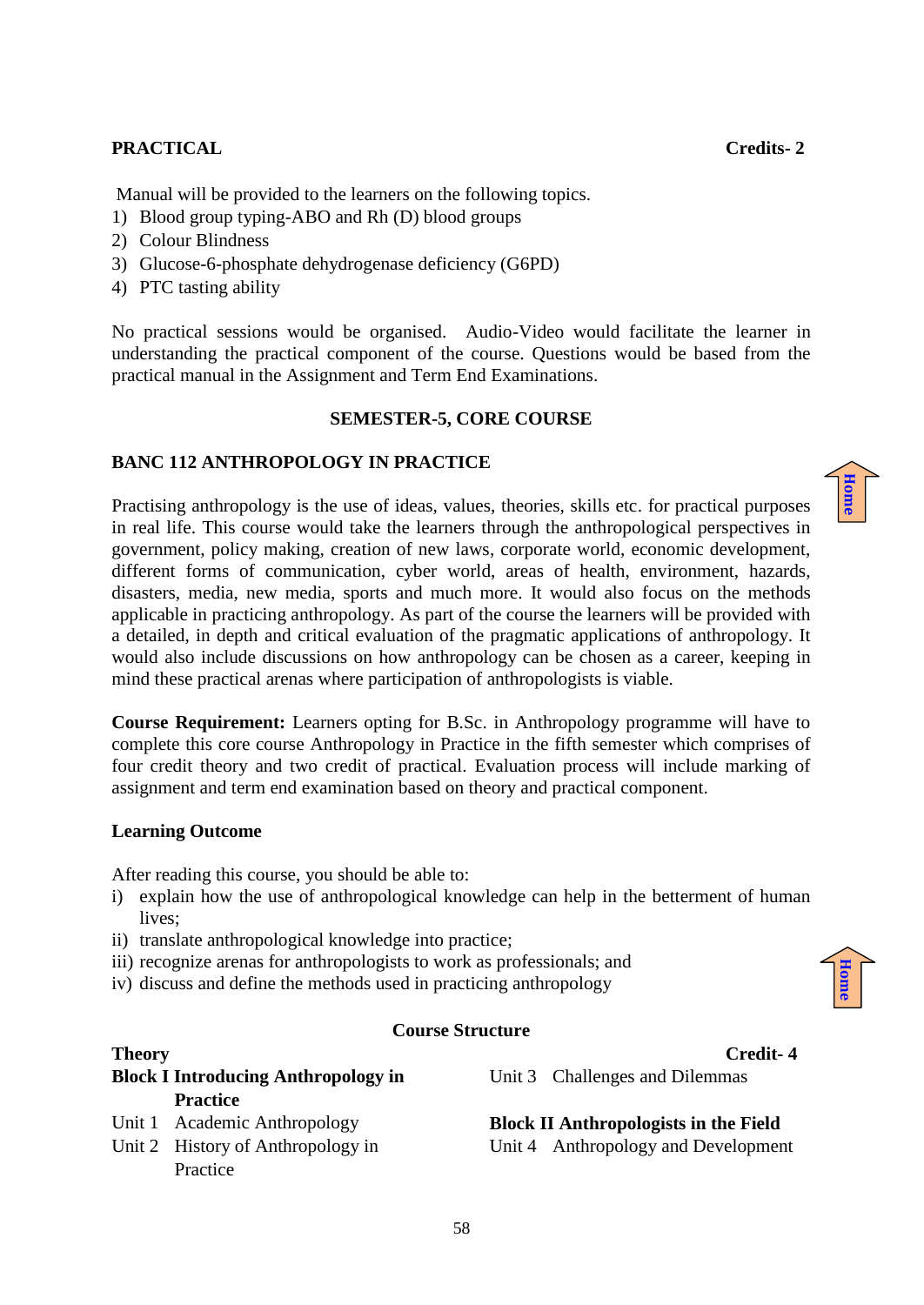|                                            | Unit 5 Business and Corporate         | Unit 8 Contributions of Biosocial |
|--------------------------------------------|---------------------------------------|-----------------------------------|
|                                            | Anthropology                          | Anthropologists in India          |
|                                            | Unit 6 Anthropology in Advocacy,      | Unit 9 Role of Practicing         |
|                                            | Policy Research                       | Anthropology/Epidemiology/        |
|                                            | Unit 7 Constitutional Perspective and | Public Health/Community Health    |
|                                            | Human Rights                          | Unit 10 Forensic Anthropology     |
|                                            |                                       | Unit 11 Demographic anthropology  |
| <b>Block III Biosocial Anthropology in</b> |                                       | Unit 12 Trends in Anthropology in |
| <b>Practice</b>                            |                                       | Practice                          |

#### **PRACTICAL Credit- 2**

**[Home](#page-2-0)**

**[Home](#page-2-0)**

#### **The learners would be provided with a manual that would focus on how to:**

- 1) visit a NGO or corporate office or census office and collect information on the same.
- 2) write a project on constitutional provisions or evaluation of any development project/report.
- 3) draw a scene of crime and identify the various evidences in a portrayed crime scene.
- 4) write a project on religious tourism / tribal tourism / health tourism / fashion / human rights / ecotourism.
- 5) write a project on the demographic profile from secondary data/ make a schedule on demographic profile.
- 6) collect data on bio-social problem/ genetic disorders and design counselling and give the analysis and interpretation.

No practical sessions would be conducted. Questions would be based from the practical manual in the Assignment and Term End Examinations.

#### **SEMESTER-5, DISCIPLINE SPECIFIC ELECTIVES OPTIONAL COURSE (Any Two)**

#### **BANE 141 PHYSIOLOGICAL ANTHROPOLOGY**

Physiological anthropology aims to elucidate the physiological functions of humans in different environmental settings. The discipline of physiological anthropology explores human adaptability in terms of technology, functional potentiality, whole body coordination, and physiological polytypism. The subject matter of physiological anthropology investigates human adaptability from extreme to moderate environmental stresses present in daily life.

**Course details:** This course covers a range of topics including work physiology, chronic physiological adaptations, endurance of cardio-vascular and respiratory functions and their association with demographic variables such as ethnicity and sex. This course provides a brief introduction of exercise physiology, with an emphasis on various factors that affect the physique and physical performance of an individual. The course on Physiological Anthropology also offers an introduction to human metabolism along with the fundamental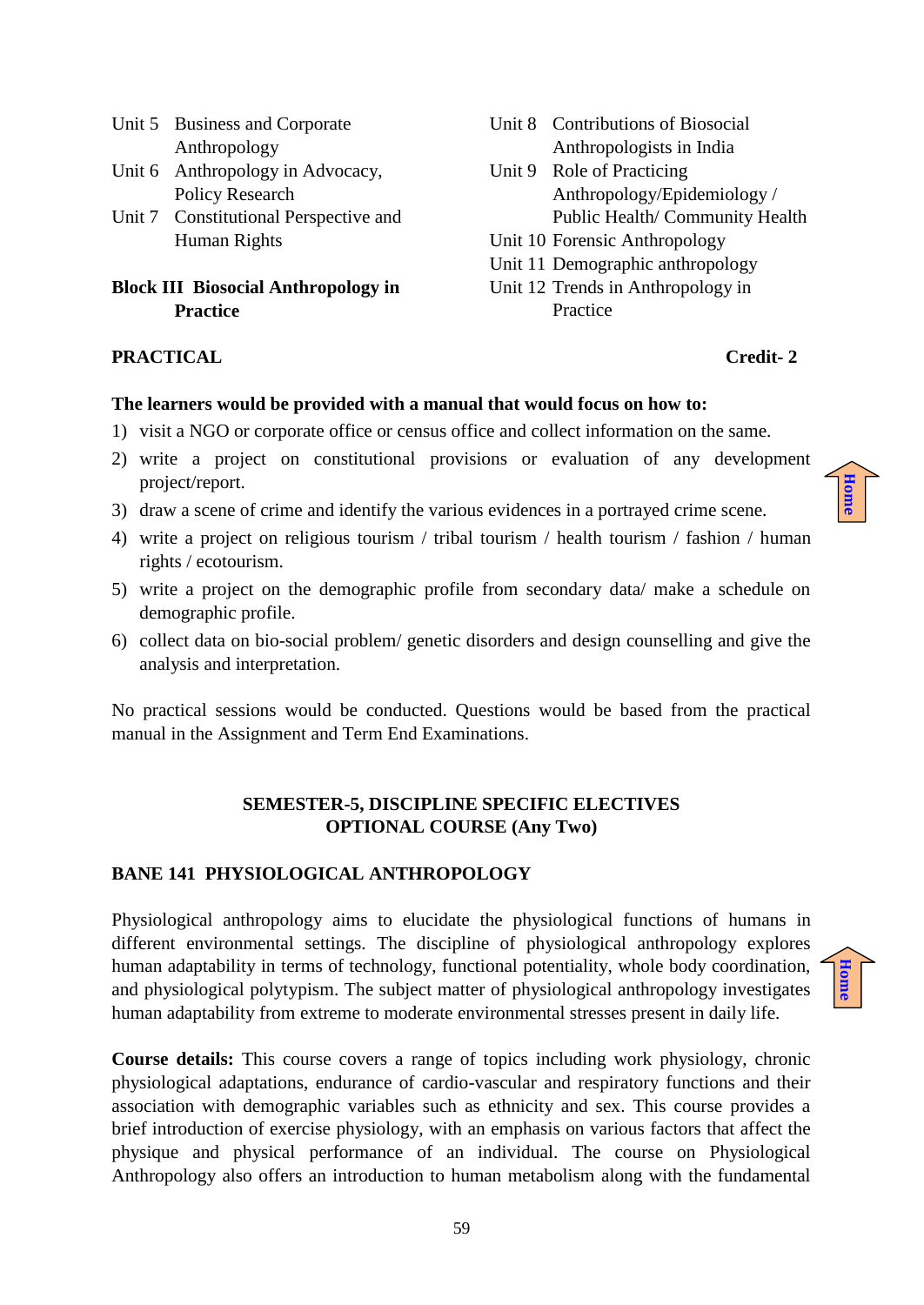knowledge of haemodynamics. Additionally, the practical aspect of this course provides an understanding of physical working capacity and physical fitness using anthropometric, cardiovascular and respiratory functions.

The present course helps to comprehend human adaptability in relation to different living environmental conditions. Furthermore, this course assists to understand the manner in which human body performs various physical functions, and how these functions are influenced by environmental factors. Evaluation process will include marking of assignments and term end examination.

#### **Learning Outcome**

After reading the course you should be able to:

- i) comprehend human adaptability in relation to different living environmental conditions;
- ii) relate the manner in which human body performs various physical functions; and
- iii) discuss how these functions are influenced by environmental factors.

#### **Course Structure**

#### **THEORY Credit-04**

**Block 1 Fundamentals of Work Physiology** Unit 1 Energy Intake, Metabolism and Homeostasis; Unit 2 Exercise Physiology;

Unit 3 Haemodynamics

#### **Block II Cardio-vascular and Respiratory Endurance**

- Unit 4 Physical Working Capacity and Physical Fitness;
- Unit 5 Chronic Physiological Adaptations to Exercise Training;

#### Unit 6 Exercises and Age; Unit 7 Anthropometry and CVD and Respiratory Functions;

Unit 8 Gender and Ethnicity

#### **Block III Factors Affecting Physical Performance**

- Unit 9 Principles of Physical Conditioning Techniques;
- Unit 10 Effect of Lifestyle Dynamics;
- Unit 11 Physique, Nutrition and Performance

#### **PRACTICAL Credit-02**

- 1) Manual will be provided to the learners on the following topics:
- 2) Cardiovascular function (Blood pressure, heart rate, pulse rate)
- 3) Respiratory function (Tidal volume, vital capacity, forced vital capacity, minute ventilation etc.)
- 4) Haemoglobin estimation
- 5) Step-test 5. Treadmill test

No practical sessions would be organised. Audio-Video would facilitate the learner in understanding the practical component of the course. Questions would be based from the practical manual in the Assignment and Term End Examinations.



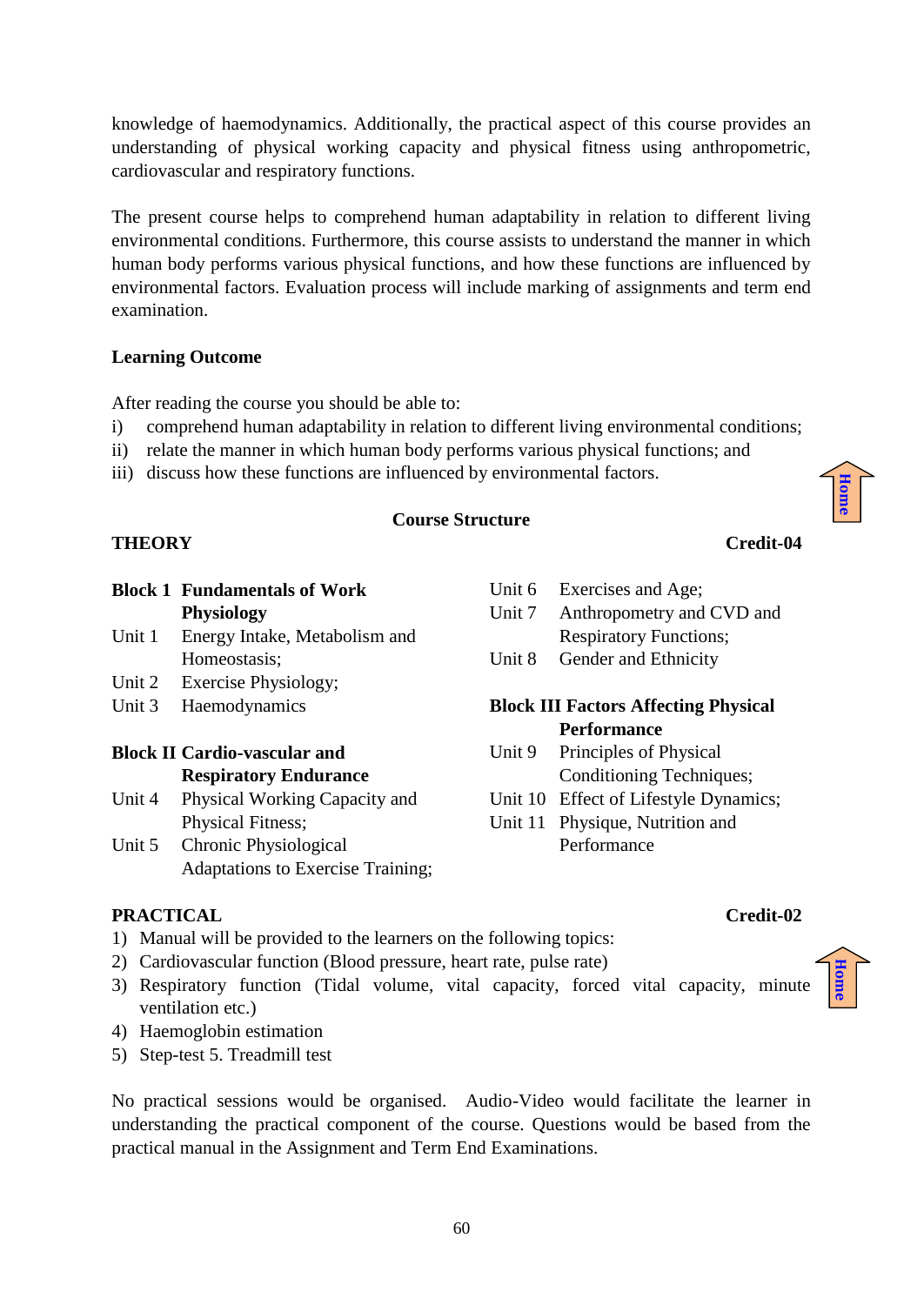**SEMESTER- 5, OPTIONAL COURSE**

**BANE 143 TRIBAL CULTURES IN INDIA** 

For long the tribes has been perceived as a socially homogenous, non-hierarchical and nondifferentiated or un-stratified unit; having its own unique dialect, political and cultural institutions and living in relative isolation. However, in contemporary India, the tribes are in relation to non-tribals and there is direct interaction with modern economy and market forces. This course would acquaint the learners with the tribal cultures of India and how as a result of contact with the outsiders changes are taking place in the so called 'homogenous' tribal society, leading to various tribal problems.

**Course details:** This discipline specific optional course consists of four blocks of theory (4 credits) and a practical component (2 credits). The theory aspect will deal with the anthropology of Indian tribes, social and cultural changes among the tribes, contemporary challenges of tribes, tribal problems, development programmes and constitutional safeguards. The practical component of the course has two credits and a manual would be provided for the same. Evaluation process will include marking of assignments and term end examinations.

**Course requirement:** Learners enrolled in the CBCS B.Sc. /B.A Programme either in Anthropology or Sociology may opt for this course in the fifth semester. The course requires a learner to have a keen interest in the Tribes of India to understand their cultures and the impact of globalisation on the tribes in the contemporary times.

#### **Learning Outcome**

After successful completion of this course the learner should be able to:

- i) define and discuss various concepts of tribes in India and their distribution and culture.
- ii) explain social and cultural change among the tribes in India.
- iii) identify tribal problems and evaluate development programme and Constitutional safeguards of tribes.
- iv) explain the unrest in the tribal areas and study contemporary issues for the tribal development.

#### **Course Structure**

#### **THEORY Credit-4**

#### **Block I Anthropology of Indian Tribes**

- Unit 1 Concept of Tribe in India
- Unit 2 Idea of Indigenous Communities
- Unit 3 Characteristics and Geographical Distribution of Tribes
- Unit 4 Anthropology and Tribes of India
- Unit 5 Tribal Organisation

#### **Block II Social and Cultural Changes among the Tribes**

- Unit 6 Tribe-Caste Continuum in India
- Unit 7 Tribal Monographs on Social Change





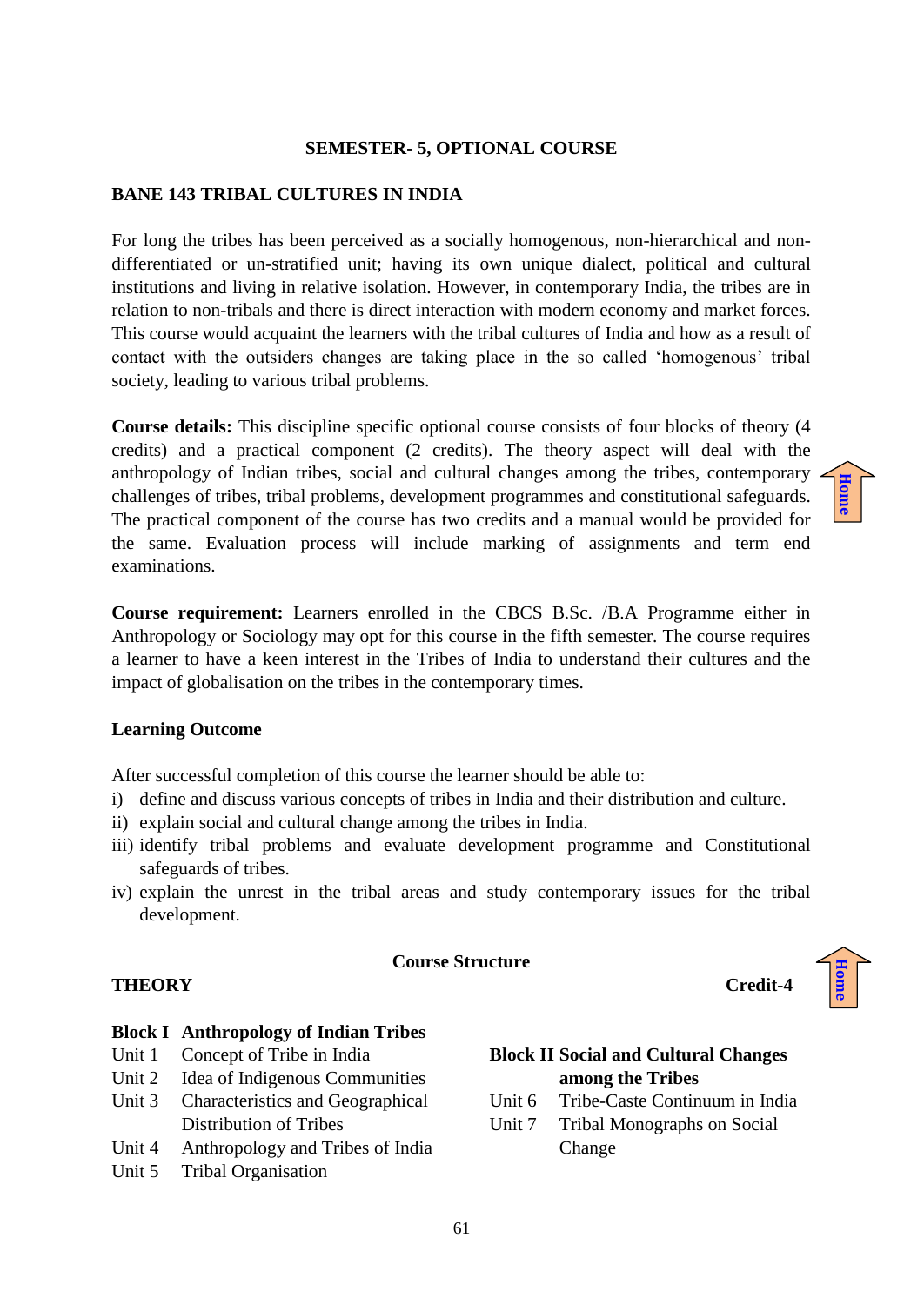Unit 8 Globalisation among Indian **Tribes** 

#### **Block III Contemporary Challenges**

- Unit 9 Tribal Displacement and Rehabilitation
- Unit 10 Development of Forest Policy and Tribes
- Unit 11 Tribal Movements

#### **PRACTICAL Credit-2**

Manual will be provided for the practical that would focus on:

- 1) Distribution of Indian Tribes: PVTG, ST
- 2) Location of different tribes on the map of India
- 3) How to write an annotated bibliography on any one tribe
- 4) No practical sessions would be organised. Audio-Video would facilitate the learner in understanding the practical component of the course. Questions would be based from the practical manual in the Assignment and Term End Examinations.

#### **SEMESTER-5 OPTIONAL COURSE**

#### **BANE 147 URBAN ANTHROPOLOGY**

Cities are an extension of the rural. Anthropology conventionally has always dealt with simpler societies, however with time it extended its lenses to more inclusive areas considering the fact that its main agenda has always been to understand humans better. Hence the study of cities or the urban space is equally a critical and crucial subject of study for anthropologists. Keeping this in mind the bachelor's programme offers this course on Urban Anthropology which provides the learner with the important aspects of what the urban space entails.

**Course details:** The course has both theoretical and practical components. The theory course has four blocks consisting of 4 credits and the practical part has a manual consisting of 2 credits. The first block of the course deals classically with the historical and theoretical perspectives with an explanation of how the rural and the urban are linked and how it plays as a continuum. The second block of the course covers fundamentals of how urban structures are created and managed, the diversities that enter due to the apparent movement from the rural to the urban which leads to the creation of the urban leading to processes like acculturation, adaptation, marginalisation, etc. The third block of the course discusses the elementary social structures of society like family, marriage, kinship, caste, class, religion, ethnicities, etc., and how they survive, influence and shape each other and build newer structures due to the connectedness that ensues. The fourth and last block of the course

#### **Block IV Problems, Development Programme and Constitutional Safeguards**

- Unit 12 Problems of Tribes
- Unit 13 Problems of Tribal Women
- Unit 14 Constitutional provision and **Safeguards**



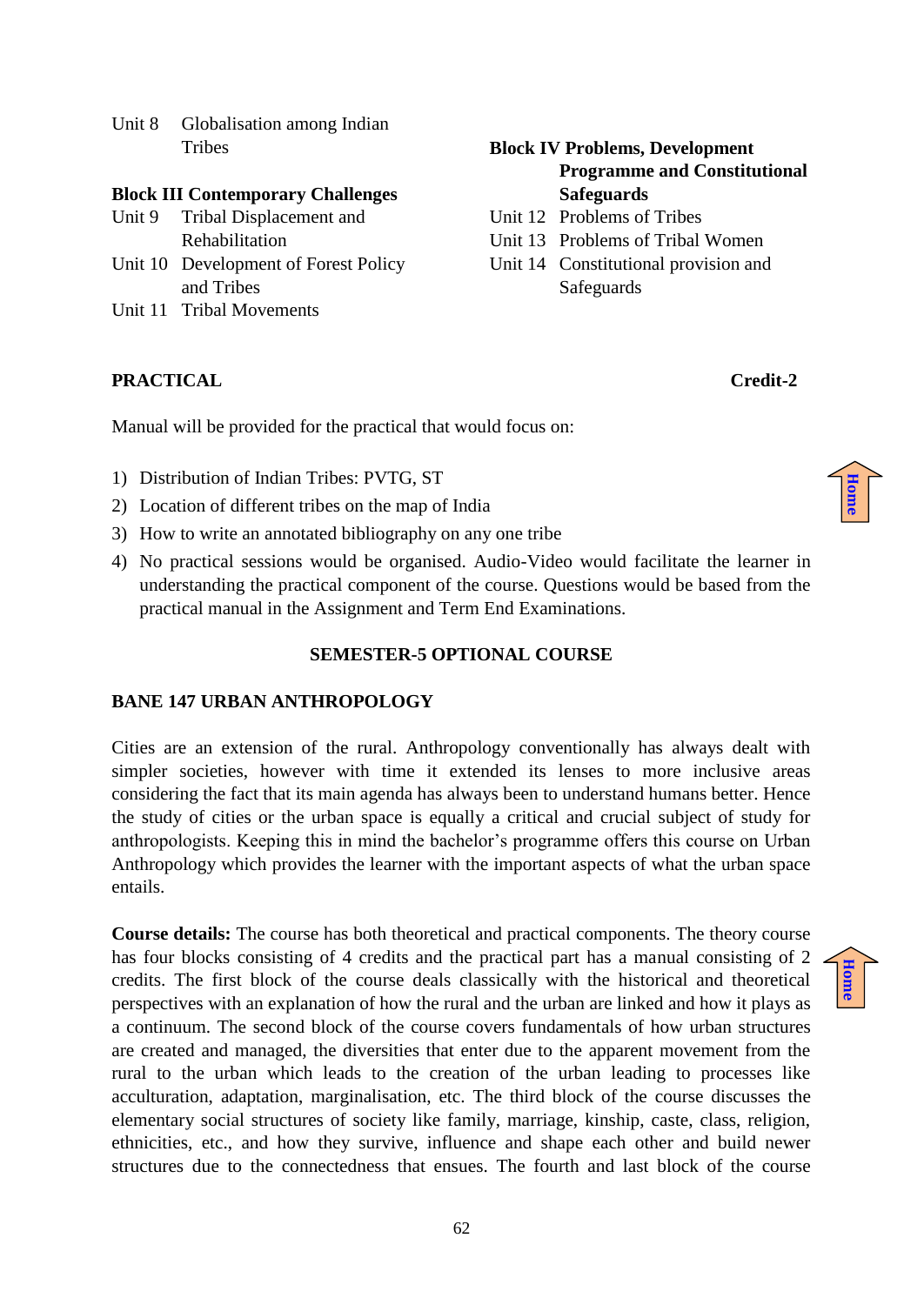touches upon the contemporary concerns that are evident in a global urban world and the methodologies by which urban ethnography can be visited ethically to investigate these concerns. Evaluation process will include marking of assignments and term end examination.

**Course requirement:** Learners enrolled in the CBCS B.Sc. /B.A Programme either in Anthropology or Sociology may opt for this course in the fifth semester. The course requires a learner to have a keen interest in urban spaces as the hub of human activities.

#### **Learning Outcome**

After reading this course, the learners should be able to:

- i) explain the historical and theoretical nuances of urban anthropology;
- ii) identify the processes that lead to the creation and arise due to inhabitation of urban spaces;
- iii) examine how social institutions and structures change overtime due to changes in urban living; and
- iv) investigate the urban world and its concerns with the use of valid ethnographic methods.

**Course Structure**

# **[Home](#page-2-0)**

#### **THEORY Credit-4**

|                                     | <b>Block I</b> Fundamentals of Urban |  |  |
|-------------------------------------|--------------------------------------|--|--|
|                                     | Anthropology                         |  |  |
| Unit 1                              | <b>Foundation of Urban</b>           |  |  |
|                                     | Anthropology                         |  |  |
| Unit 2                              | <b>Theoretical Perspectives</b>      |  |  |
| Unit $3$                            | Folk-Urban Continuum                 |  |  |
|                                     |                                      |  |  |
| <b>Block II Urban Anthropology:</b> |                                      |  |  |
|                                     | <b>Structure and Processes</b>       |  |  |
| Unit 4                              | <b>Urban Processes</b>               |  |  |
| Unit 5                              | Diversity and Differences in         |  |  |
|                                     | <b>Urban Spaces</b>                  |  |  |

Unit 6 Movement from Rural to Urban

#### **PRACTICAL Credit -2**

**Block III Urban Social Structure**

- Unit 7 Family, Marriage and Kinship
- Unit 8 Caste and Class
- Unit 9 Religion, Faith and Tolerance
- Unit 10 Multi-ethnicity and Multiculturalism

#### **Block IV Global Concerns in Urban Growth**

- Unit 11 Contemporary Urban Concerns
- Unit 12 World Cities and the Production of Space
- Unit 13 Urban Ethnography

**[Home](#page-2-0)**

A manual would be provided that would deal with:

- 1) How to make an anthropological analysis of 10 nuclear households in an urban space and to find out the reasons for being structurally isolated in terms of kinship, networks and joint family.
- 2) How to make an anthropological analysis of gradual change of any urban locality since 10 years.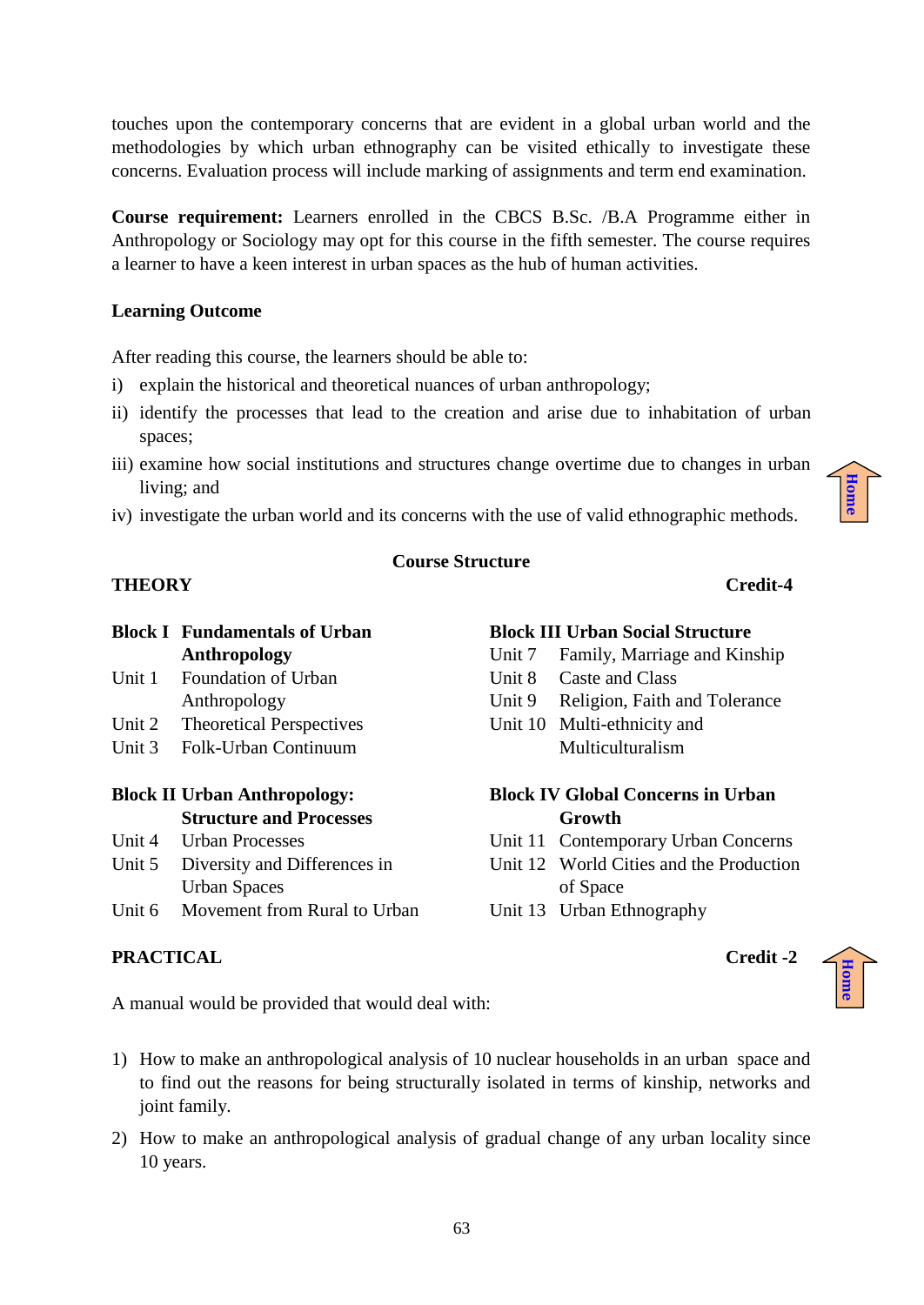3) How to create a photo project on images depicting concerns from urban anthropology.

No practical sessions would be organised. Audio-Video would facilitate the learner in understanding the practical component of the course. Questions would be based from the practical manual in the Assignment and Term End Examinations.

### <span id="page-63-0"></span>**SIXTH SEMESTER**

#### **SEMESTER-6, CORE COURSE**

#### **BANC 113 FORENSIC ANTHROPOLOGY**

Forensic anthropology is best described as the scientific study of human remains in medicolegal settings. It is a specialized sub-field of physical anthropology that involves anatomical and osteological applications of anthropology to establish the identity of living and deceased persons. The subject matter of forensic anthropology is mainly focused on the assessment of biological profile of an unknown and deceased individual i.e. sex, age and ethnicity. Forensic anthropologists work in close association with pathologists, anatomists, archaeologists and dentists to solve the criminal cases.

**[Home](#page-2-0)**

**[Home](#page-2-0)**

**Course details:** This course on Forensic Anthropology will cover an array of topics that pertain to basic human skeletal biology, techniques for recovering skeletonized human remains, means of personal identification and recent advances in forensic anthropology. The course provides in-depth knowledge of human skeleton as the identification of deceased individuals is heavily dependent on skeletonized remains. This course also lays focus on serological techniques to provide a wide understanding of examination of blood serum and other bodily fluids. Furthermore, the course on Forensic Anthropology is also intended to give an introduction of forensic odontology and its significance in personal identification.

The present course will help the students to gain a set of theoretical and practical skills for analysing human skeletal remains within the legal framework. The knowledge of human skeletal biology will assist the students to reconstruct a basic biological profile of an unknown individual. Learners would also develop a practical understanding of individual identification through various physical and behavioural traits. Additionally, this course will equip the learners in medico-legal contexts with the knowledge of recovering forensic evidences. Evaluation process will include marking of assignments and term end examination.

#### **Learning Outcome**

After reading the course you should be able to:

- (i) gain a set of theoretical and practical skills for analysing human skeletal remains within the legal framework;
- (ii) reconstruct a basic biological profile of an unknown individual with the knowledge of human skeletal biology;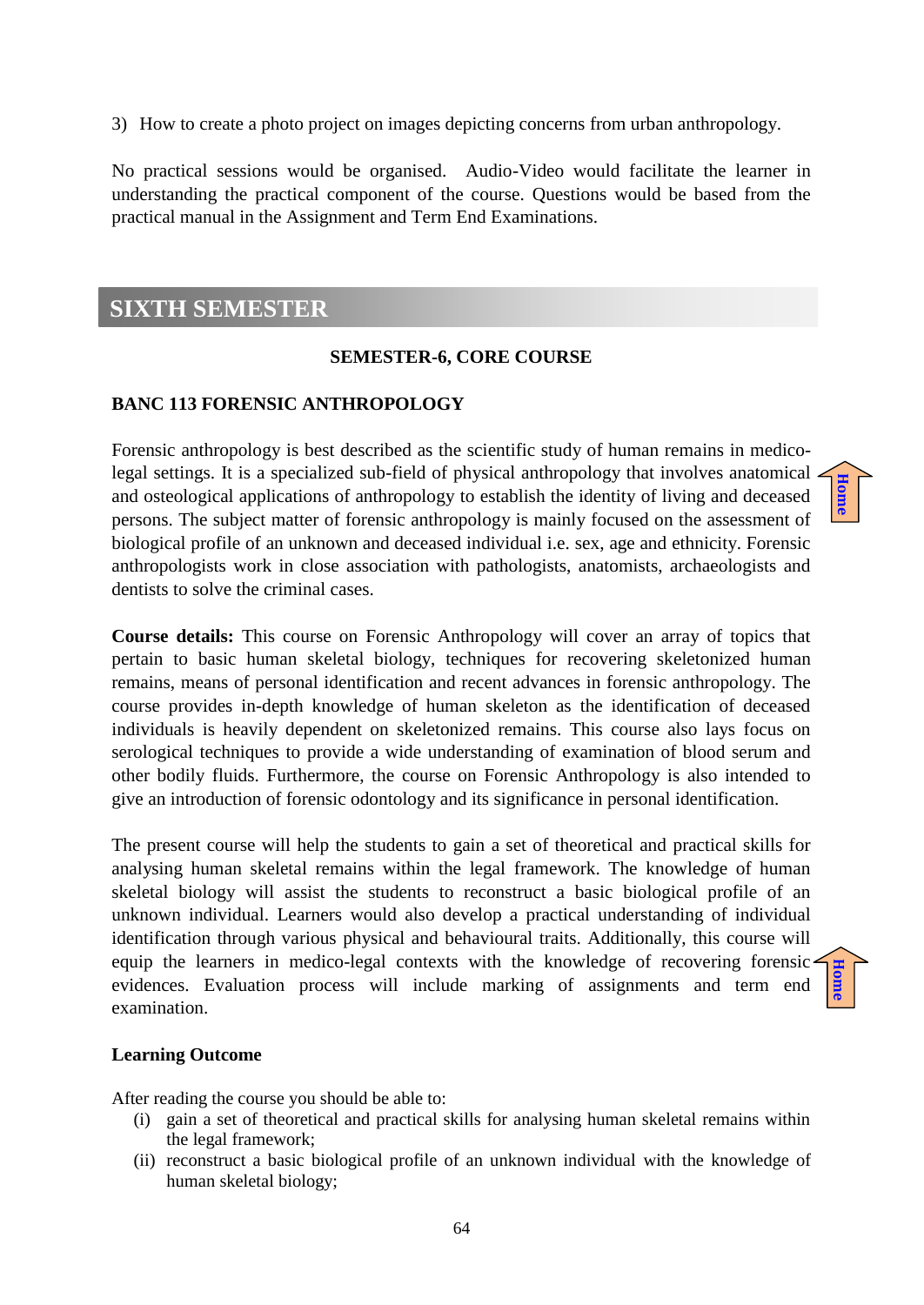- (iii) develop a practical understanding of individual identification through various physical and behavioural traits; and
- (iv) discuss the medico-legal contexts with the knowledge of recovering forensic evidences.

#### **Course Structure**

#### **THEORY Credit- 04**

**[Home](#page-2-0)**

**[Home](#page-2-0)**

| <b>Block I Introduction to Forensic</b> |                                       | Unit 5                                 | Establishment of Complete and                   |
|-----------------------------------------|---------------------------------------|----------------------------------------|-------------------------------------------------|
|                                         | Anthropology                          |                                        | Partial Identification;                         |
| Unit 1                                  | Introducing Forensic<br>Anthropology; | Unit 6                                 | Personal Identification of living<br>persons I; |
| Unit 2                                  | Basic Human Skeletal Biology;         | Unit 7                                 | Personal Identification of living               |
| Unit 3                                  | Discovery and Techniques for          |                                        | persons II                                      |
|                                         | Recovering Skeletonized Human         |                                        |                                                 |
|                                         | Remains                               | <b>Block III Human Identification:</b> |                                                 |
|                                         |                                       |                                        | <b>Establishing Identity II</b>                 |
| <b>Block II Human Identification:</b>   |                                       | Unit 8                                 | Serology;                                       |
|                                         | <b>Establishing Identity I</b>        | Unit 9                                 | Personal Identification from                    |
| Unit 4                                  | Establishment of Identity of          |                                        | Teeth;                                          |
|                                         | Individual;                           |                                        | Unit 10 Recent Trends in Forensic               |

Unit 10 Recent Trends in Forensic Anthropology

#### **PRACTICAL Credit 02**

Manual will be prepared along with audio video on the following topics:

- 1) Study of Human Long Bones. Estimation of age, sex and stature from bones.
- 2) Somatometric and Somatoscopic Observation on living persons.
- 3) Identification of bloodstain, urine, semen and saliva.
- 4) Examination of Fingerprints and Handwriting.

No practical sessions would be organised. Audio-Video would facilitate the learner in understanding the practical component of the course. Questions would be based from the practical manual in the Assignment and Term End Examinations.

#### **SEMESTER-6, CORE COURSE**

#### **BANC 114 ANTHROPOLOGY OF INDIA**

During the colonial era anthropology ascribed to the study of cultures that was seen as 'exotic' and the emphasis was to know such cultures for the administrative purposes. India became a hub for such studies during the colonial era. However, anthropology of India today attributes to the study of Indian society and culture by Indian anthropologists with the perspectives of the 'self' rather than the 'other'. The main objective of the course is to understand Indian society, culture and civilisation. It also elaborately discusses about Indian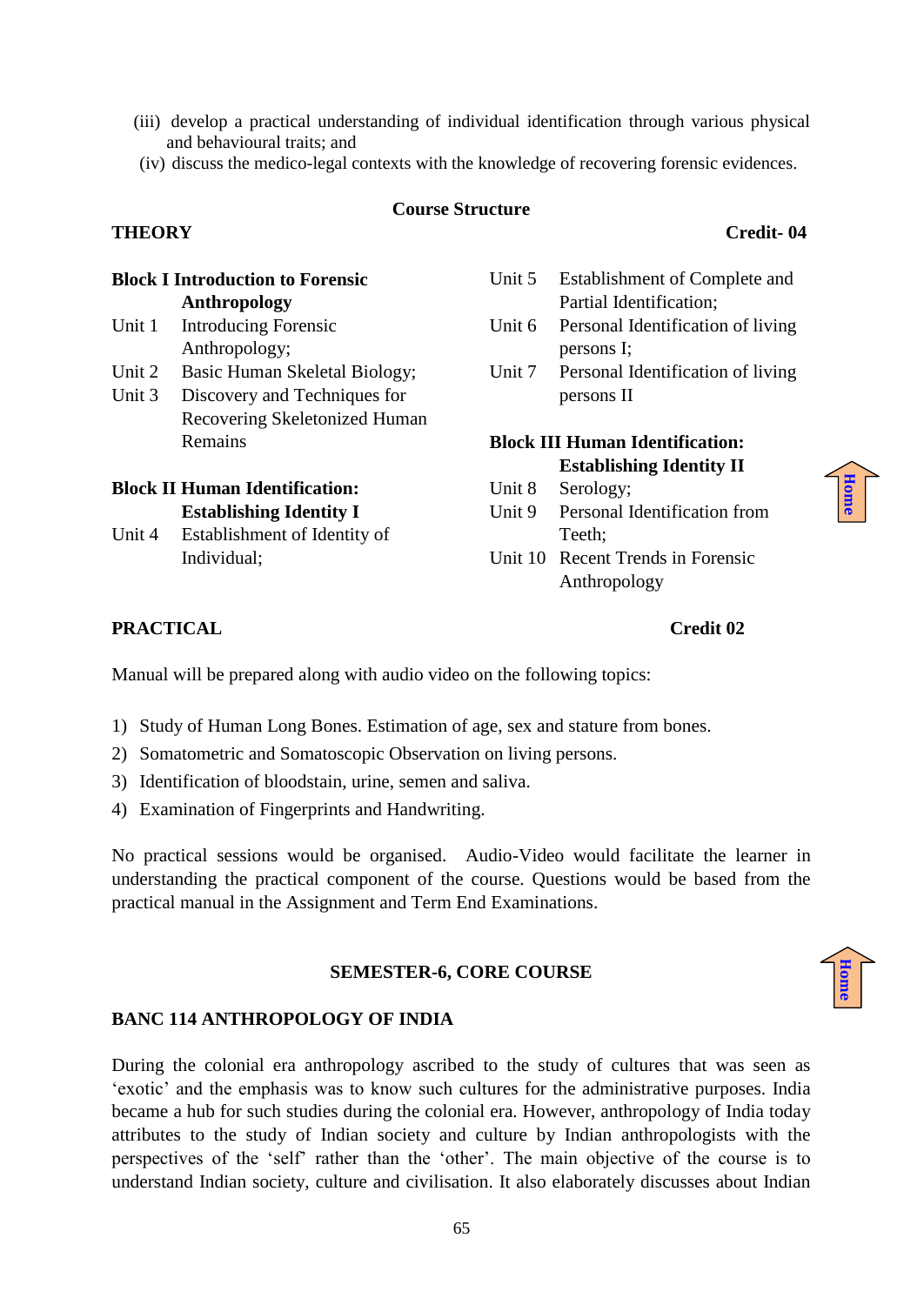social system, social change in India, tribal problems and constitutional provisions and safeguards, and various anthropological concepts of Indian population, which help the learner to develop a comprehensive knowledge of Indian anthropology.

**Course details:** This course consists of both theory and practical component. In theory (four credits) the course has been divided into four blocks: structural basis of Indian society; Indian society, culture and civilization; problems of development and change; contributions of Indian anthropologists. In the practical component the learners will be provided with a manual. Evaluation process will include marking of assignments and term end examination.

#### **Learning Outcome**

After successful completion of this course the learner should be able to:

- i) examine the rise of anthropology in India.
- ii) analyze key concepts about Indian society, culture and civilization developed by anthropologists and sociologists.
- iii) explain structural basis of Indian Society and also learn about the difficulties of differentiating between tribe and caste in India.
- iv) evaluate the problems of tribal development and change
- v) analyze and apply the contributions of anthropologists to understand the Indian society and culture.

#### **Course Structure**

#### **THEORY Credit-4**

#### **Block I Structural Basis of Indian Society**

- Unit 1 Understanding Indian Society
- Unit 2 Diversity of Indian Population
- Unit 3 Structure and Nature of Indian Social System
- Unit 4 Basic Concepts to Understand Indian Society

#### **Block II Indian Society, Culture and Civilization**

- Unit 5 Characteristics of Indian Village
- Unit 6 Tribal Ethnography
- Unit 7 Dalits of India
- Unit 8 Gender and Society in India
- Unit 9 Urban Spaces in India

#### **Block III Problems of Development and Change**

- Unit 10 Tribal Problems
- Unit 11 Development Projects, Response and Consequences
- Unit 12 Constitutional Provisions and Safeguards for Indian Population

#### **Block IV Contributions of Indian Anthropologists**

- Unit 13 Ethnic Distinctiveness among Indian Population
- Unit 14 Dynamics of Culture Change
- Unit 15 Contributions of Pioneering Anthropologists



**[Home](#page-2-0)**

66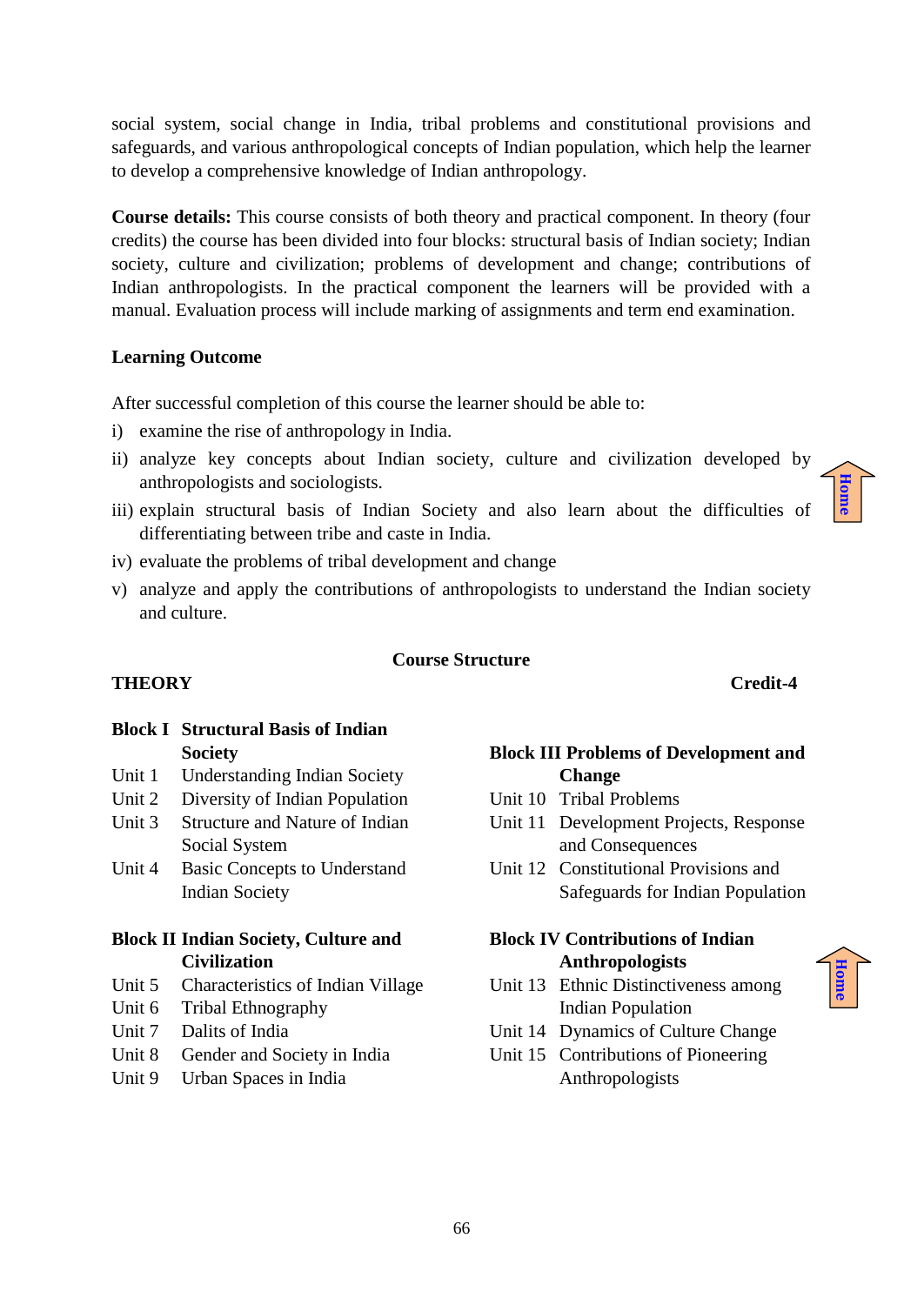#### **PRACTICAL Credit-2**

Manual will be provided for the practical.

No practical sessions would be organised. Audio-Video would facilitate the learner in understanding the practical component of the course. Questions would be based from the practical manual in the Assignment and Term End Examinations.

#### **SEMESTER-6, DISCIPLINE SPECIFIC ELECTIVES (Any Two)**

#### **BANE144 VISUAL ANTHROPOLOGY**

The Visual Anthropology bachelor's course introduces the learner to understand the importance of visuals in anthropology. The focus of the course is the interpretation of culture through the medium of visuals like, ethnographic images, films, old and new media etc. with special emphasis on photography and film.

**Course details:** The course other than acquainting the learner with visual anthropology's history, intends to familiarise one with the validity of this medium in ethnographic investigation and the assessment of society and culture. In all this, the course will also cover areas which deal with representation of visual medium by anthropologists as the creator or producer and the reader as the receiver and interpreter of various visual symbols and metaphors. The application of visual anthropology is vital for the learner to know and utilise its basics and nuances in the real and virtual world. Hence a discussion on the how different forms of media ranging from mass media to social media and their connections to concerns like ethics, tourism, advertising, market, gender, politics, etc., are also a part of this course. Arts and aesthetics as viewed from the context of visuals and what cultures consider as "art" along with interpretation of images, objects and persons and their relationships are central aspects that the course examines. Finally keeping the main agenda of the course in mind, the course at the end offers a description on the essentials of ethnographic photography and film, including associated theories, critical thoughts, ethical concerns and processes of creation with examples from famous visual anthropological works.

**Course requirement:** Course requirement: Learners enrolled in the CBCS B.Sc. /B.A Programme either in Anthropology or Sociology may opt for this course in the sixth semester. This course requires a learner to have a keen interest in investigating human society through the medium of photography, films, images, objects, symbols etc. seen or experienced in various cultural contexts.



**[Home](#page-2-0)**

#### **Learning Outcome**

After reading this course the learners should be able to:

- i) identify visual anthropology as an important part of anthropology;
- ii) explain the different ways of using visuals to study society and culture;
- iii) examine a means of mixed medium to authenticate visuals in studying anthropology; and
- iv) apply the utility of this course to enhance skills to practice visual anthropology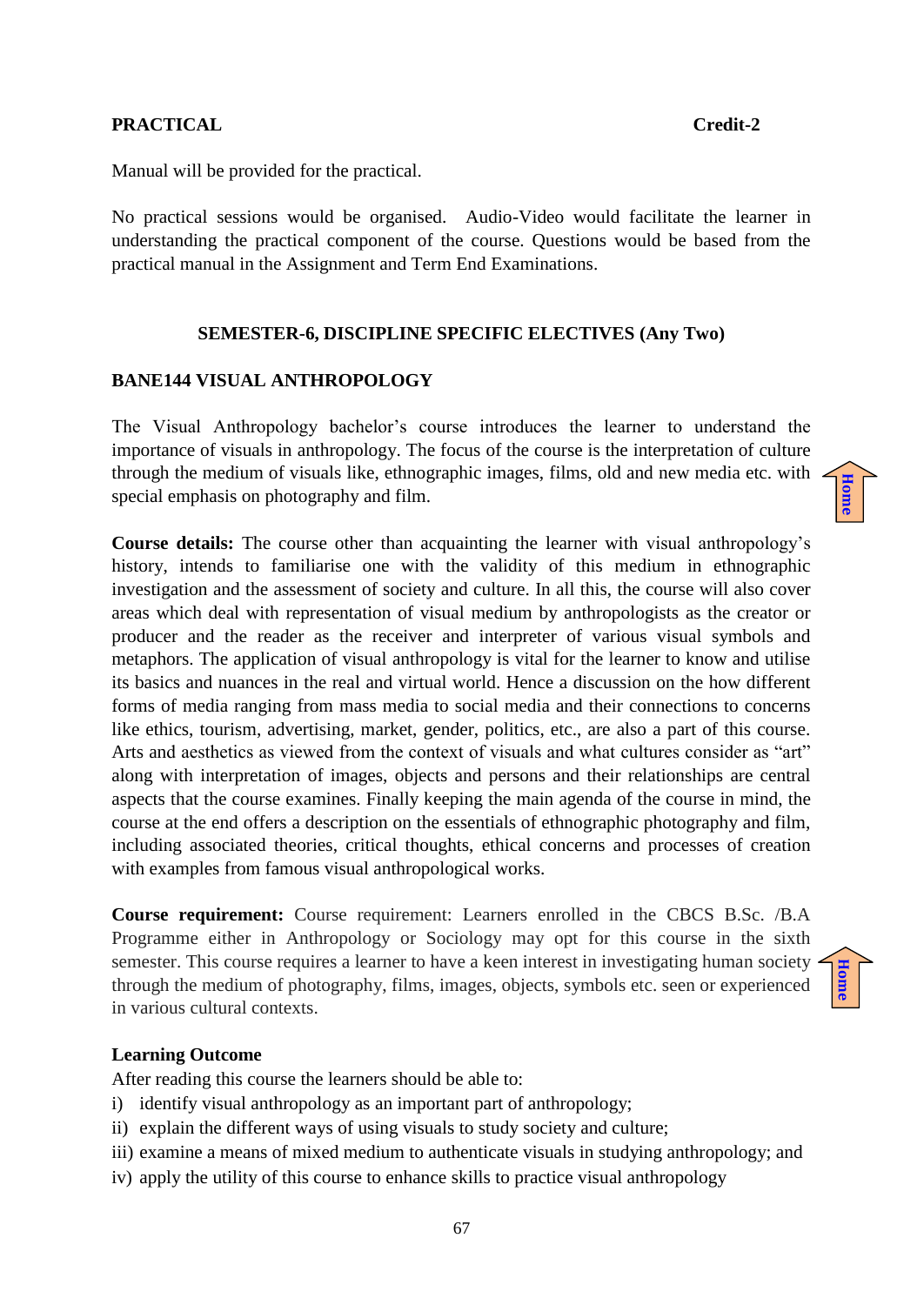#### **Course Structure**

#### **THEORY Credit-4**

#### **Block I Introduction to Visual Anthropology**

- Unit 1 What is visual anthropology?
- Unit 2 History of visual anthropology
- Unit 3 Situating visual anthropology

#### **Block II Theory and Representation**

- Unit 4 Anthropology and images: A theoretical analysis
- Unit 5 Representation: Politics and **Aesthetics**
- Unit 6 Visual anthropology and its applications

#### **PRACTICAL** Credits-2

Unit 7 Anthropology of Arts and **Aesthetics** 

#### **Block III Ethnographic Photography And Films**

- Unit 8 Essentials of Ethnographic Photography
- Unit 9 Ethnographic Photography
- Unit 10 Ethnographic Film
- Unit 11 Deciphering of an ethnographic film: Case Study



**[Home](#page-2-0)**

A manual would be provided for an understanding wing with the help of anthropological research tools:

- 1) An anthropological depiction of any event through use of images
- 2) An anthropological depiction of any event through use or creation of a film
- 3) Use of already available images, objects or films (from books, social media, places of display) to analytically provide an anthropological interpretation

No practical sessions would be organised. Audio-Video would facilitate the learner in understanding the practical component of the course. Questions would be based from the practical manual in the Assignment and Term End Examinations.

#### **SEMESTER-6, OPTIONAL COURSE**

#### **BANE 154 DISSERTATION**

Anthropology as a field science will provide the learners opting for this course with an opportunity to conduct systematic field study of human subjects to generate new information, verify the existing knowledge and reach a new understanding. The learners would be able to practically implement the research methods, tools and techniques in the field situation. This course would be based on fieldwork.

Learners opting for dissertation as elective discipline course in  $6<sup>th</sup>$  Semester will have to be attached with one supervisor or guide or mentor from the study centre. In consultation with the supervisor or guide or mentor the learner would first prepare a synopsis which would be evaluated by the Course Coordinator and once the title of the study and synopsis is approved the learner would undertake the field study.